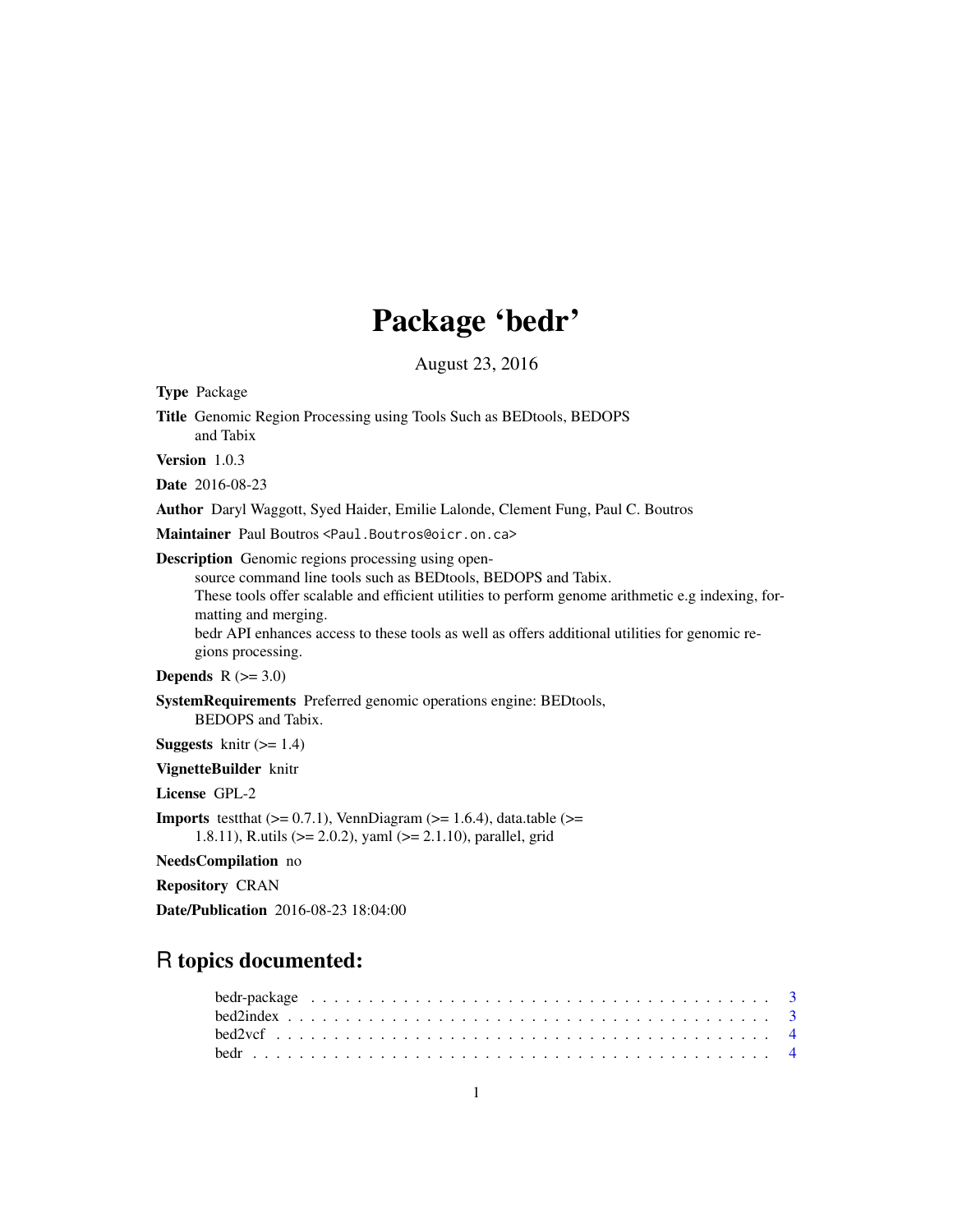| $\overline{7}$                                                                                                                   |
|----------------------------------------------------------------------------------------------------------------------------------|
| 9                                                                                                                                |
| 10                                                                                                                               |
| 11                                                                                                                               |
| 13                                                                                                                               |
| 14                                                                                                                               |
|                                                                                                                                  |
| 15                                                                                                                               |
| 16                                                                                                                               |
| 17                                                                                                                               |
| 18                                                                                                                               |
| 19                                                                                                                               |
| 20                                                                                                                               |
| 21                                                                                                                               |
| 22                                                                                                                               |
| 22                                                                                                                               |
| 23                                                                                                                               |
| 24                                                                                                                               |
| 25                                                                                                                               |
| 26                                                                                                                               |
| 26                                                                                                                               |
| 28                                                                                                                               |
| 29                                                                                                                               |
| 30                                                                                                                               |
| 32                                                                                                                               |
| 33                                                                                                                               |
| 34                                                                                                                               |
| 35                                                                                                                               |
| 36                                                                                                                               |
| 37                                                                                                                               |
| 38                                                                                                                               |
| 40<br>$\text{modifyList2} \dots \dots \dots \dots \dots \dots \dots \dots \dots \dots \dots \dots \dots \dots \dots \dots \dots$ |
| 40                                                                                                                               |
| 41                                                                                                                               |
| 43                                                                                                                               |
| 44                                                                                                                               |
| 45                                                                                                                               |
| 47<br>reldist                                                                                                                    |
|                                                                                                                                  |
| 48                                                                                                                               |
| 49                                                                                                                               |
| 50                                                                                                                               |
| 52                                                                                                                               |
| 52                                                                                                                               |
| vcf2bed<br>55                                                                                                                    |
| 56                                                                                                                               |
| $\%$ in.region $\%$<br>57                                                                                                        |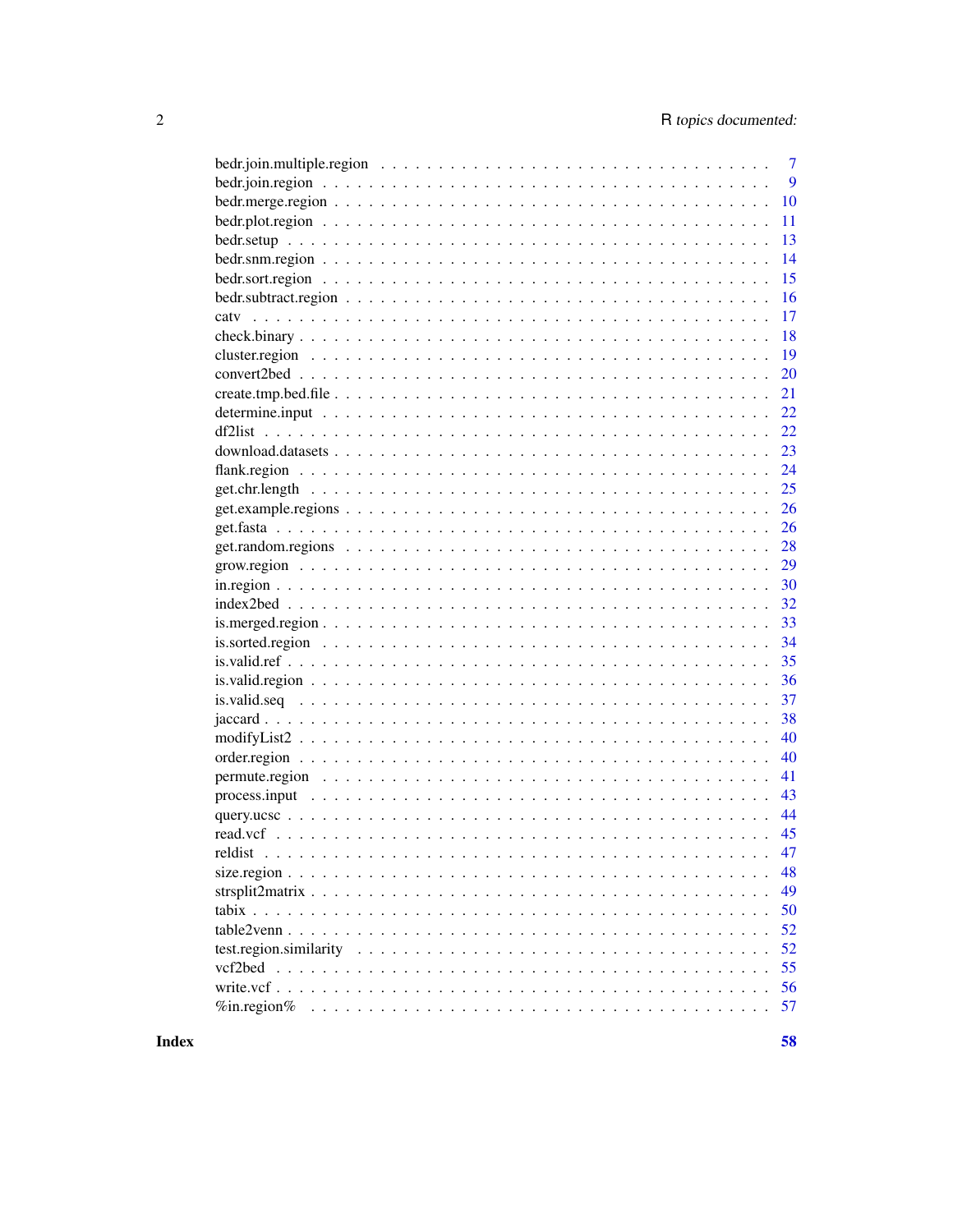## <span id="page-2-0"></span>Description

A bedtools wrapper that allows using a mix of internal R objects and external R files. A number of convenience functions are provided for simplifying analysis workflows in R.

## Details

| bedr       |
|------------|
| Package    |
| 1.0.3      |
| 2016-08-23 |
| GPI.2      |
|            |

#### Author(s)

Daryl Waggott

bed2index *bed dataframe to index string*

## Description

convert a dataframe in bed format to an index string

#### Usage

bed2index(x, sort = TRUE)

## Arguments

| x    | a object region object or index |
|------|---------------------------------|
| sort | should the index be sorted      |

## Author(s)

Daryl Waggott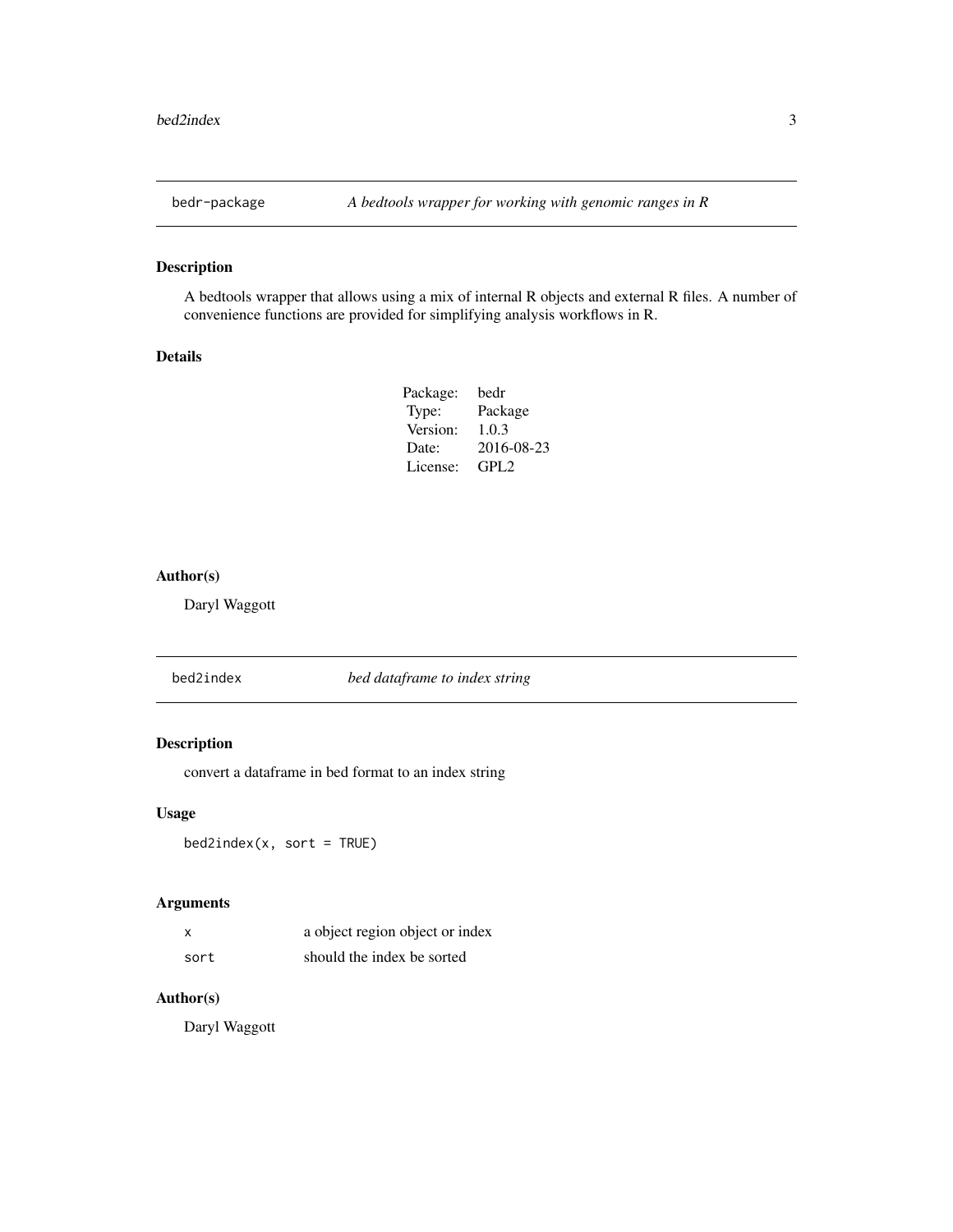<span id="page-3-0"></span>

## Description

convert bed to vcf

## Usage

```
bed2vcf(x, filename = NULL, zero.based = TRUE, header = NULL, fasta = NULL)
```
## Arguments

| x          | the input bed object                                                                                                |
|------------|---------------------------------------------------------------------------------------------------------------------|
| filename   | a filename to write to.                                                                                             |
| zero.based | is the file zero based <i>i.e.</i> bed format. defaults to true.                                                    |
| header     | a list of things to put in the header. repeated elements such as INFO, FILTER,<br>FORMAT can be put in data.frames. |
| fasta      | build of the genome in fasta format                                                                                 |

## Author(s)

Daryl Waggott

## Examples

# bed2vcf(x)

bedr *Main bedtools wrapper function.*

## Description

Main bedtools wrapper function.

## Usage

```
bedr(engine = "bedtools",
params = NULL,
input = list(),
method = NULL,
tmpDir = NULL,deleteTmpDir = TRUE,
outputDir = NULL,
outputFile = NULL,
```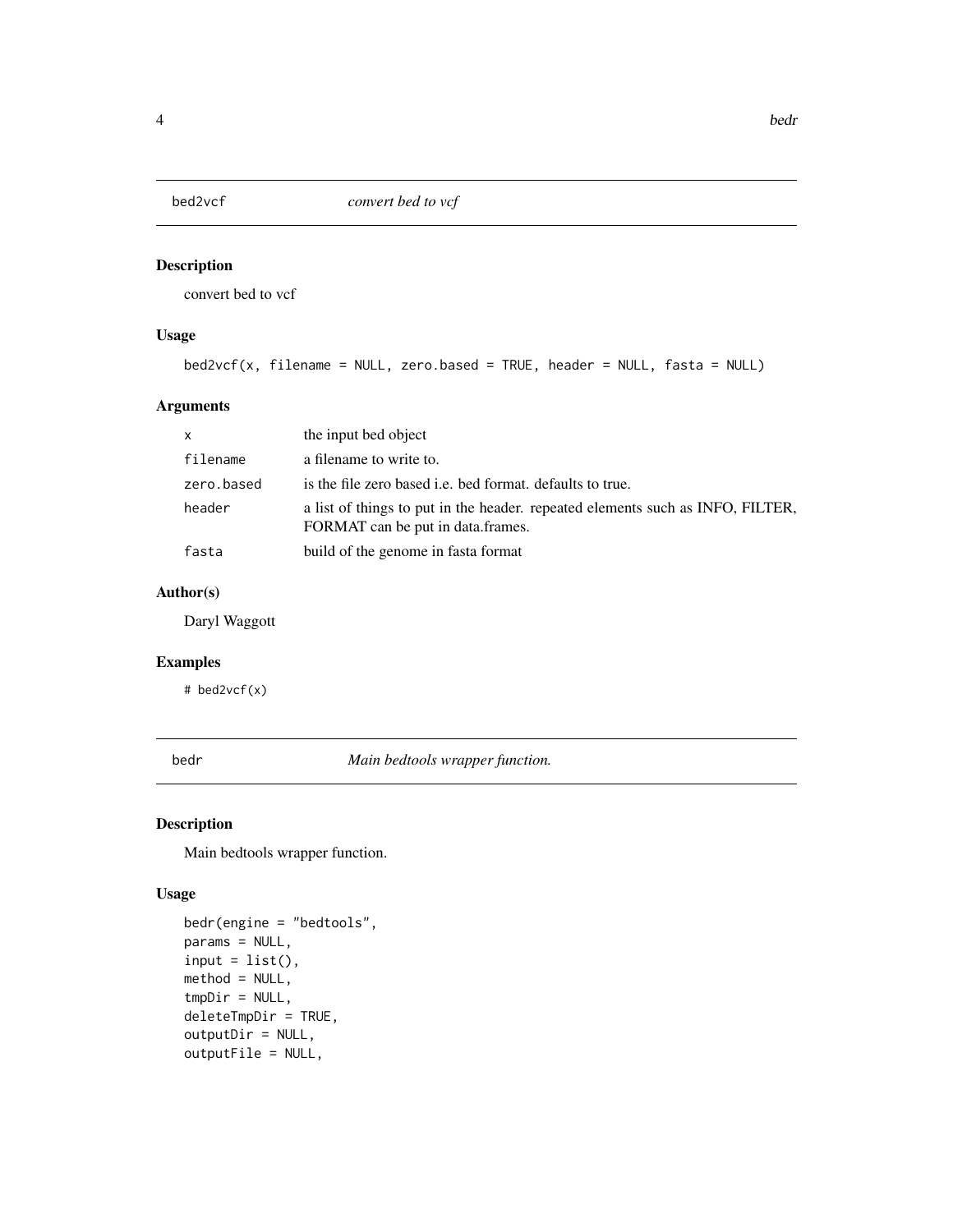bedr 5

```
check.chr = TRUE,
check.zero.based = TRUE,
check.valid = TRUE,
check.sort = TRUE,
check.merge = TRUE,
verbose = TRUE
);
```
## Arguments

| engine           | What analytical engine to use i.e. bedtools, bedops, tabix, unix                                                                                                                                                                                                                                                                                                                                 |
|------------------|--------------------------------------------------------------------------------------------------------------------------------------------------------------------------------------------------------------------------------------------------------------------------------------------------------------------------------------------------------------------------------------------------|
| params           | A string that includes all the extra parameters and arguments to the bedtools<br>commmand. For example if you wanted to do a left outer join you would speci-<br>ficy method as intersect and use params = $c("-loj -header")$ . If you leave input<br>and method as defaults then this is this string represents the full command.                                                              |
| input            | A list of input items to be used by bedtools. Each item should be named by<br>its parameter name in bedtools for example input = $list(a=xxx, b=yyy, i=zzz)$ .<br>Items can be R objects or external files. R objects need to be in bed format i.e.<br>have chr, start, stop as the first three columns, or, have an position index as the<br>first column or rowname <i>i.e.</i> chr1:100-1000. |
| method           | What bedtools method. This can be intersect, sort, merge etc. See bedtools<br>documentation for specifcis.                                                                                                                                                                                                                                                                                       |
| tmpDir           | The directory to be used for writing files                                                                                                                                                                                                                                                                                                                                                       |
| deleteTmpDir     | Should tmp files be deleted. helpful for diagnostics.                                                                                                                                                                                                                                                                                                                                            |
| outputDir        | The output directory. Only used if output File is specified. It defaults to the<br>current working directory.                                                                                                                                                                                                                                                                                    |
| outputFile       | The name of the output file. If this is specified the output will be sent to a file<br>not an R object                                                                                                                                                                                                                                                                                           |
| check.chr        | check for chr prefix                                                                                                                                                                                                                                                                                                                                                                             |
| check.zero.based |                                                                                                                                                                                                                                                                                                                                                                                                  |
|                  | check for zero based coordinates                                                                                                                                                                                                                                                                                                                                                                 |
| check.valid      | do all region integrity checks                                                                                                                                                                                                                                                                                                                                                                   |
| check.sort       | check if region is sorted                                                                                                                                                                                                                                                                                                                                                                        |
| check.merge      | check if region is merged                                                                                                                                                                                                                                                                                                                                                                        |
| verbose          | Should messages be printed to screen.                                                                                                                                                                                                                                                                                                                                                            |

## Value

The output of command with some parsing to keep it consistent with the input.

## Author(s)

Daryl Waggott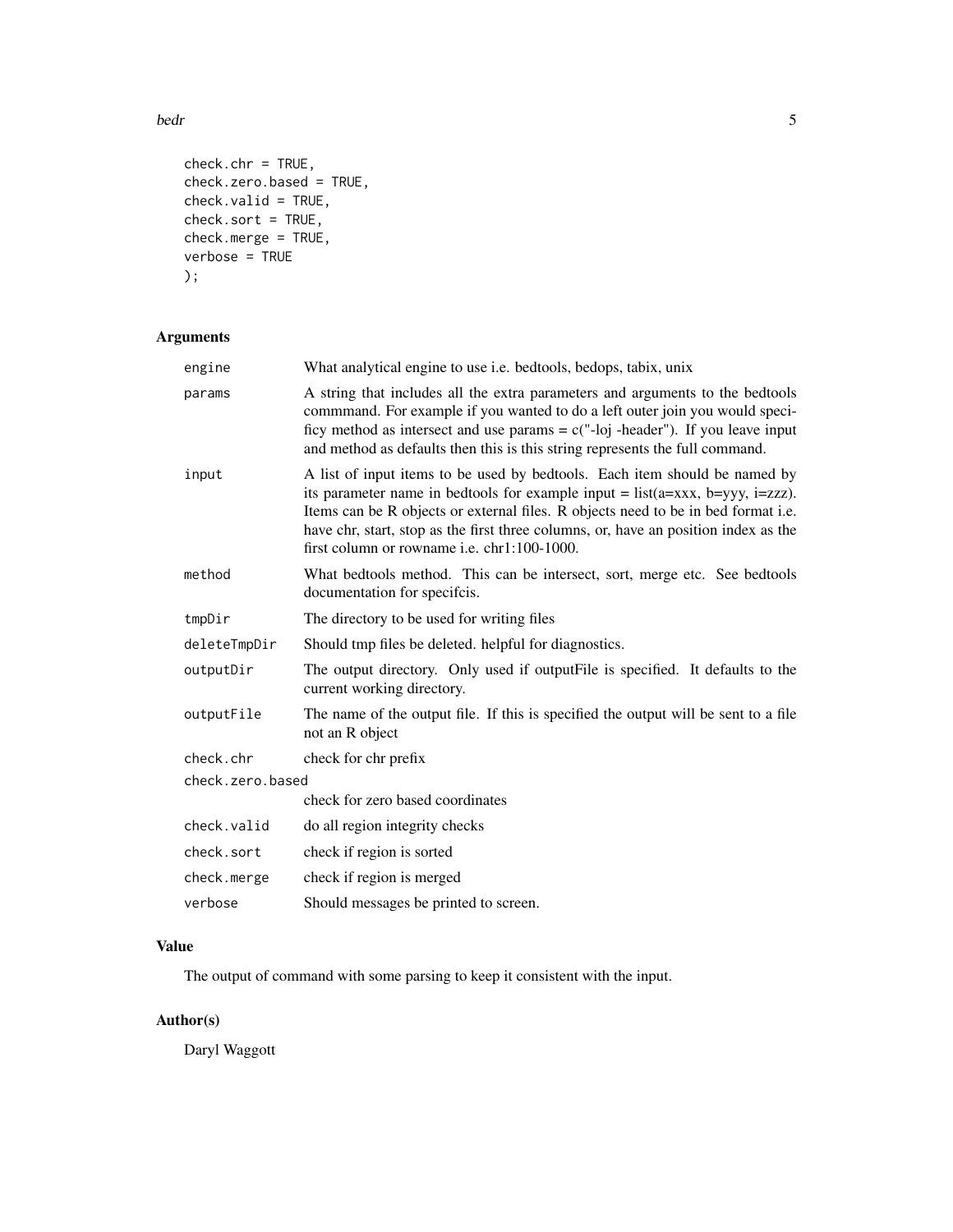#### See Also

iranges

```
if (check.binary("bedtools")) {
set.seed(666)
index <- get.example.regions();
a \leq - index[111]:
b \leftarrow \text{index}[[2]];
### check
is.a.valid <- is.valid.region(a);
is.b.valid \leq is.valid.region(b);
a \leftarrow a[is.a.valid];b \leftarrow b[i s.b.valaid];### sort
is.sorted <- is.sorted.region(a);
a.sort1 <- bedr(engine = "bedtools", input = list(i = a), method = "sort", params = "");
b.sort1 <- bedr(engine = "bedtools", input = list(i = b), method = "sort", params = "");
a.sort2 <- bedr(engine = "bedops", input = list(i = a), method = "sort", params = "");
a.sort3 \leq bedr.sort.region(a);
a.sort4 <- bedr.sort.region(a, engine = "unix", method = "natural");
a.sort5 \leq bedr.sort.region(a, engine = "R", method = "natural");
### merge
is.merged <- is.merged.region(a.sort1);
a.merge1 <- bedr(engine = "bedtools", input = list(i = a.sort1), method = "merge", params = "");
b.merge1 <- bedr(engine = "bedtools", input = list(i = b.sort1), method = "merge", params = "");
a.merge2 <- bedr(engine = "bedops", input = list(i = a.sort1), method = "merge", params = "");
# a.merge3 <- bedr.merge.region(a); this will throw an error b/c region is not sorted
### subtract
a.sub1 \le bedr(input = list(a = a.merge1, b = b.merge1), method = "subtract", params="");
a.sub2 <- bedr.subtract.region(a.merge1, b.merge1);
### in.region
is.region <- in.region(a.merge1, b.merge1);
#is.region <- a.merge1 %in.region% b.merge1
### intersect
# note for bedtools its recommended to bedr.sort.regions before intersect for faster processing
# also if regions are not merged this can cause unexpected behaviour
a.int1 <- bedr(input = list(a = a.sort1, b = b.sort1), method = "intersect", params = "-loj");
a.int1 \leq bedr(input = list(a = a.sort1, b = b.sort1), method="intersect", params ="-loj -sorted");
a.int2 <- bedr(input = list(a = a.merge1, b = b.merge1), method="intersect",params="-loj -sorted");
a.int3 <- bedr.join.region(a.merge1, b.merge1);
### multiple join
```

```
d <- get.random.regions(100, chr="chr1", sort = TRUE);
```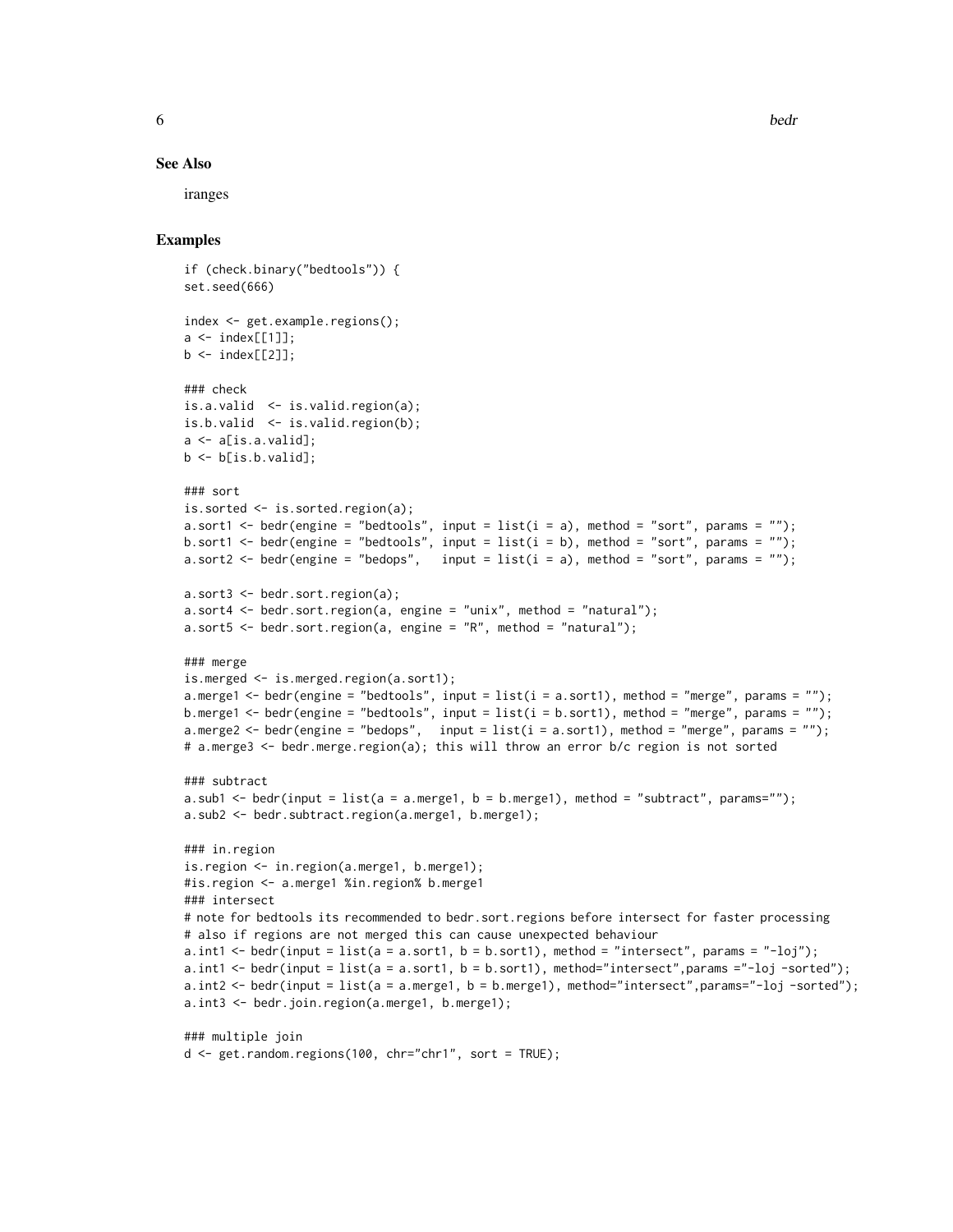```
a.mult <- bedr.join.multiple.region(x = list(a.merge1,b.merge1,bedr.sort.region(d)));
### groupby
# note the "g" column number is based on bed format i.e. first three columns chr, start, stop
# note the use of first, first, last on the region columns i.e. the union of the regions
# note currently missing values are not dealt with in bedtools. also the 5th column is
# assumed to be "score" and gets a default "-1" not a "."
#cnv.gene <- bedr(input = list(i=cnv.gene), method = "groupby", params = paste("-g 16 -c ",
#paste(1:15, collapse = ","), " -o ", "first,first,last,",
#paste(rep("sum",12), collapse = ","), sep = ""));
### example 1
### workflow adding gene names to exome sequencing target file
# download refseq genes from ucsc or query biomart for ensemble gene names.
#format them in basic bed format.
# sort, merge target
# sort, merge -nms target. Overlapping genes/features get merged.
#this may not be ideal if there are some really big features.
# intersect -loj target, genes.
# alternatively, do not merge the target and apply the merge after the intersect.
#this will provide precision at the level of the exon.
}
```
bedr.join.multiple.region *join multiple region objects*

#### **Description**

join multiple objects

#### Usage

```
bedr.join.multiple.region(
x = list(),
fraction.overlap = 1/1e9,
empty = FALSE,
missing.values = ".",
cluster = FALSE,
species = "human",
build = "hg19",
check.zero.based = TRUE,
check.chr = TRUE,
check.valid = TRUE,
check.sort = TRUE,
check.merge = TRUE,
verbose = TRUE
)
```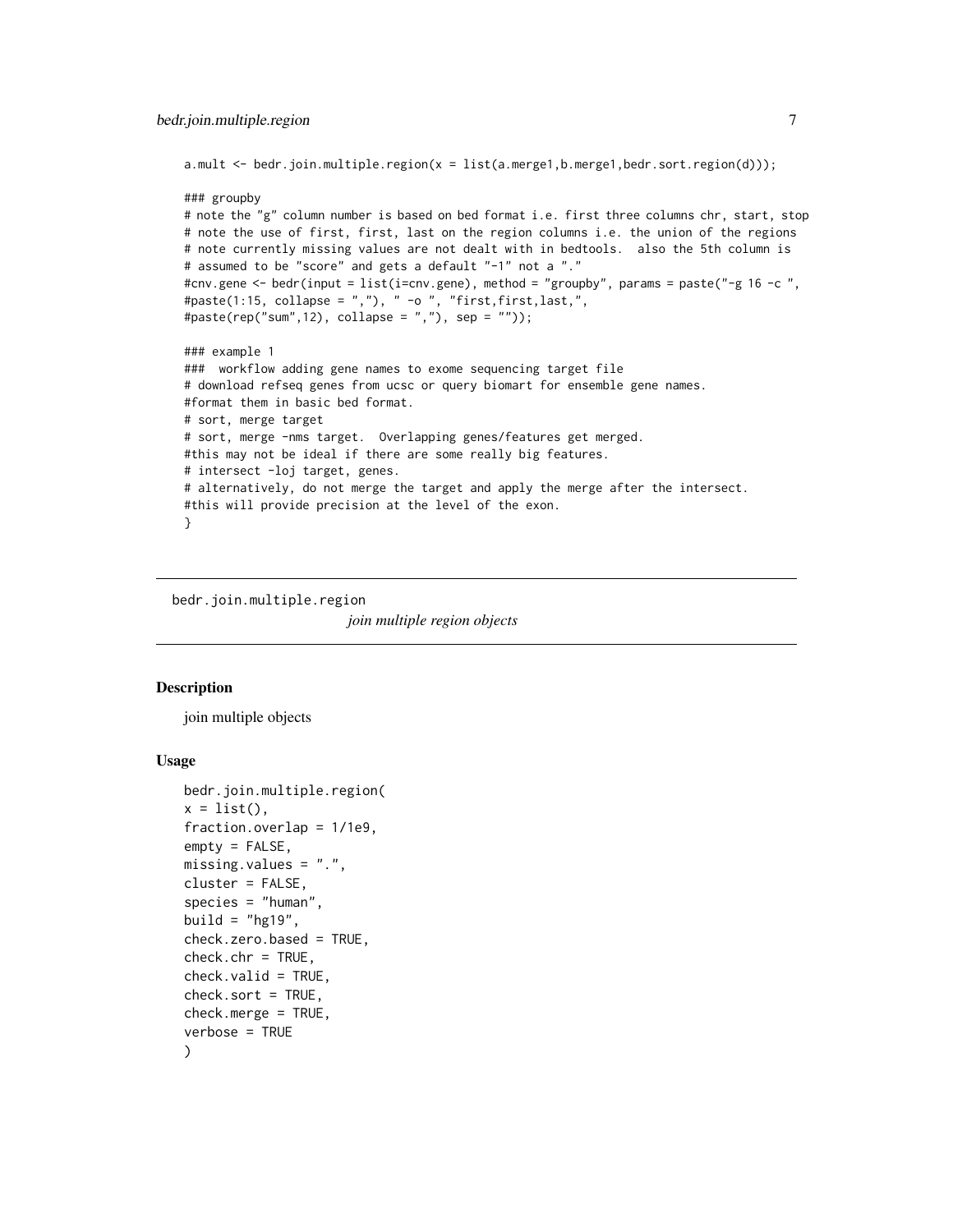## Arguments

| list of region objects                          |  |  |
|-------------------------------------------------|--|--|
| fraction.overlap                                |  |  |
| proportion of bases to be considered an overlap |  |  |
| print rows if no match                          |  |  |
| missing values missing value character          |  |  |
| TRUE/FALSE for clustering                       |  |  |
| species <i>i.e.</i> human or mouse              |  |  |
| genome build to use for empty regions           |  |  |
| check.zero.based                                |  |  |
| should 0 based coordinates be checked           |  |  |
| should chr prefix be checked                    |  |  |
| check if region is valid                        |  |  |
| check if region is sorted                       |  |  |
| check if overlapping regions are merged         |  |  |
| messages and checks                             |  |  |
|                                                 |  |  |

## Author(s)

Daryl Waggott

## References

<http://bedtools.readthedocs.org/en/latest/content/tools/multiinter.html>

```
if (check.binary("bedtools")) {
index <- get.example.regions();
a \leftarrow index[[1]];
b <- index[[2]];
a.sort <- bedr.sort.region(a);
b.sort <- bedr.sort.region(b);
d <- get.random.regions(100, chr="chr1", sort = TRUE);
a.mult <- bedr.join.multiple.region(x = list(a.sort,b.sort,bedr.sort.region(d)));
}
```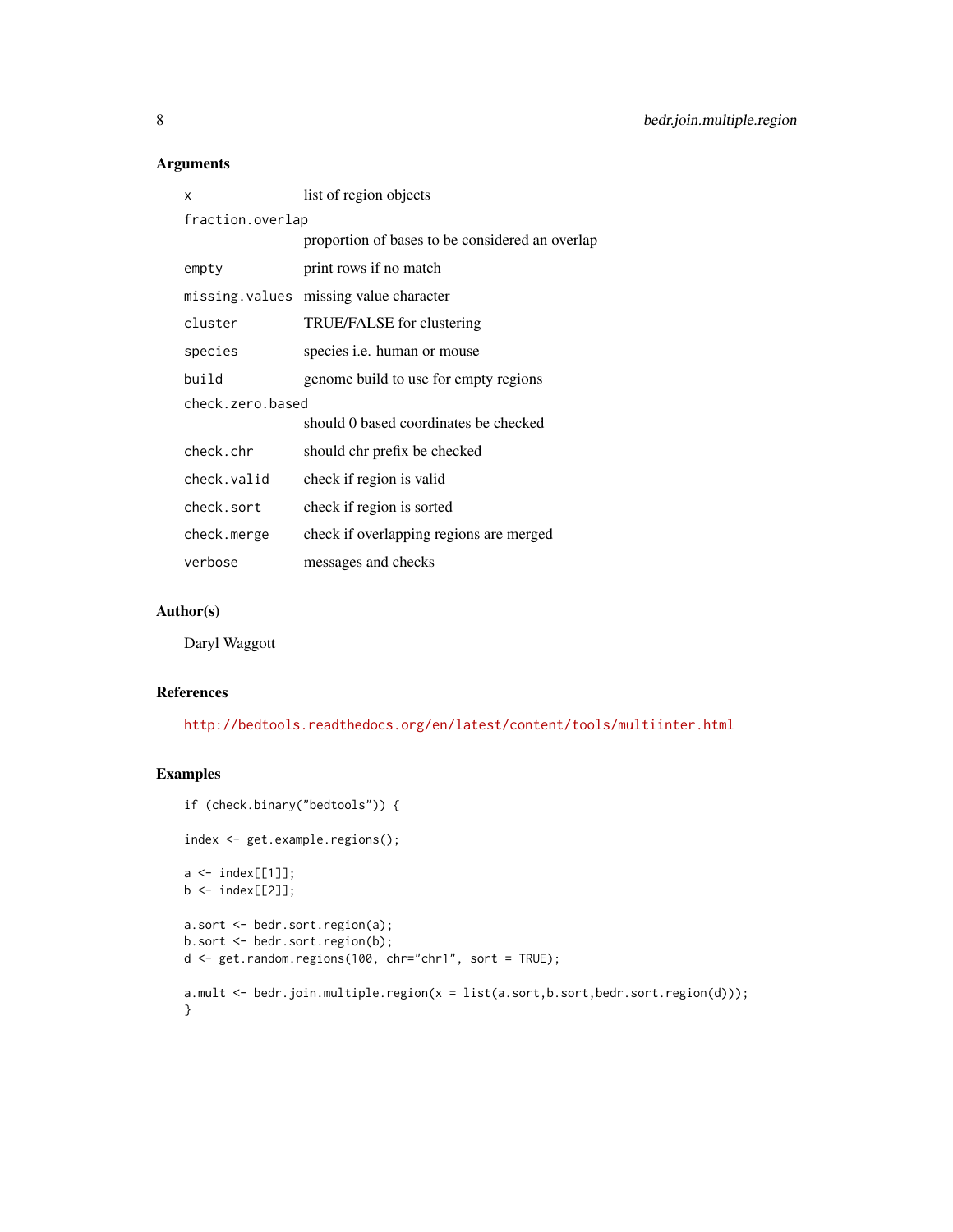<span id="page-8-0"></span>bedr.join.region *join two region objects using a left outer join*

## Description

join two region objects using a left outer join

## Usage

```
bedr.join.region(
x,
y,
fraction.overlap = 1/1e9,
reciporical = FALSE,
report.n.overlap = FALSE,
check.zero.based = TRUE,
check.chr = TRUE,
check.valid = TRUE,
check.sort = TRUE,
check.merge = TRUE,
verbose = TRUE
)
```
## Arguments

| x                | object a                                                   |  |
|------------------|------------------------------------------------------------|--|
| у                | object b                                                   |  |
| fraction.overlap |                                                            |  |
|                  | proportion of overlap to be considered a match             |  |
| report.n.overlap |                                                            |  |
|                  | should the number of overlapping bases be reported         |  |
| reciporical      | should the fraction overlap be applied to object b as well |  |
| check.zero.based |                                                            |  |
|                  | should 0 based coordinates be checked                      |  |
| check.chr        | should chr prefix be checked                               |  |
| check.valid      | check if region is valid                                   |  |
| check.sort       | check if region is sorted                                  |  |
| check.merge      | check if overlapping regions are merged                    |  |
| verbose          | messages and checks                                        |  |

## Author(s)

Daryl Waggott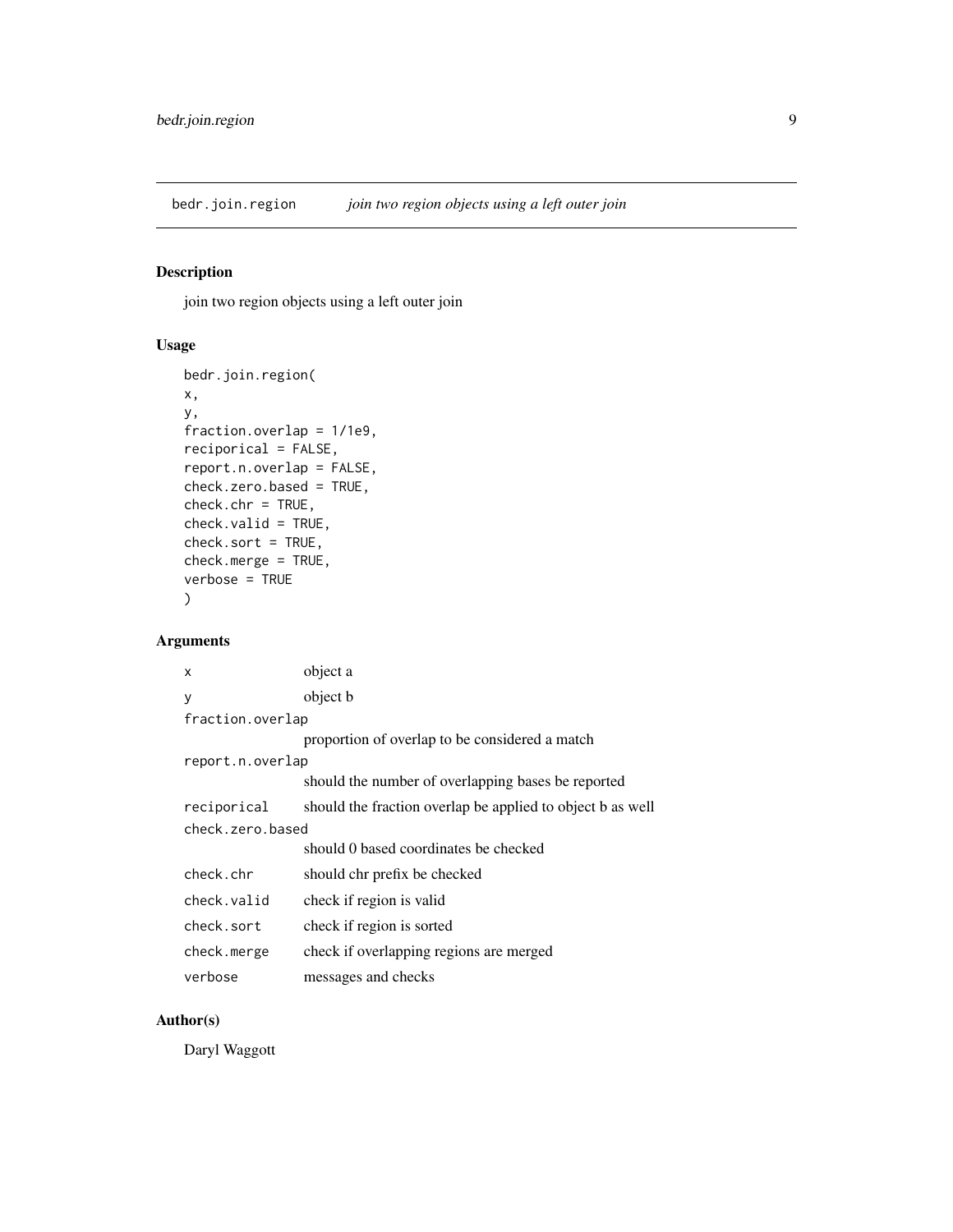## References

<http://bedtools.readthedocs.org/en/latest/content/tools/intersect.html>

#### Examples

```
if (check.binary("bedtools")) {
index <- get.example.regions();
a \leftarrow index[[1]];
b \leftarrow \text{index}[[2]];
a.sort <- bedr.sort.region(a);
b.sort <- bedr.sort.region(b);
d <- bedr.join.region(a.sort, b.sort);
}
```
<span id="page-9-1"></span>bedr.merge.region *merge i.e. collapse overlpaping regions*

## Description

merge i.e. collapse overlpaping regions

## Usage

```
bedr.merge.region(
x,
distance = 0,
list.names = TRUE,
number = FALSE,
stratify.by = NULL,
check.zero.based = TRUE,
check.chr = TRUE,
check.valid = TRUE,
check.sort = TRUE,
verbose = TRUE
);
```
#### Arguments

| X          | input                                                                                                                                                                                    |
|------------|------------------------------------------------------------------------------------------------------------------------------------------------------------------------------------------|
| distance   | maximum distance between regions to be merged. defaults to 0 which means<br>overlapping or bookended features, note that you can use negative distances to<br>enforce a minimum overlap. |
| list.names | output list of names for merged items                                                                                                                                                    |

<span id="page-9-0"></span>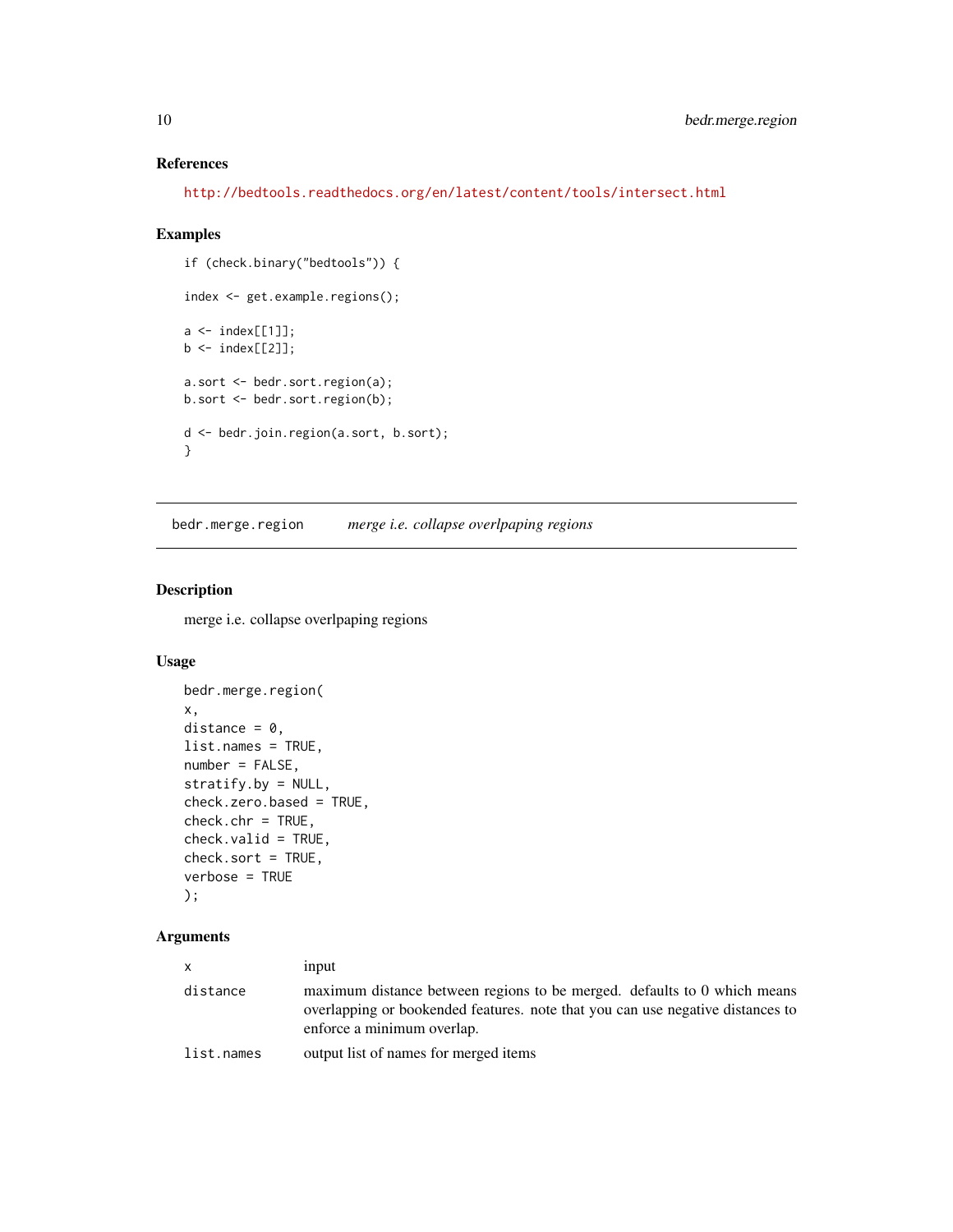## <span id="page-10-0"></span>bedr.plot.region 11

| number           | output number of merged items                                                                                             |
|------------------|---------------------------------------------------------------------------------------------------------------------------|
| stratify.by      | a column name indicating the groups to stratify merging within i.e. gene name.<br>merging will not happen between groups. |
| check.zero.based |                                                                                                                           |
|                  | should 0 based coordinates be checked                                                                                     |
| check.chr        | should chr prefix be checked                                                                                              |
| check.valid      | should the region be checkded for integerity                                                                              |
| check.sort       | should the sort order be checked                                                                                          |
| verbose          | should log messages and checking take place                                                                               |

#### Author(s)

Daryl Waggott

## References

<http://bedtools.readthedocs.org/en/latest/content/tools/merge.html>

## Examples

```
if (check.binary("bedtools")) {
index <- get.example.regions();
a \leftarrow index[[1]];
a.sort <- bedr.sort.region(a);
a.merged <- bedr.merge.region(a.sort);
}
```
bedr.plot.region *Visualize regions or intervals*

## Description

Visualize regions or intervals. e.g. VennDiagrams of intersections of distinct intervals, base pairs and genes.

## Usage

```
bedr.plot.region(
input,
filename = NULL,
type = "venn",
feature = "interval",
fraction.overlap = 0.000000001,
```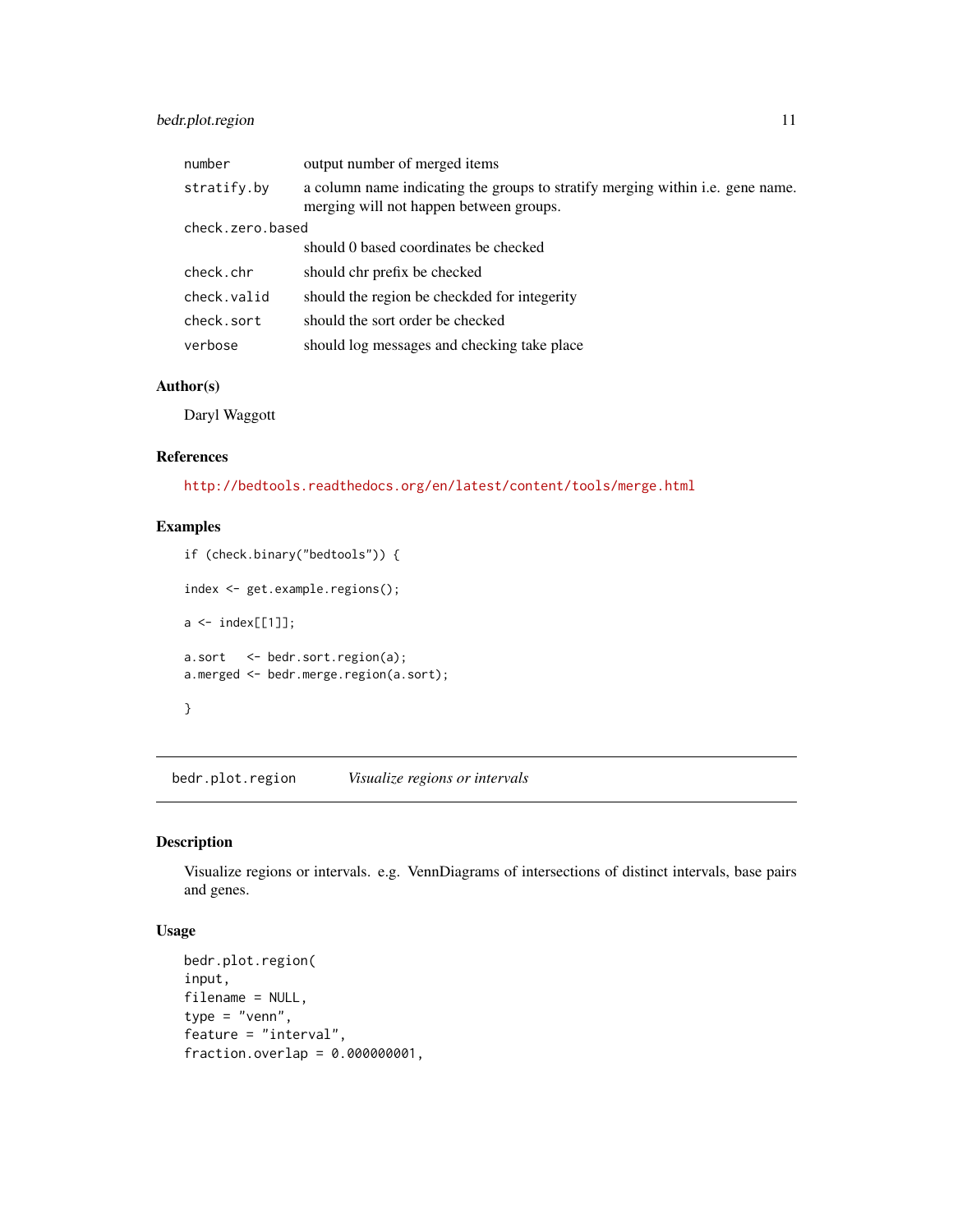```
group = NULL,
params = list(),
verbose = TRUE
\lambda
```
#### Arguments

| input            | A list of input regions or indices                                                                                                                 |  |
|------------------|----------------------------------------------------------------------------------------------------------------------------------------------------|--|
| filename         | The name of the output image file.                                                                                                                 |  |
| type             | The type of plot. only 'venn' is supported for intersections at the moment.                                                                        |  |
| feature          | How should the regions be intersected. By unique "interval", "gene", "size" or<br>"other" to use the features in the first item in the input list. |  |
| fraction.overlap |                                                                                                                                                    |  |
|                  | Minimum overlap required as a fraction of A. Default is 1E-9 (i.e. 1bp).                                                                           |  |
| group            | A grouping parameter for barplots. Possible values include "input", "chr", or a<br>categorical vector of length equal to the sum of the input.     |  |
| params           | Additional parameters for plotting or intersecting. See venn.diagram function<br>for possible options.                                             |  |
| verbose          | Include text messages.                                                                                                                             |  |

#### Details

By default a venn diagram is output. If a single input is used then the plot shows the number of unique and collapsed regions after applying a merge.

## Value

Plots!

#### Author(s)

Daryl Waggott

```
if (check.binary("bedtools")) {
# example data
a \leq get.random.regions(n = 1000, chr = "chr22", size.mean = 10)
b \leq get.random.regions(n = 1000, chr = "chr22", size.mean = 10)
d \le get.random.regions(n = 1000, chr = "chr22", size.mean = 10)
e \le get.random.regions(n = 1000, chr = "chr22", size.mean = 10)
f \leq get.random.regions(n = 1000, chr = "chr22", size.mean = 10)
pdf("bedr.plot.region.ex.pdf")
```

```
# basic venn diagrams
bedr.plot.region(input = list(a=a,b=b))
bedr.plot.region(input = list(a=a,b=b,d=d))
#bedr.plot.region(input = list(a=a,b=b,d=d,e=e))
```
<span id="page-11-0"></span>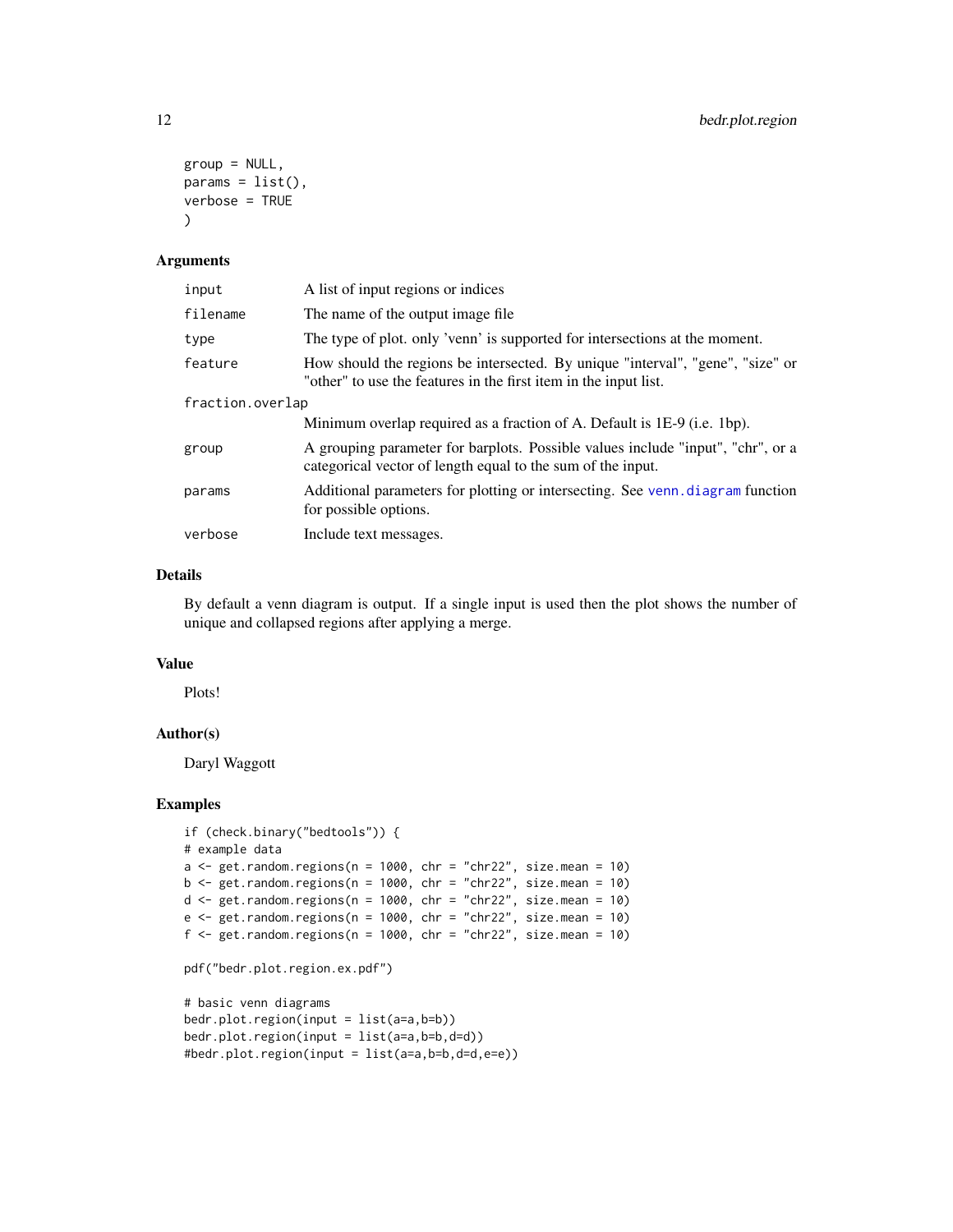#### <span id="page-12-0"></span>bedr.setup 13

```
#bedr.plot.region(input = list(a=a,b=b,d=d,e=e,f=f))
### change venn parameters
bedr.plot.region(
input = list(a=a, b=b, d=d),
params = list(lty = 2, label.col = "black", main = "Region Overlap")
\mathcal{L}### try with different
#bedr.plot.region(input = list(a=a,b=b), feature = "gene")
#bedr.plot.region(input = list(a=a,b=b), feature = "reference")
#bedr.plot.region(input = list(a=a,b=b), feature = "interval")
#bedr.plot.region(input = list(a=a,b=b), feature = "cluster")
#bedr.plot.region(input = list(a=a,b=b), feature = "bp")
dev.off()
}
```
bedr.setup *Initialize some config settings for bedr*

#### Description

Initialize some config settings for bedr. This includes downloading useful datasets if requested.

## Usage

```
bedr.setup(datasets = "all", data.dir = paste0(Sys.getenv("HOME"), "/bedr/data"))
```
#### Arguments

| datasets | A list of datasets to download. Defaults to "all" i.e. c("refgene", "hg19", "b37", "hugo", |
|----------|--------------------------------------------------------------------------------------------|
|          | "cosmic"."clinvar")                                                                        |
| data.dir | A directory to put the data. Defaults to $\sim$ /bedr/data                                 |

## Details

The default config file is at ~/bedr/config.yml. It's in yaml format.

## Author(s)

Daryl Waggott

#### Examples

#bedr.setup()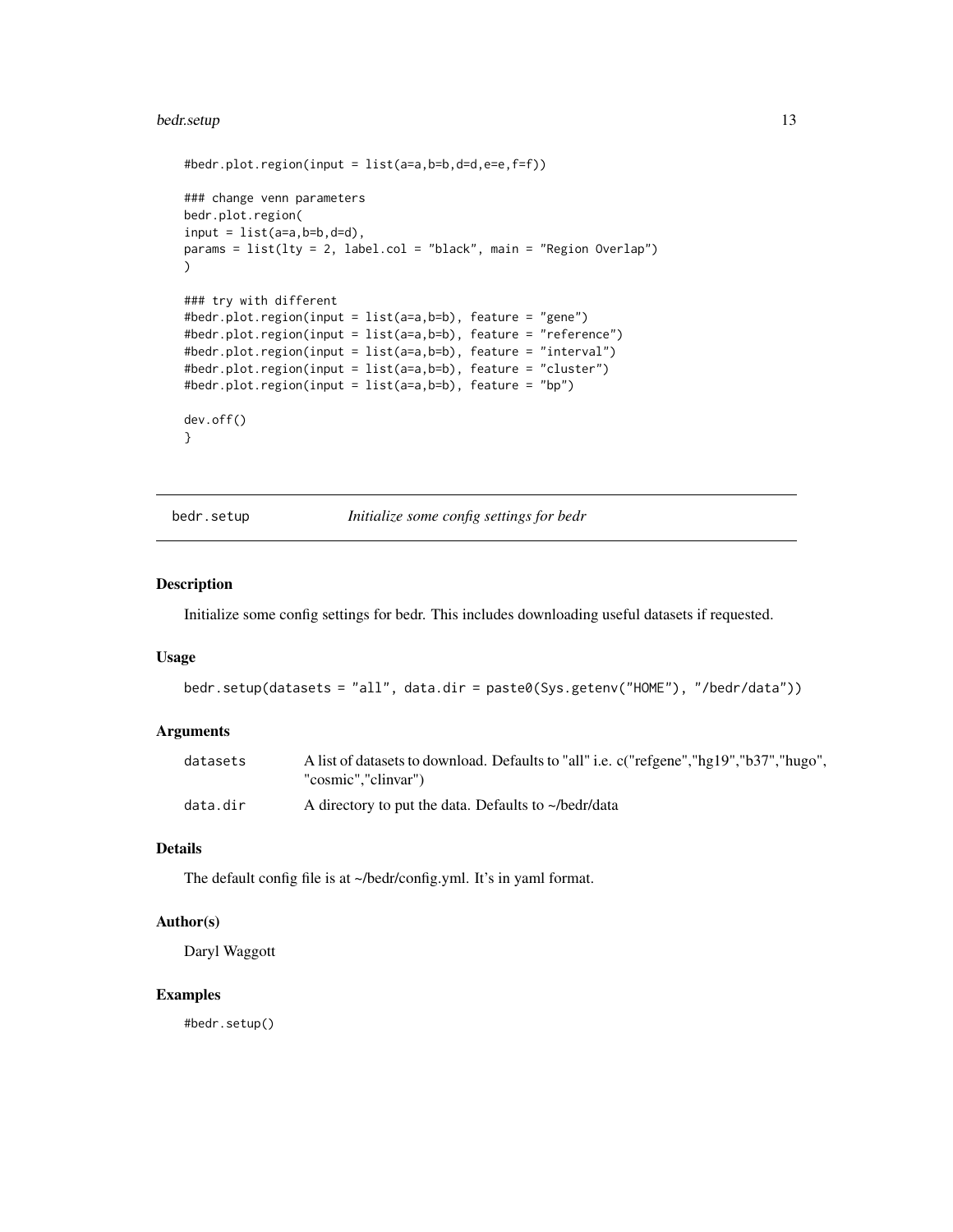<span id="page-13-0"></span>bedr.snm.region *sort a region file*

## Description

Sort and merge regions object in one step

## Usage

```
bedr.snm.region(
x,
method = "lexicographical",
distance = 0,
list.names = TRUE,
number = FALSE,
check.zero.based = TRUE,
check.chr = TRUE,
check.valid = TRUE,
verbose = TRUE
\mathcal{L}
```
## Arguments

| x                | a object region object or index              |  |
|------------------|----------------------------------------------|--|
| method           | natural or lexicographic                     |  |
| distance         | distance between regions to be merged        |  |
| list.names       | output list of names for merged items        |  |
| number           | output number of merged items                |  |
| check.zero.based |                                              |  |
|                  | should 0 based coordinates be checked        |  |
| check.chr        | should chr prefix be checked                 |  |
| check.valid      | should the region be checkded for integerity |  |
| verbose          | should log messages and checking take place  |  |

## Value

Sorted and merged regions object

## Author(s)

Daryl Waggott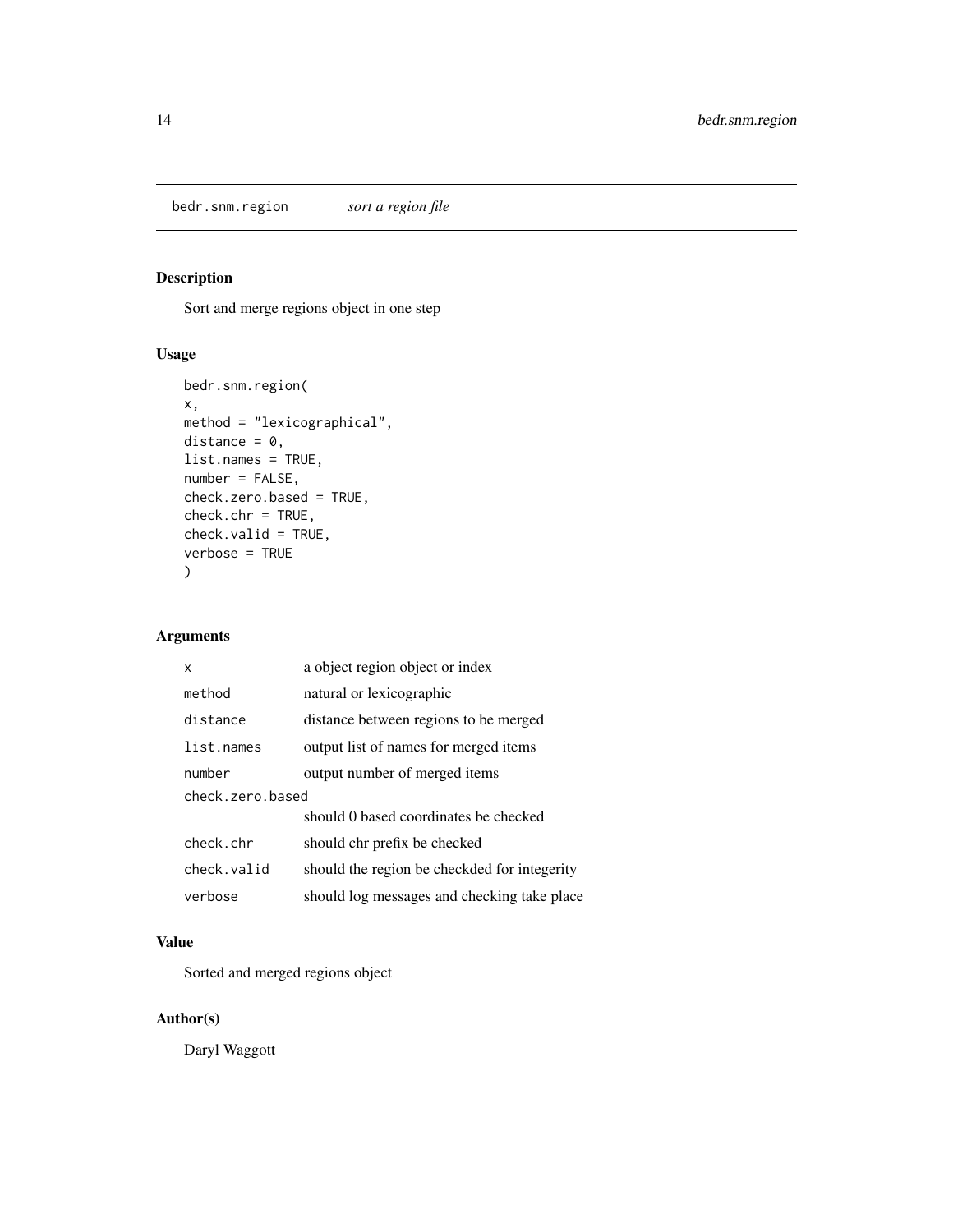## <span id="page-14-0"></span>bedr.sort.region 15

## Examples

if (check.binary("bedtools")) { index <- get.example.regions();  $a \leftarrow index[[1]]$ ; b <- bedr.snm.region(a); }

bedr.sort.region *sort a region file*

## Description

sort a region file

## Usage

```
bedr.sort.region(
x,
method = "lexicographical",
engine = "R",chr.to.num = c("X" = 23, "Y" = 24, "M" = 25),
check.zero.based = TRUE,
check.chr = TRUE,
check.valid = TRUE,
check.merge = TRUE,
verbose = TRUE
)
```
## Arguments

| $\mathsf{x}$     | a region object or index                                                                                   |  |
|------------------|------------------------------------------------------------------------------------------------------------|--|
| method           | natural or lexicographic                                                                                   |  |
| engine           | what analytical engine to use for sorting i.e. bedtools, bedops, gnu unix                                  |  |
| chr.to.num       | chromosome letter names to numbers map. Defaults to Homo sapiens i.e c("X"<br>$= 23$ , "Y" = 24, "M" = 25) |  |
| check.zero.based |                                                                                                            |  |
|                  | should 0 based coordinates be checked                                                                      |  |
| check.chr        | should chr prefix be checked                                                                               |  |
| check.valid      | should the region be checked for integerity                                                                |  |
| check.merge      | should overlapping regions be checked                                                                      |  |
| verbose          | should log messages and checking take place                                                                |  |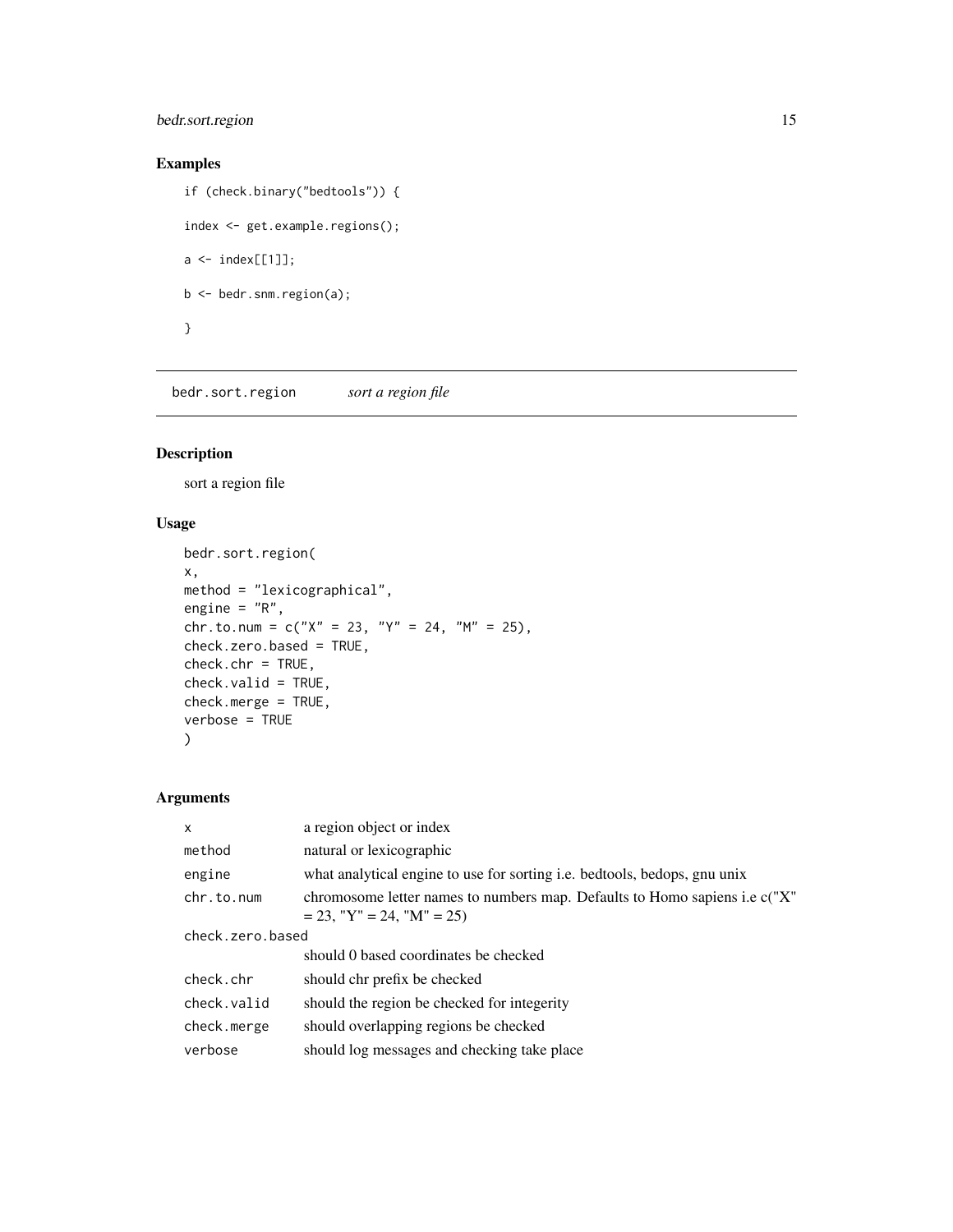## Author(s)

Daryl Waggott

#### References

<http://bedtools.readthedocs.org/en/latest/content/tools/sort.html>

#### Examples

```
if (check.binary("bedtools")) {
index <- get.example.regions();
a \leftarrow index[[1]];
b <- bedr.sort.region(a);
}
```
bedr.subtract.region *subtracts features or ranges in object b from object a*

#### Description

subtracts features or ranges in object b from object a

## Usage

```
bedr.subtract.region(
x,
y,
fraction.overlap = 1/1e9,
remove.whole.feature = TRUE,
check.zero.based = TRUE,
check.chr = TRUE,
check.valid = TRUE,
check.sort = TRUE,
check.merge = TRUE,
verbose = TRUE
)
```
#### Arguments

x item a y item b fraction.overlap

what portion of A to be considered an overlap

remove.whole.feature

should whole feature be removed

<span id="page-15-0"></span>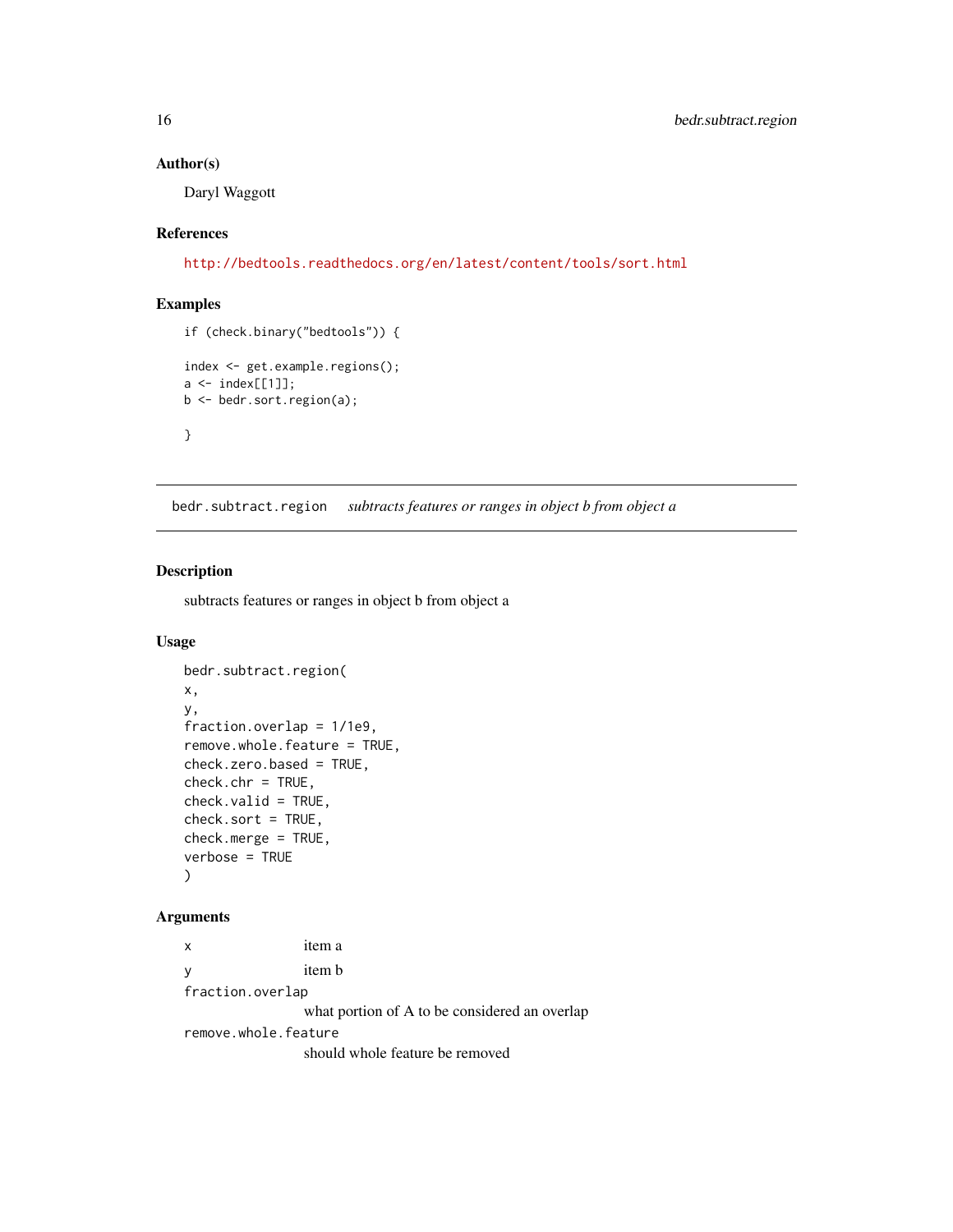<span id="page-16-0"></span>catv and the contract of the contract of the contract of the contract of the contract of the contract of the contract of the contract of the contract of the contract of the contract of the contract of the contract of the c

| check.zero.based |                                              |  |
|------------------|----------------------------------------------|--|
|                  | should 0 based coordinates be checked        |  |
| check.chr        | should chr prefix be checked                 |  |
| check.valid      | should the region be checkded for integerity |  |
| check.sort       | check if region is sorted                    |  |
| check.merge      | check if overlapping regions are merged      |  |
| verbose          | messages and checks                          |  |

#### Value

Regions exclusive to one object of regions.

## Author(s)

Daryl Waggott

#### References

<http://bedtools.readthedocs.org/en/latest/content/tools/subtract.html>

## Examples

```
if (check.binary("bedtools")) {
index <- get.example.regions();
a \leftarrow index[[1]];
b \leq index[[2]];
a \le bedr(engine = "bedtools", input = list(i = a), method = "sort", params = "");
b <- bedr(engine = "bedtools", input = list(i = b), method = "sort", params = "");
d <- bedr.subtract.region(a,b);
}
```
catv *outputs text if verbose flag is set*

#### Description

outputs text if verbose flag is set

#### Usage

catv(x)

#### Arguments

x some text string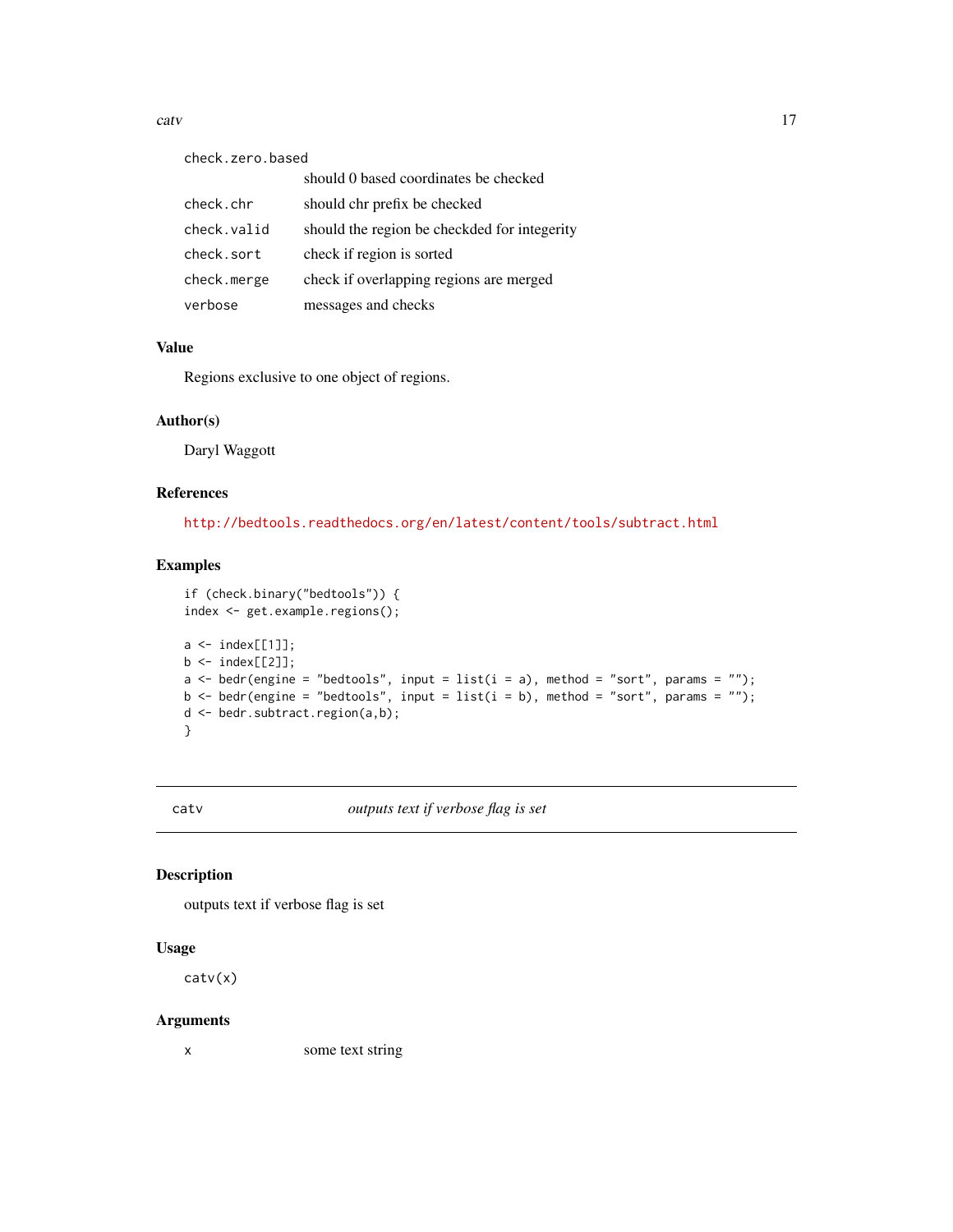## Value

Prints the text string

## Author(s)

Daryl Waggott

## Examples

```
verbose <- TRUE;
catv("Hello Universe!");
verbose <- FALSE;
catv("Goodbye Universe!")
```
check.binary *checks if binary is in the path*

## Description

check if a binary is in the path. Specifically used for bedtools, bedops and tabix.

#### Usage

```
check.binary(x = "bedtools", verbose = TRUE)
```
## Arguments

|         | a string referring to a binary/executable i.e. bedtools, bedops, tabix |
|---------|------------------------------------------------------------------------|
| verbose | print log                                                              |

## Details

Used internally to determine functionality selection options.

## Value

TRUE or FALSE

## Author(s)

Daryl Waggott

## Examples

check.binary("bedtools")

<span id="page-17-0"></span>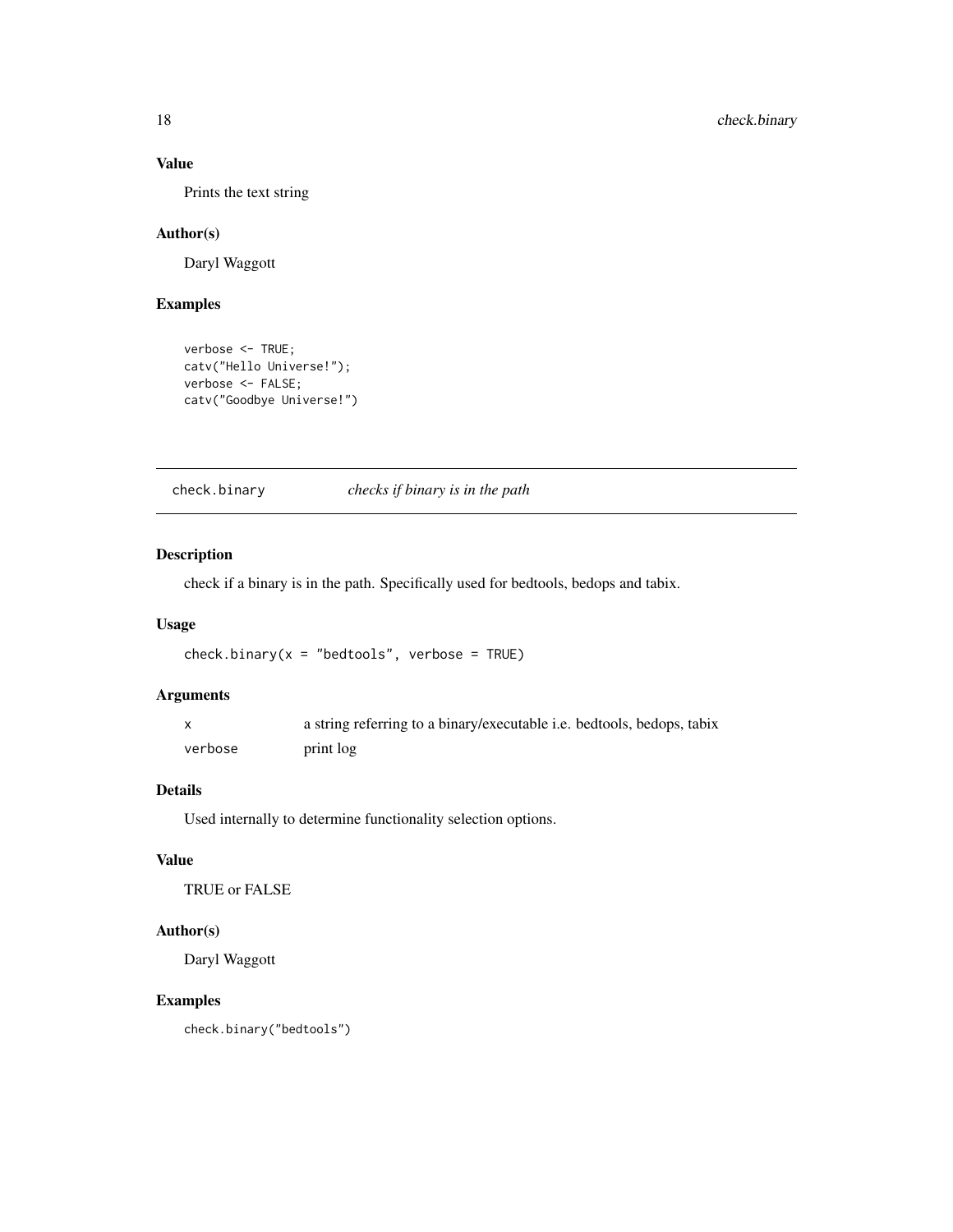<span id="page-18-0"></span>cluster.region *cluster intervals*

## Description

cluster intervals

## Usage

```
cluster.region(
x,
distance = 0,
check.zero.based = TRUE,
check.chr = TRUE,
check.valid = TRUE,
check.sort = TRUE,
verbose = TRUE
\lambda
```
## Arguments

| x                | The region                                                                                                                                                                               |  |
|------------------|------------------------------------------------------------------------------------------------------------------------------------------------------------------------------------------|--|
| distance         | maximum distance between regions to be merged. defaults to 0 which means<br>overlapping or bookended features, note that you can use negative distances to<br>enforce a minimum overlap. |  |
| check.zero.based |                                                                                                                                                                                          |  |
|                  | should 0 based coordinates be checked                                                                                                                                                    |  |
| check.chr        | should chr prefix be checked                                                                                                                                                             |  |
| check.valid      | should the region be checkded for integerity                                                                                                                                             |  |
| check.sort       | should regions be checked for sort order                                                                                                                                                 |  |
| verbose          | should log messages and checking take place                                                                                                                                              |  |

## Details

clusters adjacent features of a specified distance.

## Value

A data.frame in bed format

## Author(s)

Daryl Waggott

## References

<http://bedtools.readthedocs.org/en/latest/content/tools/cluster.html>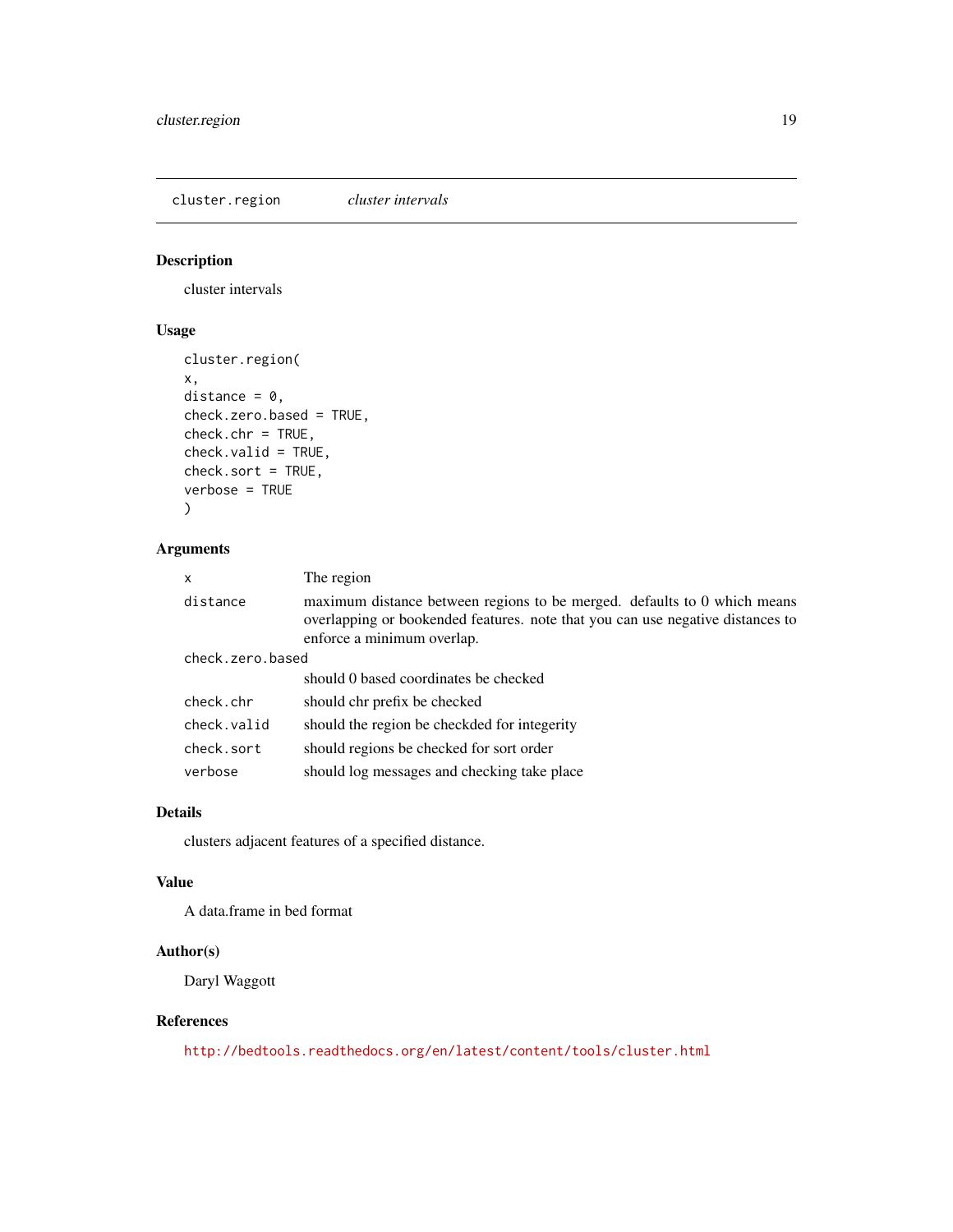## See Also

[bedr.merge.region](#page-9-1)

## Examples

```
if (check.binary("bedtools")) {
index <- get.example.regions();
a \leftarrow index[[1]];
b \leftarrow cluster.region(a, distance = 0);
d <- cluster.region(a, distance = 100);
}
```
convert2bed *convert object to bed format*

## Description

checks if an object can be converted into a bed style data.frame then does the conversion.

## Usage

```
convert2bed(
x,
set.type = TRUE,
check.zero.based = TRUE,
check.chr = TRUE,
check.valid = TRUE,
check.sort = TRUE,
check.merge = TRUE,
verbose = TRUE
)
```
#### Arguments

| $\mathsf{x}$     | A region index (i.e. $chr1:10-100, \ldots$ ) either as a vector or row.names/first column<br>of a data.frame. Or a data.frame with the first three columns "chr", s"start",<br>"end" |
|------------------|--------------------------------------------------------------------------------------------------------------------------------------------------------------------------------------|
| set.type         | should the attribute input type be set. Sometimes it is desirable to avoid setting<br>it when applying intermediate conversion                                                       |
| check.zero.based |                                                                                                                                                                                      |
|                  | should 0 based coordinates be checked                                                                                                                                                |
| check.chr        | should chr prefix be checked                                                                                                                                                         |

<span id="page-19-0"></span>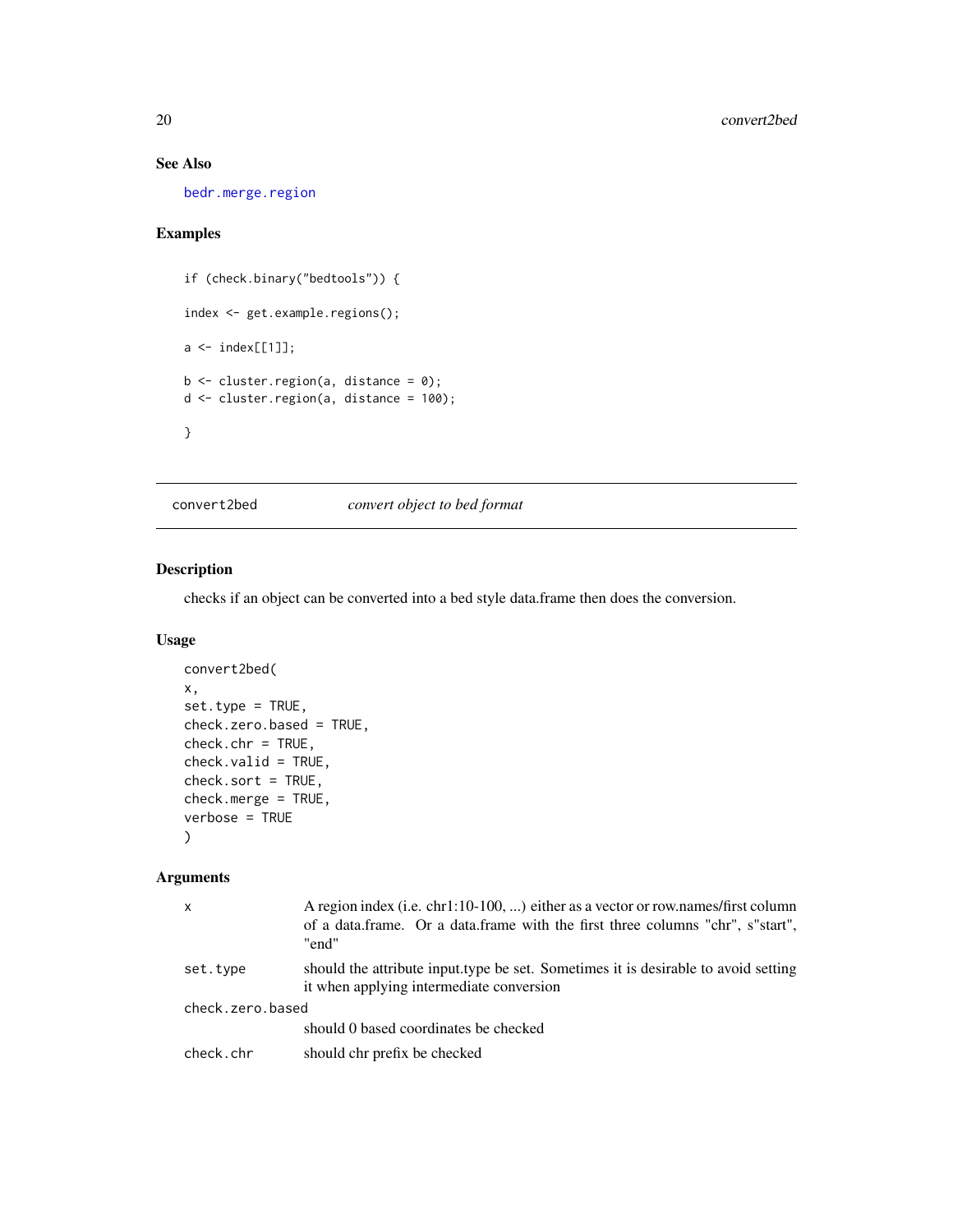<span id="page-20-0"></span>

| check.valid | should the region be checked for integerity          |
|-------------|------------------------------------------------------|
| check.sort  | should the region be checked to see if it is sorted  |
| check.merge | should the region be checked for overlapping regions |
| verbose     | messages and text                                    |

## Details

Very useful to convert data before using other bedr functions

## Value

Returns x converted to bedformat, as a data frame

#### Author(s)

Daryl Waggott

## Examples

# a.bed <- convert.to.bed(a)

create.tmp.bed.file *output R objects as tmpfiles*

## Description

output R objects as tmpfiles

## Usage

```
create.time,bed.file(x, name = "bedr", tmpDir = NULL)
```
## Arguments

| X      | region object                      |
|--------|------------------------------------|
| name   | a prefix for the tmp file.         |
| tmpDir | where should the temp files be put |

#### Author(s)

Daryl Waggott

## Examples

# create tmp file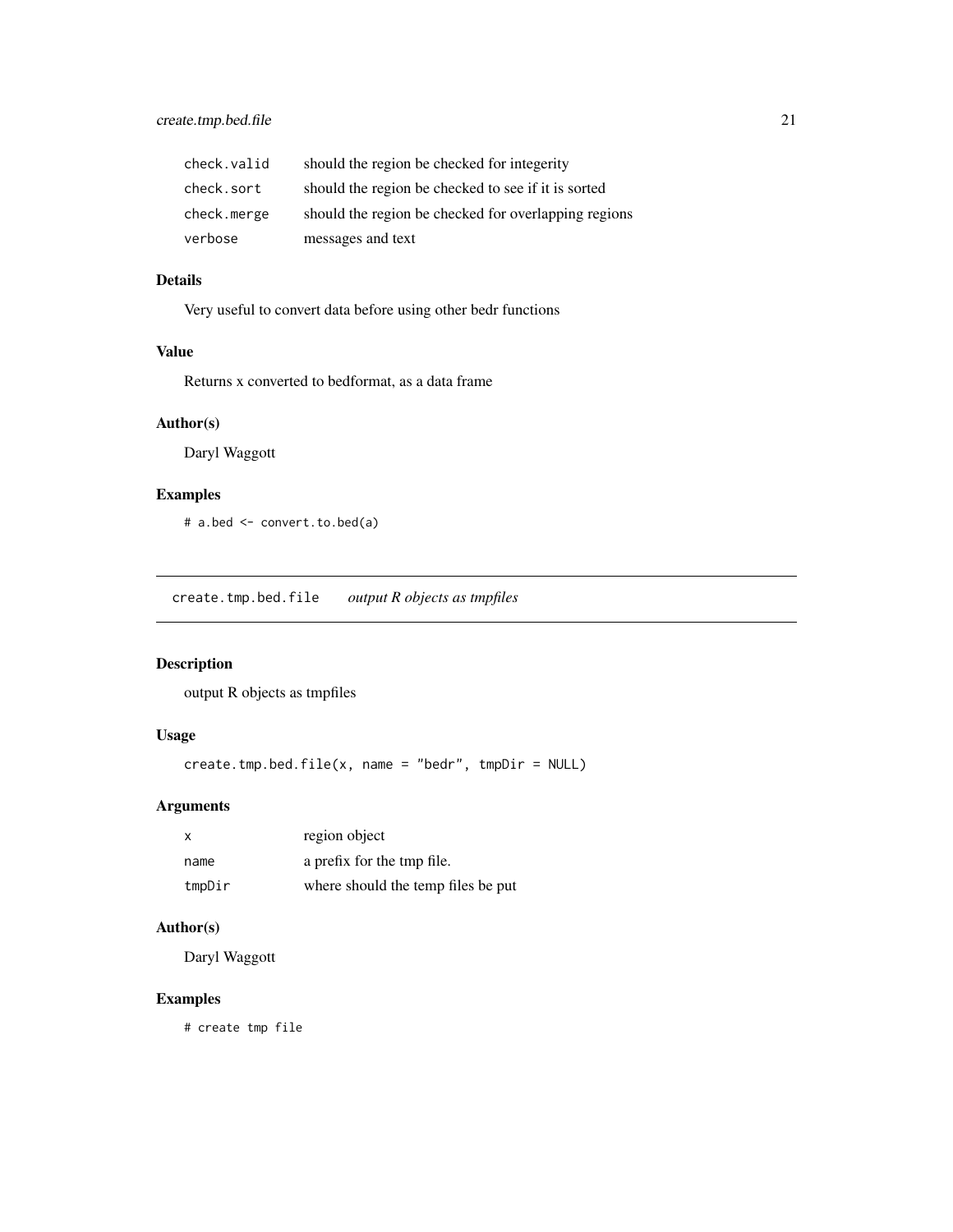<span id="page-21-0"></span>

## Description

Determine input format whether its tabular or bed

## Usage

```
determine.input(x, check.chr = FALSE, verbose = TRUE)
```
#### Arguments

|           | input vector, matrix or dataframe                                       |
|-----------|-------------------------------------------------------------------------|
| check.chr | check whether the coordinates are in chromosomal format with chr prefix |
| verbose   | messages and checks                                                     |

## Value

integer value. index format (0), bed (1), index in first column (2), rownmames are index (3), unrecognized(4)

#### Author(s)

Daryl Waggott

## Examples

```
if (check.binary("bedtools")) {
index <- get.example.regions();
a \leftarrow index[[1]];
bedr:::determine.input(a);
}
```
## df2list *Data frame to list conversion*

## Description

Take data frame and return a list of rownames where column value is not 0 i.e. missing

#### Usage

 $df2list(x, start,col = 1)$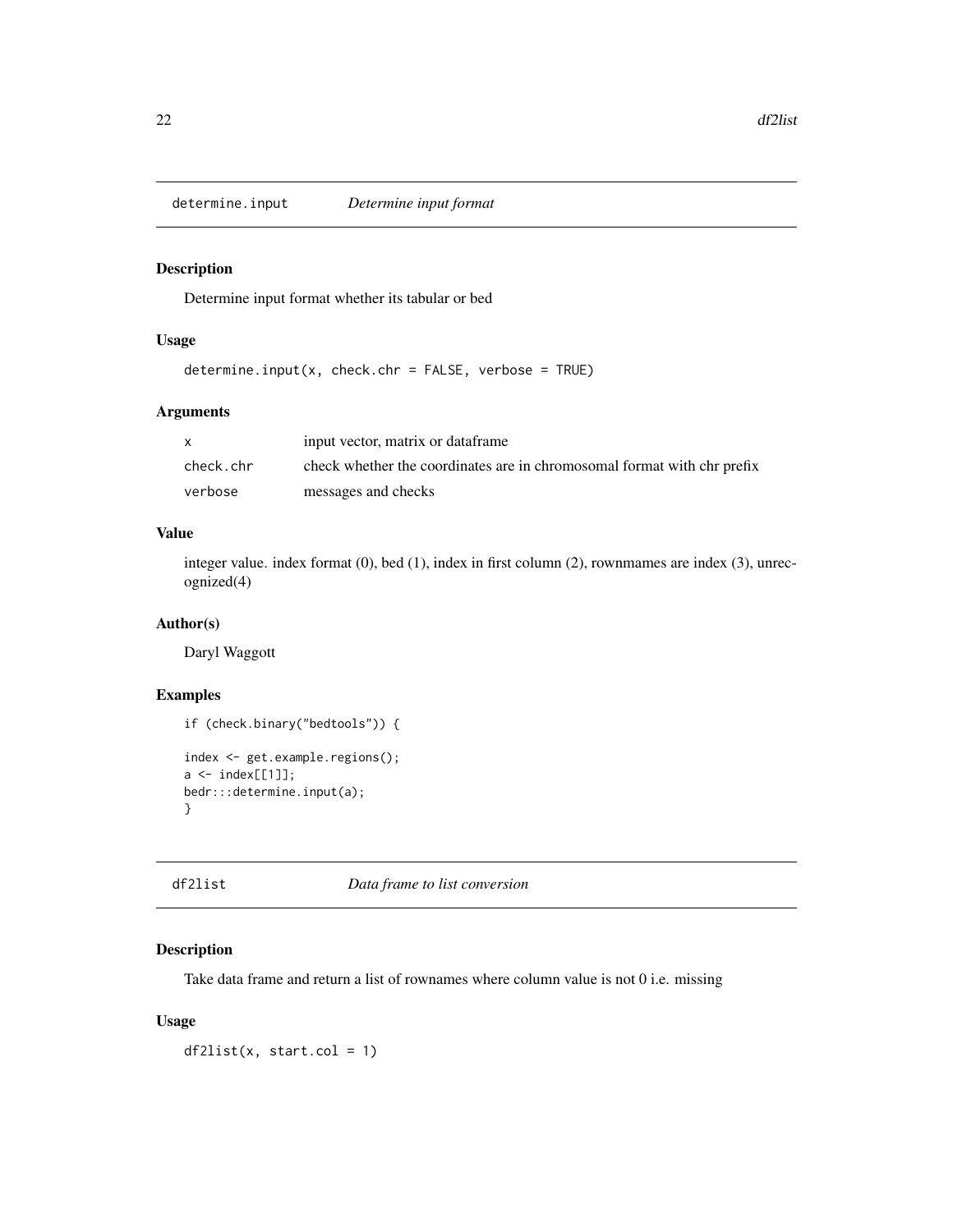## <span id="page-22-0"></span>download.datasets 23

#### Arguments

|           | data frame                                         |
|-----------|----------------------------------------------------|
| start.col | offset from first column to ignore certain columns |

#### Value

returns a list following cleanup and change of data structure

#### Author(s)

Daryl Waggott

## Examples

#df2list(data.frame(a = 1:10, b = 11:20));

download.datasets *Download some useful datasets*

#### Description

Download some useful datasets. Some functions such as plotting and fasta querying require additional data.

## Usage

```
download.datasets(datasets = "all", data.dir = paste0(Sys.getenv("HOME"), "/bedr/data"))
```
## Arguments

| datasets | A list of datasets to download. Defaults to "all" i.e. c("refgene","hg19","b37","hugo", |
|----------|-----------------------------------------------------------------------------------------|
|          | "cosmic","clinvar")                                                                     |
| data.dir | A directory to put the data. Defaults to $\sim$ /bedr/data                              |

#### Details

External datasets are required for some bedr functionality. For example, plotting intersections based on genes, get.fasta, bed2vcf and validate.gene.names. If these datasets already exist you can simply place symlinks in a directory and use bedr.setup() to define the data.dir.

## Value

some datasets.

#### Author(s)

Daryl Waggott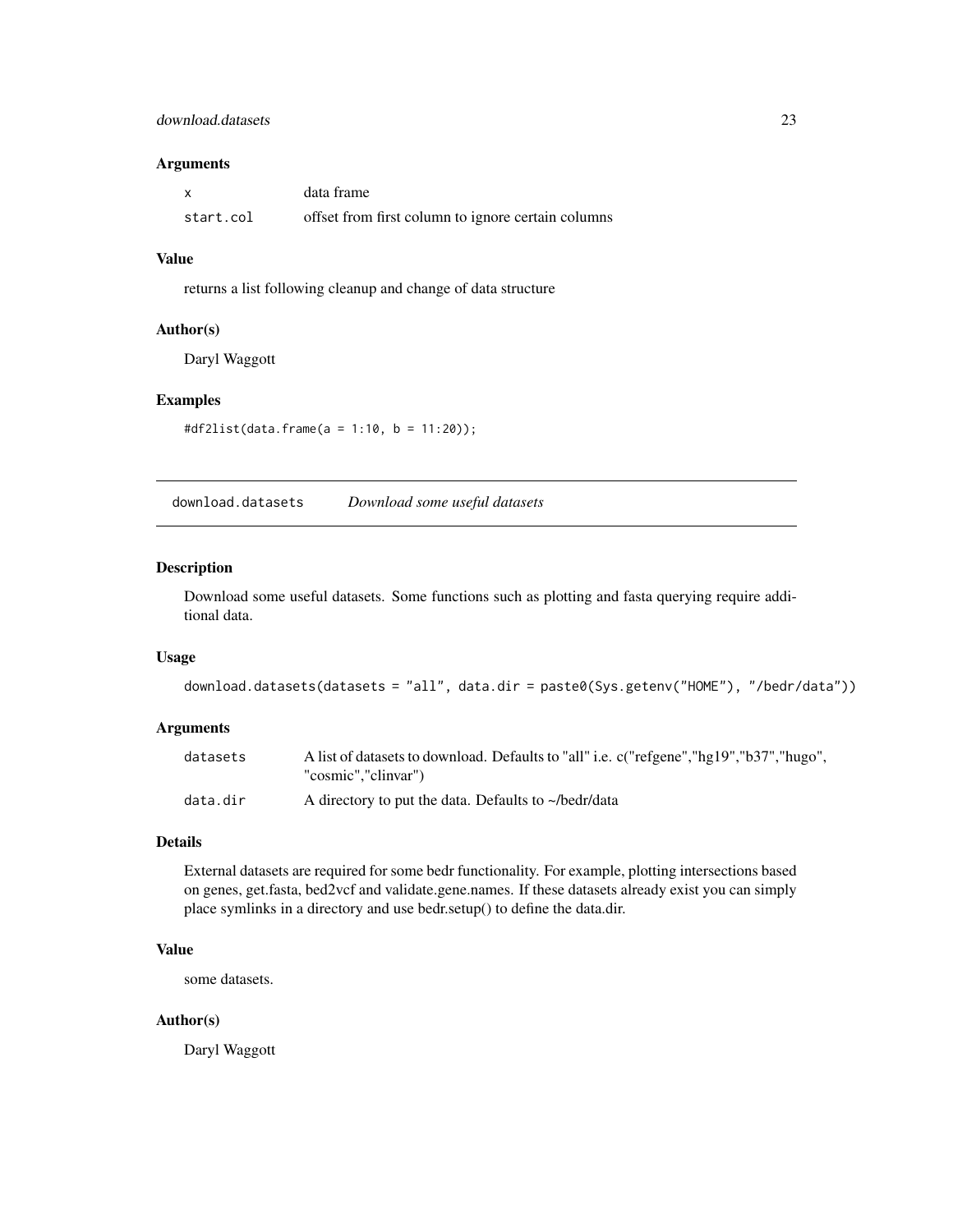## Examples

```
#download.datasets("cosmic")
```
flank.region *Get adjacent flanks from regions*

## Description

Get adjacent flanks from regions

## Usage

```
flank.region(
x,
n.add = NULL,start.add = NULL,
end.add = NULL,species = "human",
build = "hg19",
check.zero.based = TRUE,
check.chr = TRUE,check.valid = TRUE,
check.sort = TRUE,
check.merge = TRUE,
verbose = TRUE
\mathcal{L}
```
## Arguments

| X                | a object region object or index                               |  |
|------------------|---------------------------------------------------------------|--|
| n.add            | the number of bases to be selected from each side of a region |  |
| start.add        | the number of based to be selected from the start of a region |  |
| end.add          | the number of based to be selected from the end of a region   |  |
| species          | the species <i>i.e.</i> human or mouse                        |  |
| build            | the genome build i.e. hg19 or mm10                            |  |
| check.zero.based |                                                               |  |
|                  | should 0 based coordinates be checked                         |  |
| check.chr        | should chr prefix be checked                                  |  |
| check.valid      | should the region be checkded for integerity                  |  |
| check.sort       | should regions be checked for sort order                      |  |
| check.merge      | should overlapping regions be checked                         |  |
| verbose          | should log messages and checking take place                   |  |
|                  |                                                               |  |

<span id="page-23-0"></span>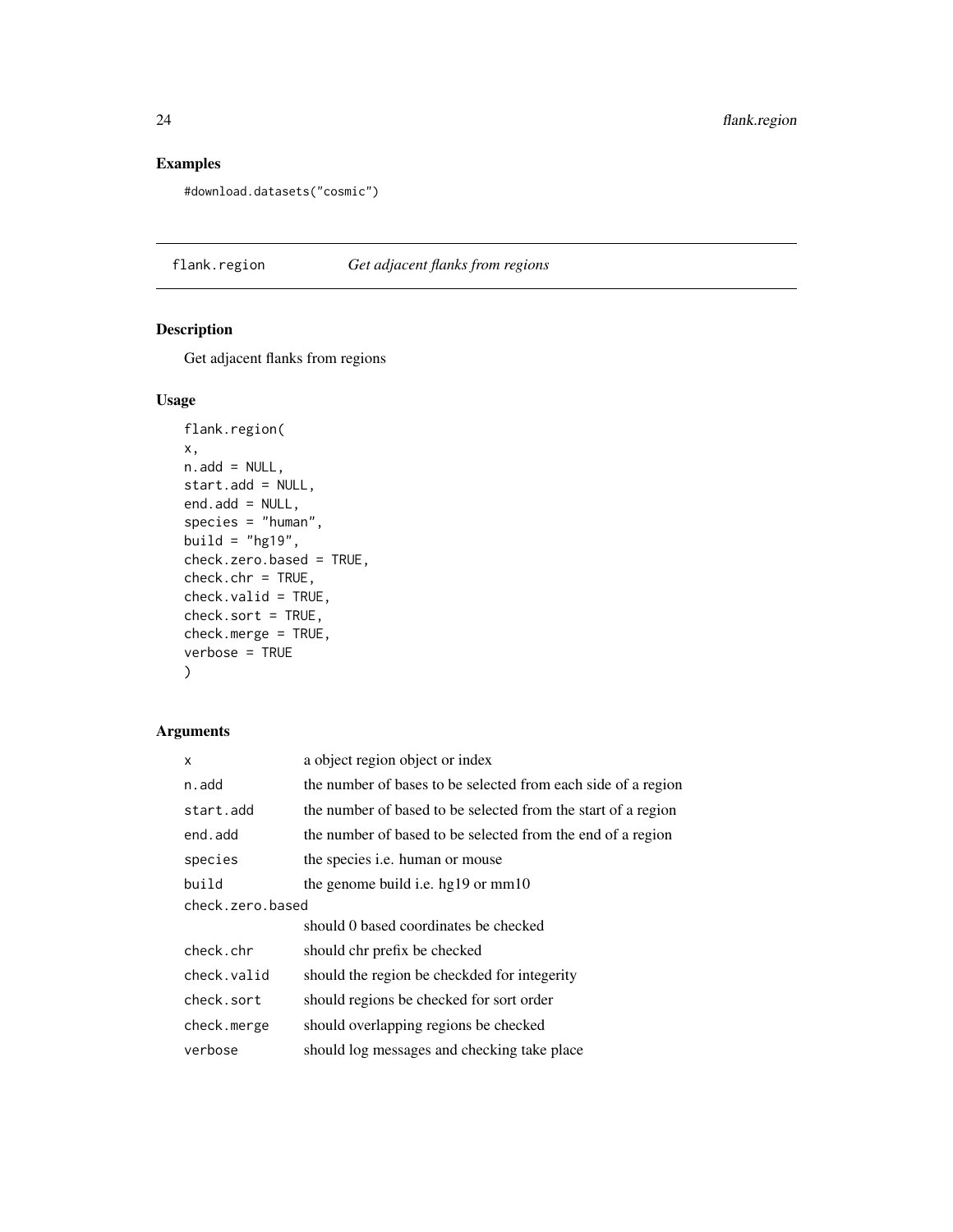## <span id="page-24-0"></span>get.chr.length 25

## Author(s)

Daryl Waggott

#### References

<http://bedtools.readthedocs.org/en/latest/content/tools/flank.html>

## Examples

```
if (check.binary("bedtools")) {
index <- get.example.regions();
a \leftarrow index[[1]];
a \le bedr(engine = "bedtools", input = list(i = a), method = "sort", params = "");
b \leftarrow flank.region(a, n.add = 20);
}
```
get.chr.length *gets the length of each chromosome for a species/build*

#### Description

Gets the length of each chromosome for a species/build. Choices are human (hg18, hg19), mouse(mm9, mm10)

## Usage

```
get.chr.length(chr = NULL, species = "human", build = "hg19")
```
## Arguments

| chr     | a vector of chromosomes to query, defaults to all. |
|---------|----------------------------------------------------|
| species | species                                            |
| build   | build                                              |

## Author(s)

Daryl Waggott

#### Examples

size <- get.chr.length();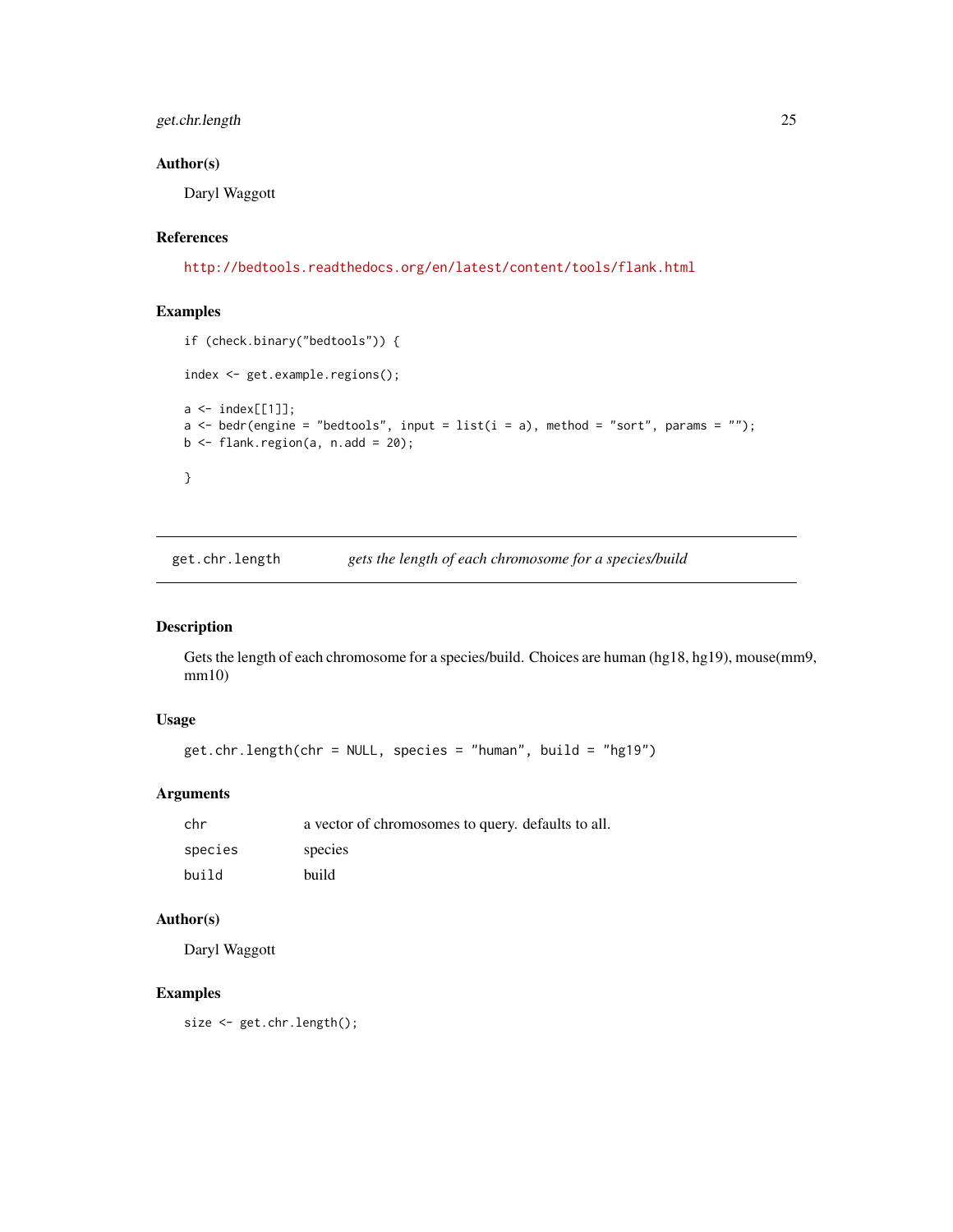<span id="page-25-0"></span>get.example.regions *return a set of regions for the examples and unit testing*

#### Description

return a set of regions for the examples and unit testing

#### Usage

```
get.example.regions()
```
#### Value

A list with three example regions

## Author(s)

Daryl Waggott

#### Examples

index <- get.example.regions()

get.fasta *Query fasta sequence*

## Description

Query fasta sequence using bedtools get.fasta

#### Usage

```
get.fasta(
x,
fasta = NULL,
bed12 = FALSE,strand = FALSE,
output.fasta = FALSE,
use.name.field = FALSE,
check.zero.based = TRUE,
check.chr = TRUE,
check.valid = TRUE,
check.sort = TRUE,
check.merge = TRUE,
verbose = TRUE
)
```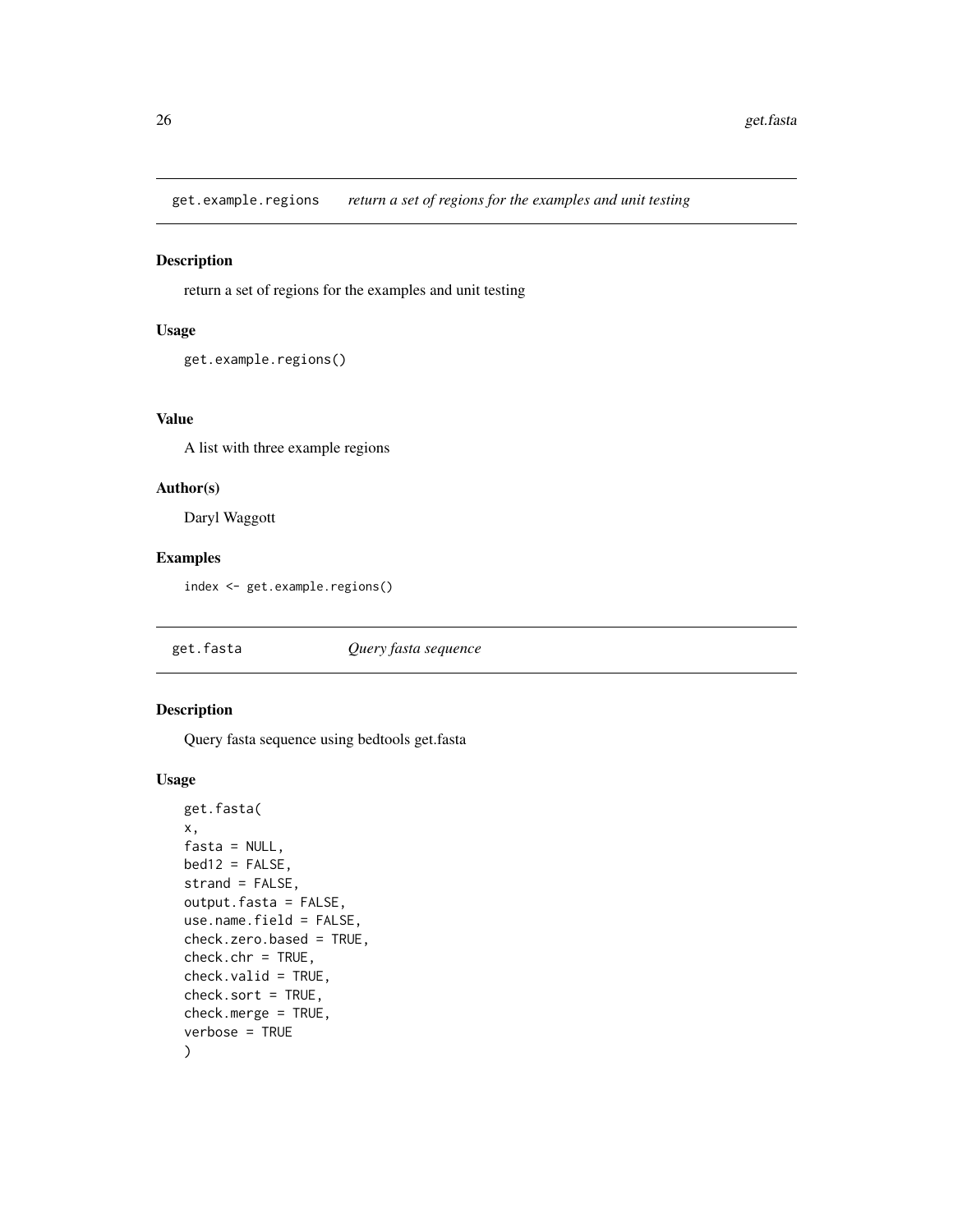#### get.fasta 27

#### Arguments

| x                 | region or index                                              |
|-------------------|--------------------------------------------------------------|
| fasta             | a fasta file defaults to hg19 human                          |
| bed <sub>12</sub> | should bed12 format be used                                  |
| strand            | strand specific <i>i.e.</i> reverse complement negative.     |
| output.fasta      | output a fasta defaults to a data. frame for easier parsing. |
| check.zero.based  | use name field should the name field be used for             |
|                   | check for zero based region                                  |
| check.chr         | check for "chr" prefix                                       |
| check.valid       | check for valid regions i.e. start < end                     |
| check.sort        | check if region is sorted                                    |
| check.merge       | check if region is merged                                    |
| verbose           | more words                                                   |

## Details

Uses bedtoos getFasta to query a fasta file and load into R as a data.frame for easy parsing.

Note that the hg19 reference genome fasta is large and requires on the order of 4 GB RAM to avoid a segfault happens.

## Value

A data.frame or fasta. The data.frame has is two columns corresponding to the region and the sequence.

## Author(s)

Daryl Waggott

## References

<http://bedtools.readthedocs.org/en/latest/content/tools/getfasta.html>

```
if (check.binary("bedtools")) {
```

```
## Not run:
# get the sequence for a set of regions as a data.frame
index <- get.example.regions();
a \leftarrow index[[1]];
b <- get.fasta(bedr.sort.region(a));
```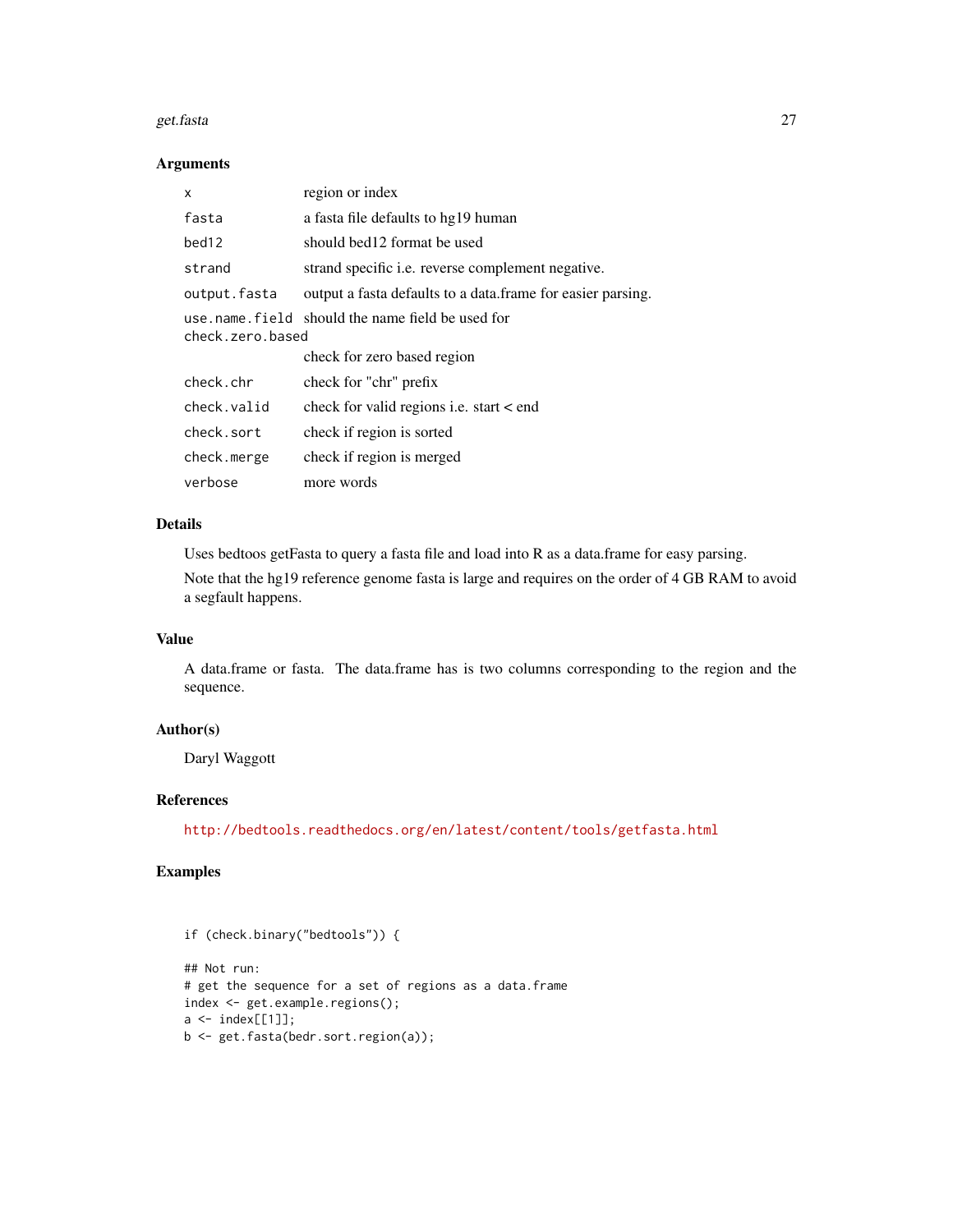```
# this time output a fasta
d <- get.fasta(a, output.fasta = TRUE);
writeLines(d[[1]], con = "test.fasta")
# get the region adjacent to a set of mutations in a vcf
clinvar.vcf.example <- system.file("extdata/clinvar_dbSNP138_example.vcf.gz", package = "bedr")
clinvar <- read.vcf(clinvar.vcf.example)
# note that clinvar uses ncbi fasta which does not use "chr" and codes chrM as MT
clinvar.bed <- data.frame(
chr = paste0("chr", gsub("MT", "M", clinvar$vcf$CHROM)),
start = clinvar$vcf$POS - 2,
end = clinvar$vcf$POS + 1
)
mutation.triplet <- get.fasta(clinvar.bed, check.chr = FALSE);
## End(Not run)
}
```
get.random.regions *generates a set of random regions*

#### Description

generates a set of random regions for a specific species/build. Choices are human (hg18, hg19), mouse(mm9, mm10). regions are sampled from a log-normal distribution.

#### Usage

```
get.random.regions(
n = 10,
chr = NULL,
species = "human",
build = "hg19",
size.mean = 10,
size.sd = 0.25,
mask.gaps = FALSE,
mask.repeats = FALSE,
sort.output = TRUE,
verbose = TRUE
)
```
## **Arguments**

| n       | number of regions |
|---------|-------------------|
| chr     | the chr or region |
| species | species           |
| build   | build             |

<span id="page-27-0"></span>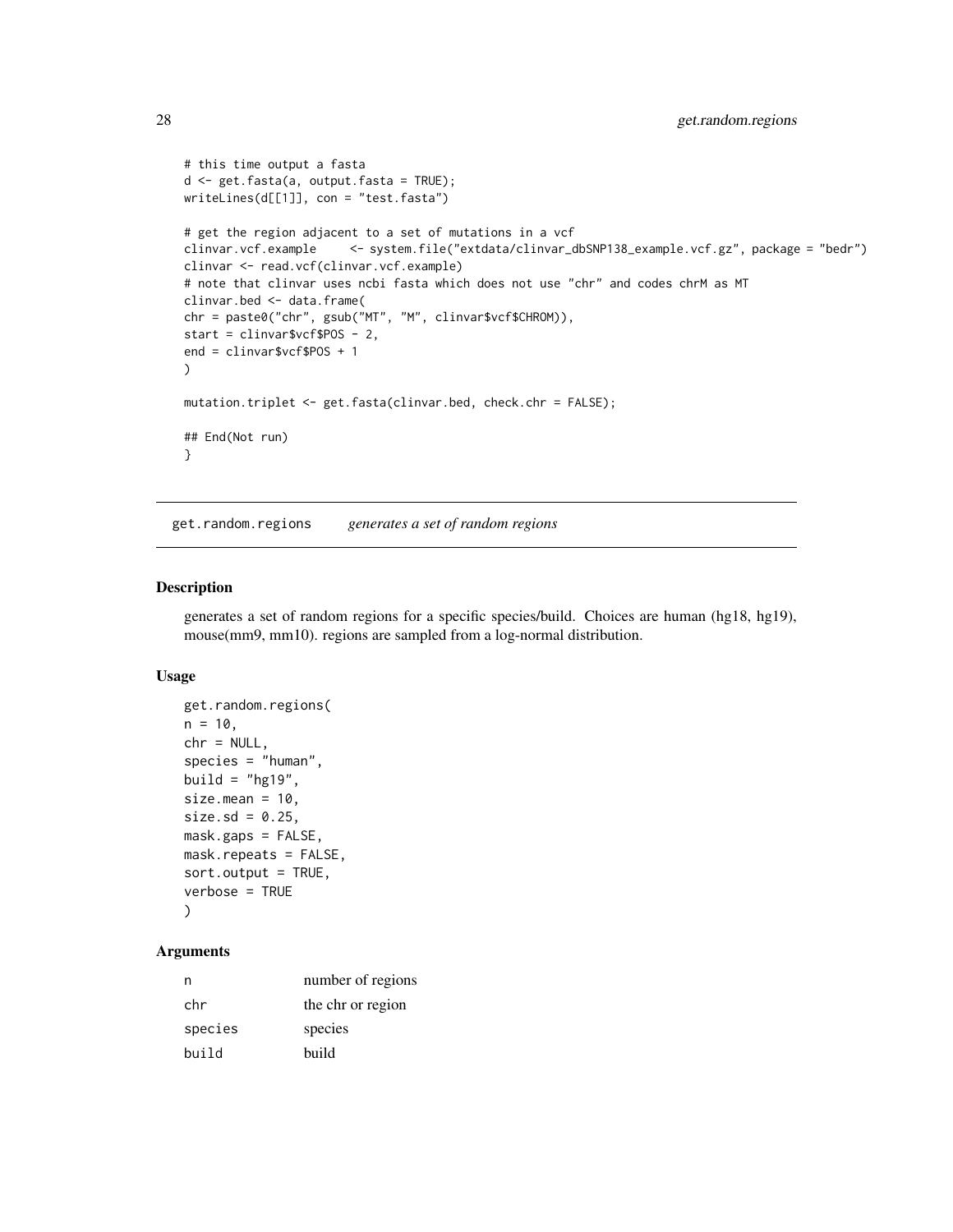## <span id="page-28-0"></span>grow.region 29

| size.mean    | region mean in log space                                                                                                                                                                                      |
|--------------|---------------------------------------------------------------------------------------------------------------------------------------------------------------------------------------------------------------|
| size.sd      | region sd in log space                                                                                                                                                                                        |
| mask.gaps    | should the gaps (Ns) in the human reference be ignored as potential start points.<br>This drammatically increases memory and run time but is more appropriate in<br>almost all settings. By default it's off. |
| mask.repeats | should the repeats from repeatMasker be ignored as potential start points. This<br>drammatically increases memory and run time but is more appropriate in almost<br>all settings. By default it's off.        |
| sort.output  | return a sorted index                                                                                                                                                                                         |
| verbose      | words                                                                                                                                                                                                         |

## Author(s)

Daryl Waggott

## Examples

test.regions <- get.random.regions(100)

grow.region *Get adjacent flanks from regions*

## Description

Get adjacent flanks from regions

## Usage

```
grow.region(
x,
n.add = NULL,start.add = NULL,
end.add = NULL,species = "human",
build = "hg19",
check.zero.based = TRUE,
check.chr = TRUE,
check.valid = TRUE,
check.sort = TRUE,
check.merge = TRUE,
verbose = TRUE
)
```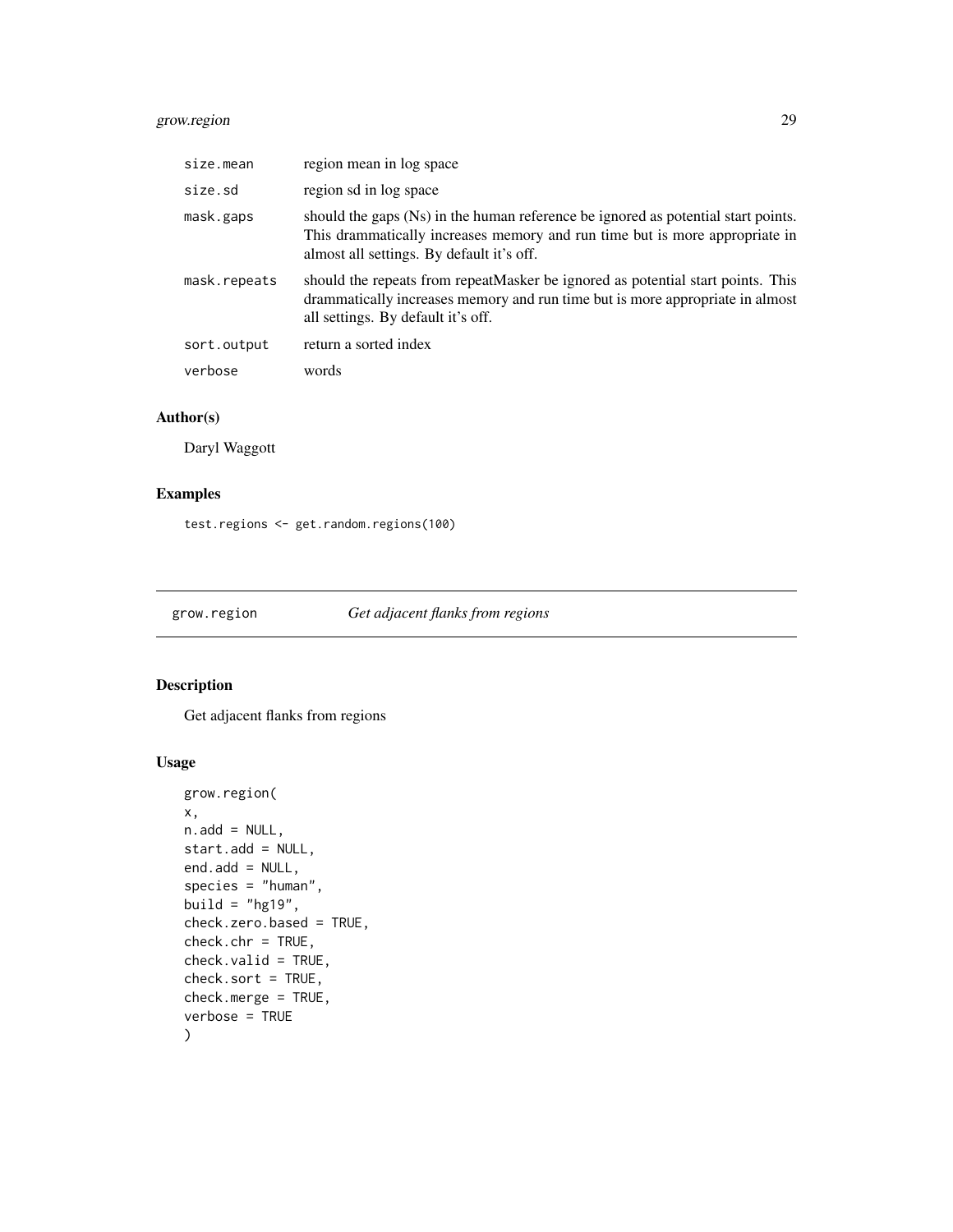## <span id="page-29-0"></span>Arguments

| X                | a object region object or index                               |  |
|------------------|---------------------------------------------------------------|--|
| n.add            | the number of bases to be selected from each side of a region |  |
| start.add        | the number of based to be selected from the start of a region |  |
| end.add          | the number of based to be selected from the end of a region   |  |
| species          | the species <i>i.e.</i> human or mouse                        |  |
| build            | the genome build i.e. hg $19 \text{ or } mm10$                |  |
| check.zero.based |                                                               |  |
|                  | should 0 based coordinates be checked                         |  |
| check.chr        | should chr prefix be checked                                  |  |
| check.valid      | should the region be checkded for integerity                  |  |
| check.sort       | should regions be checked for sort order                      |  |
| check.merge      | should overlapping regions be checked                         |  |
| verbose          | should log messages and checking take place                   |  |
|                  |                                                               |  |

#### Author(s)

Daryl Waggott

## References

<http://bedtools.readthedocs.org/en/latest/content/tools/slop.html>

## Examples

```
if (check.binary("bedtools")) {
index <- get.example.regions();
a \leftarrow index[[1]];
a <- bedr(engine = "bedtools", input = list(i = a), method = "sort", params = "");
b \leftarrow \text{grow}. \text{region}(a, n.add = 20);}
```
in.region *checks if regions in object a are found in object b*

## Description

checks if regions in object a are found in object b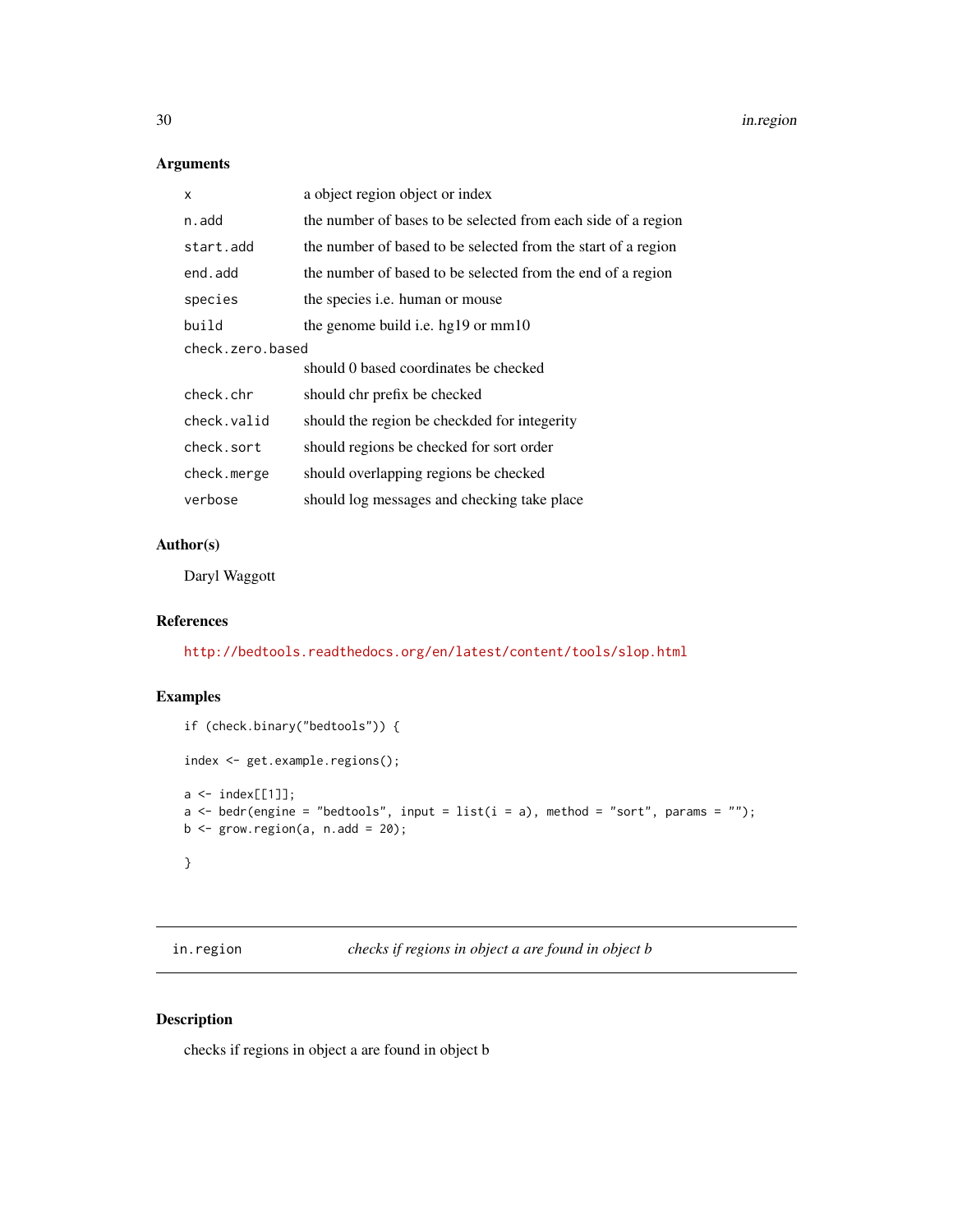#### in.region 31

## Usage

```
in.region(
x,
y,
proportion.overlap = 1e-09,
reciprocal.overlap = FALSE,
check.zero.based = TRUE,
check.chr = TRUE,
check.valid = TRUE,
check.sort = TRUE,
check.merge = TRUE,
verbose = FALSE
\mathcal{L}
```
## Arguments

| x                  | first region index in the form chr:start-stop. regions in this index will be checked<br>for intersection in the values of the second index. |  |
|--------------------|---------------------------------------------------------------------------------------------------------------------------------------------|--|
| ٧                  | second region index.                                                                                                                        |  |
| proportion.overlap |                                                                                                                                             |  |
|                    | Defaults 1e-9 which is 1 bp. See details below for the different interpretation<br>between 0 and 1 based overlap                            |  |
| reciprocal.overlap |                                                                                                                                             |  |
|                    | Should the proportion overlap be reciprocal                                                                                                 |  |
| check.zero.based   |                                                                                                                                             |  |
|                    | should 0 based coordinates be checked                                                                                                       |  |
| check.chr          | should chr prefix be checked                                                                                                                |  |
| check.valid        | check if region is valid                                                                                                                    |  |
| check.sort         | check if region is sorted                                                                                                                   |  |
| check.merge        | check if overlapping regions are merged                                                                                                     |  |
| verbose            | prints some debugging information. currently it just checks if the input regions<br>are overlapping                                         |  |

#### Details

The function can also be called using syntax similar to the %in% operator, for example "region1 %in.region% region2"

The default is to report TRUE if there is 1bp overlap in zero based bed format. That means that region chr1:10-20 and chr1:20-30 would not overlap. To switch to one based intuitive interpretation set proportion.overlap  $= 0$ .

## Value

Returns a logical vector the length of x.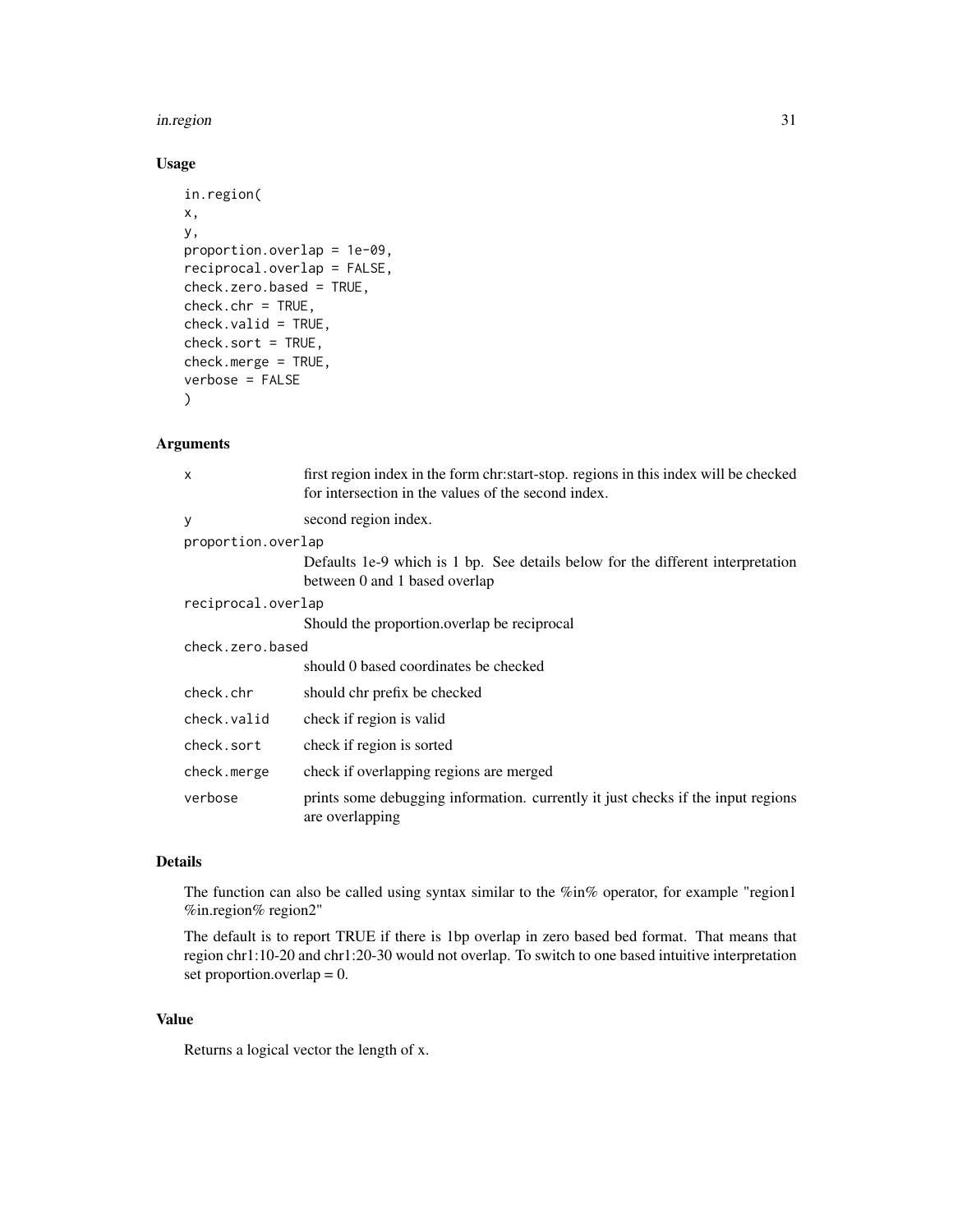#### Author(s)

Daryl Waggott

#### References

<http://bedtools.readthedocs.org/en/latest/content/tools/intersect.html>

## Examples

```
if (check.binary("bedtools")) {
index <- get.example.regions();
a \leftarrow \text{index}[[1]];
b \le - index[[2]];
a \leq bedr(engine = "bedtools", input = list(i = a), method = "sort", params = "");b \leq bedr(engine = "bedtools", input = list(i = b), method = "sort", params = "");
d \leftarrow in.\text{region}(a,b);# alternative calling
d <- a %in.region% b
}
```
## index2bed *convert a region index into a bed file dataframe*

## Description

convert a region index into a bed file dataframe

#### Usage

index2bed(x, set.type = TRUE)

#### Arguments

|          | an index                                                                           |
|----------|------------------------------------------------------------------------------------|
| set.type | should the attribute input type be set. Sometimes it is desirable to avoid setting |
|          | it when applying intermediate conversion                                           |

## Author(s)

Daryl Waggott

#### Examples

#a.bed <- index2bed(x)

<span id="page-31-0"></span>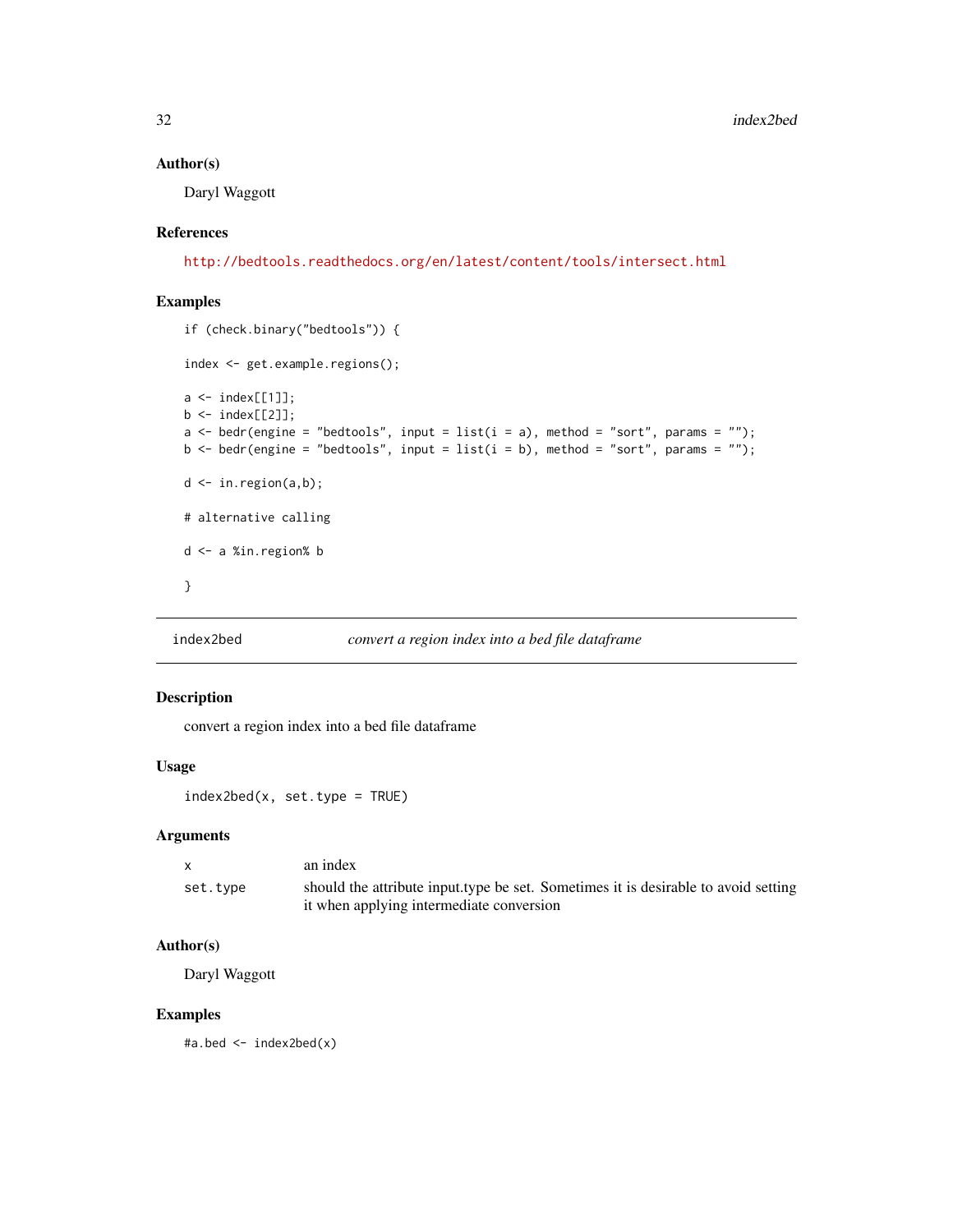<span id="page-32-0"></span>is.merged.region *checks if region file is merged*

## Description

checks if region file is merged

## Usage

```
is.merged.region(
x,
check.zero.based = TRUE,
check.chr = TRUE,
check.valid = TRUE,
check.sort = TRUE,
verbose = FALSE
\mathcal{L}
```
## Arguments

|                  | x           | region or index                       |
|------------------|-------------|---------------------------------------|
| check.zero.based |             |                                       |
|                  |             | should 0 based coordinates be checked |
|                  | check.chr   | should chr prefix be checked          |
|                  | check.valid | check if region is valid              |
|                  | check.sort  | check if region is sorted             |
|                  | verbose     | more words                            |

## Author(s)

Daryl Waggott

```
if (check.binary("bedtools")) {
index <- get.example.regions();
a \leftarrow index[[1]];
b <- is.merged.region(a);
}
```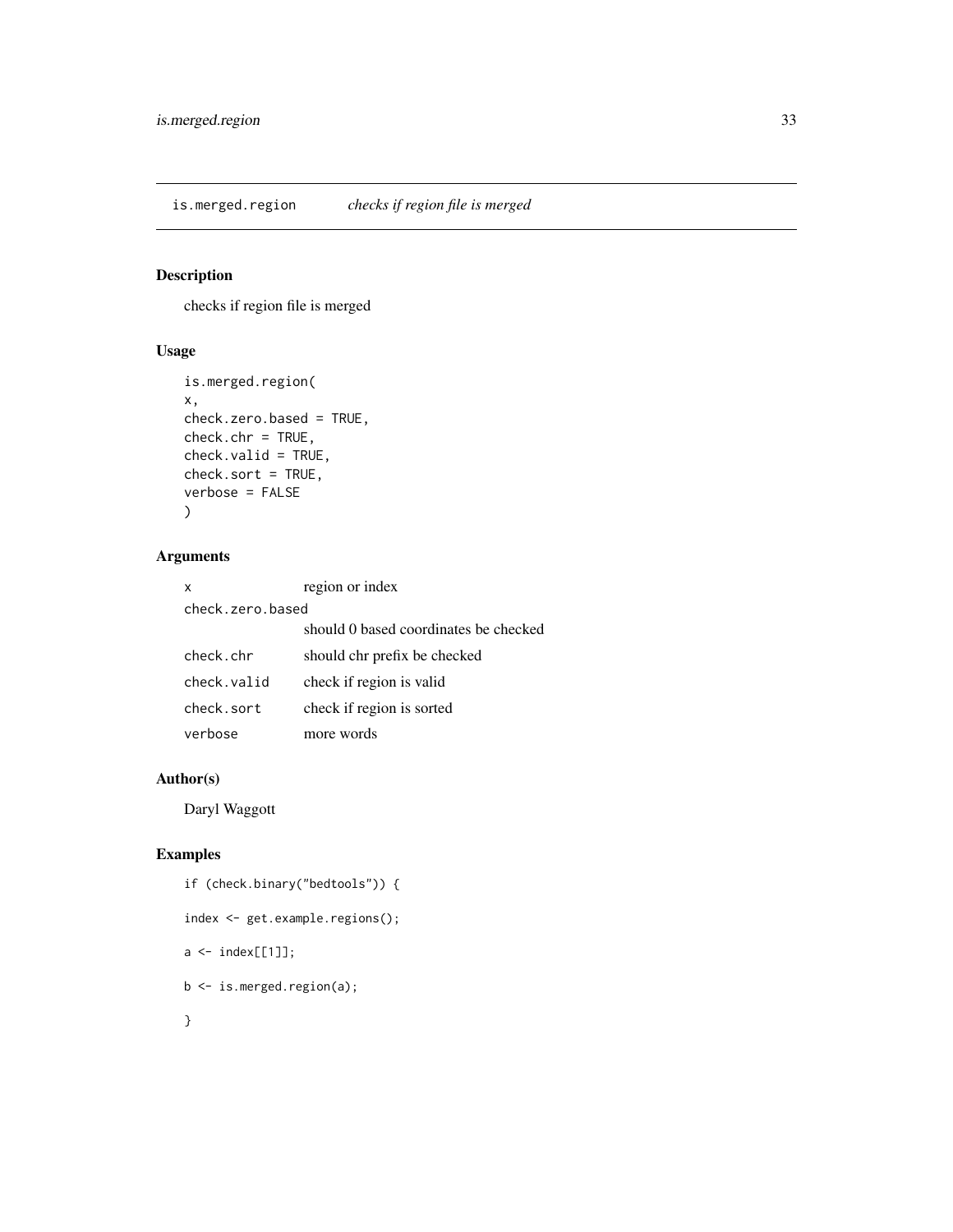<span id="page-33-0"></span>is.sorted.region *checks if region file is sorted*

## Description

checks if region file is sorted

## Usage

```
is.sorted.region(
x,
method = "lex",
engine = "unix",
check.zero.based = TRUE,
check.chr = TRUE,
check.valid = TRUE,
check.merge = TRUE,
verbose = FALSE
)
```
## Arguments

| $\mathsf{x}$     | The region index, bed file, or bed formatted object                                                         |  |
|------------------|-------------------------------------------------------------------------------------------------------------|--|
| method           | lexic graphical or natural, lex is required for many operations but natural is better<br>for interpretation |  |
| engine           | what analytical engine to use for sorting i.e. bedtools, bedops, gnu unix                                   |  |
| check.zero.based |                                                                                                             |  |
|                  | should 0 based coordinates be checked                                                                       |  |
| check.chr        | should chr prefix be checked                                                                                |  |
| check.valid      | check if region is valid                                                                                    |  |
| check.merge      | check if region is merged                                                                                   |  |
| verbose          | more words                                                                                                  |  |
|                  |                                                                                                             |  |

## Author(s)

Daryl Waggott

```
if (check.binary("bedtools")) {
index <- get.example.regions();
a \leftarrow index[[1]];
b <- is.sorted.region(a);
}
```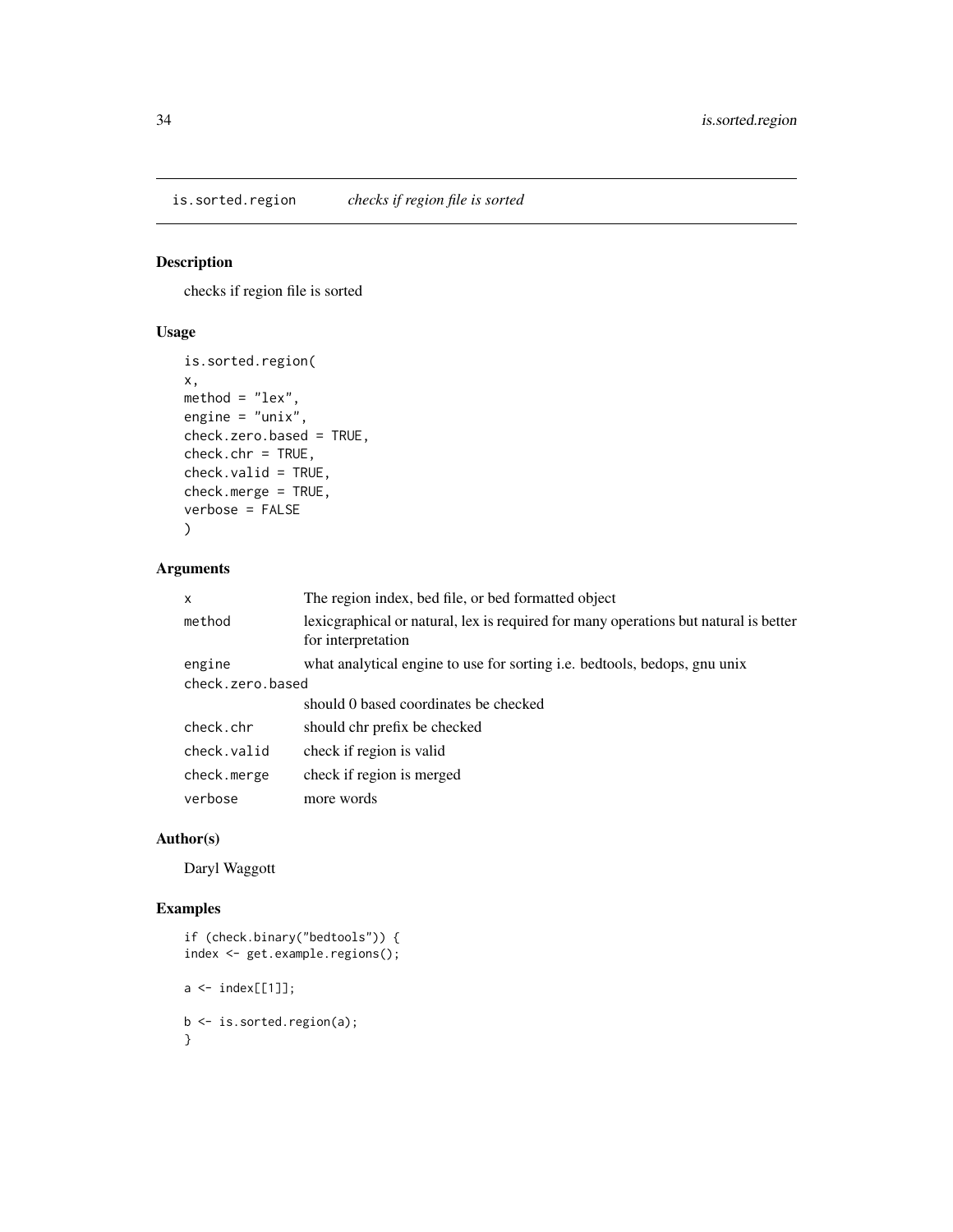<span id="page-34-0"></span>

## Description

verifies the reference sequence in a vcf

## Usage

```
is.valid.ref(
x,
fasta = NULL,
strand = FALSE,
check.zero.based = TRUE,
check.chr = TRUE,
check.valid = TRUE,
check.sort = TRUE,
check.merge = TRUE,
verbose = TRUE
)
```
## Arguments

| X                | input bed object                                                                      |  |
|------------------|---------------------------------------------------------------------------------------|--|
| fasta            | a reference build in fasta format                                                     |  |
| strand           | should strand be used. if reverse then the sequence will be reverse comple-<br>mented |  |
| check.zero.based |                                                                                       |  |
|                  | should 0 based coordinates be checked                                                 |  |
| check.chr        | should chr prefix be checked                                                          |  |
| check.valid      | should the region be checkded for integerity                                          |  |
| check.sort       | should regions be checked for sort order                                              |  |
| check.merge      | should overlapping regions be checked                                                 |  |
| verbose          | should log messages and checking take place                                           |  |

## Value

a logical vector the length of the input

## Author(s)

Daryl Waggott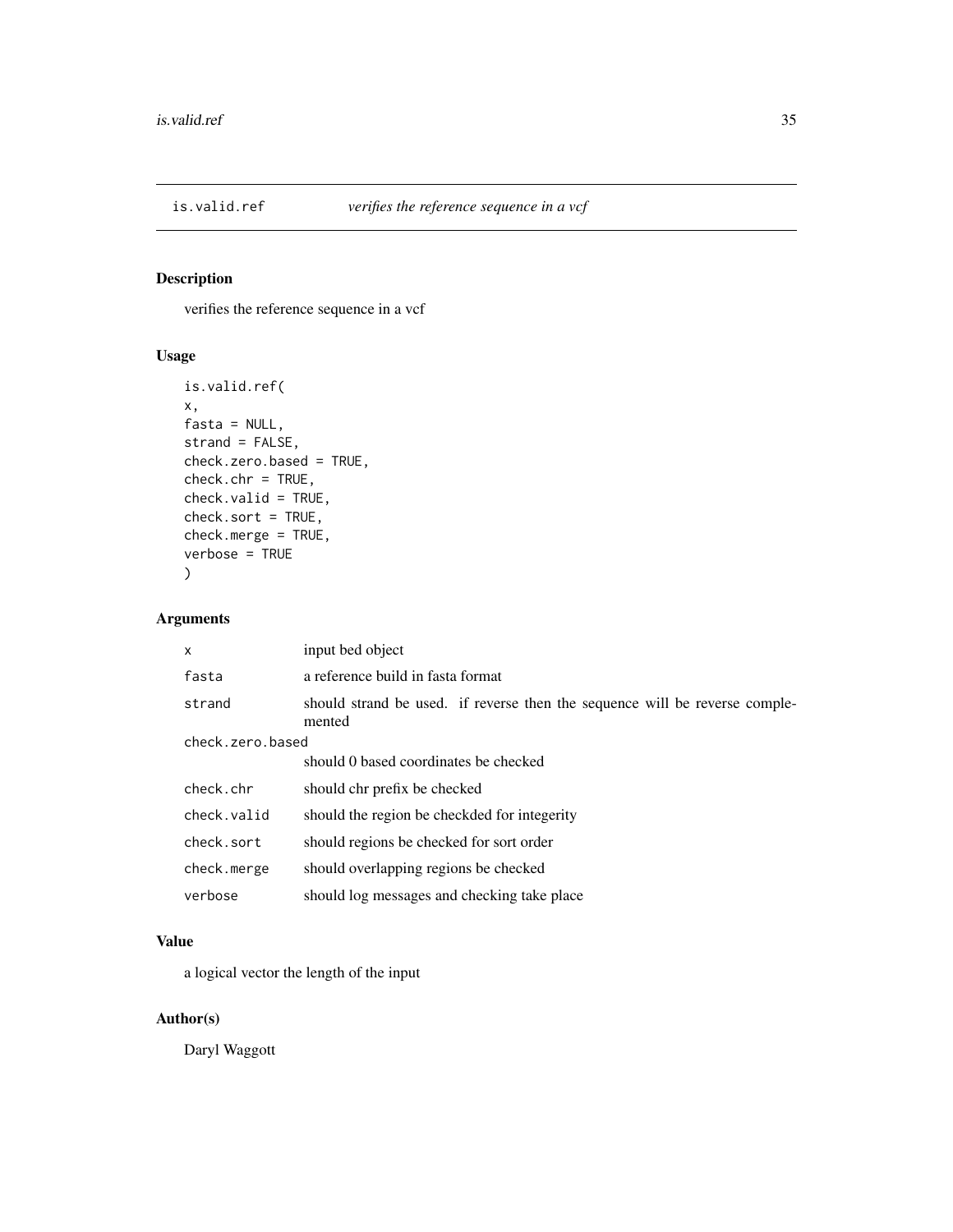## Examples

```
vcf.path <- system.file("extdata/callerA.vcf.gz", package = "bedr");
vcf.data <- read.vcf(vcf.path, split.info = TRUE);
vcf.data$vcf <- vcf.data$vcf[,
c("CHROM", "POS", "END", setdiff(colnames(vcf.data$vcf), c("CHROM", "POS", "END")))
];
vcf.data$vcf$CHROM <- paste("chr", vcf.data$vcf$CHROM, sep = "");
## Not run:
# need reference sequence FASTA and index file to run this, as 'fasta' parameter
is.valid.ref(vcf.data);
## End(Not run)
```
is.valid.region *checks if region/index is valid*

## Description

checks if region/index is valid

#### Usage

```
is.valid.region(
x,
check.zero.based = TRUE,
check.chr = TRUE,
throw.error = FALSE,
verbose = TRUE
)
```
## Arguments

| $\mathsf{x}$     | The region index, bed file, or bed formatted object                                           |  |
|------------------|-----------------------------------------------------------------------------------------------|--|
| check.zero.based |                                                                                               |  |
|                  | should basic test for zero based coordinates be checked                                       |  |
| check.chr        | should the algorithm check for the "chr" prefix                                               |  |
| throw.error      | should an error be thrown. The default is to report a logical vector of inconsis-<br>tencies. |  |
| verbose          | should diagnostic messages be printed                                                         |  |

## Author(s)

Daryl Waggott

<span id="page-35-0"></span>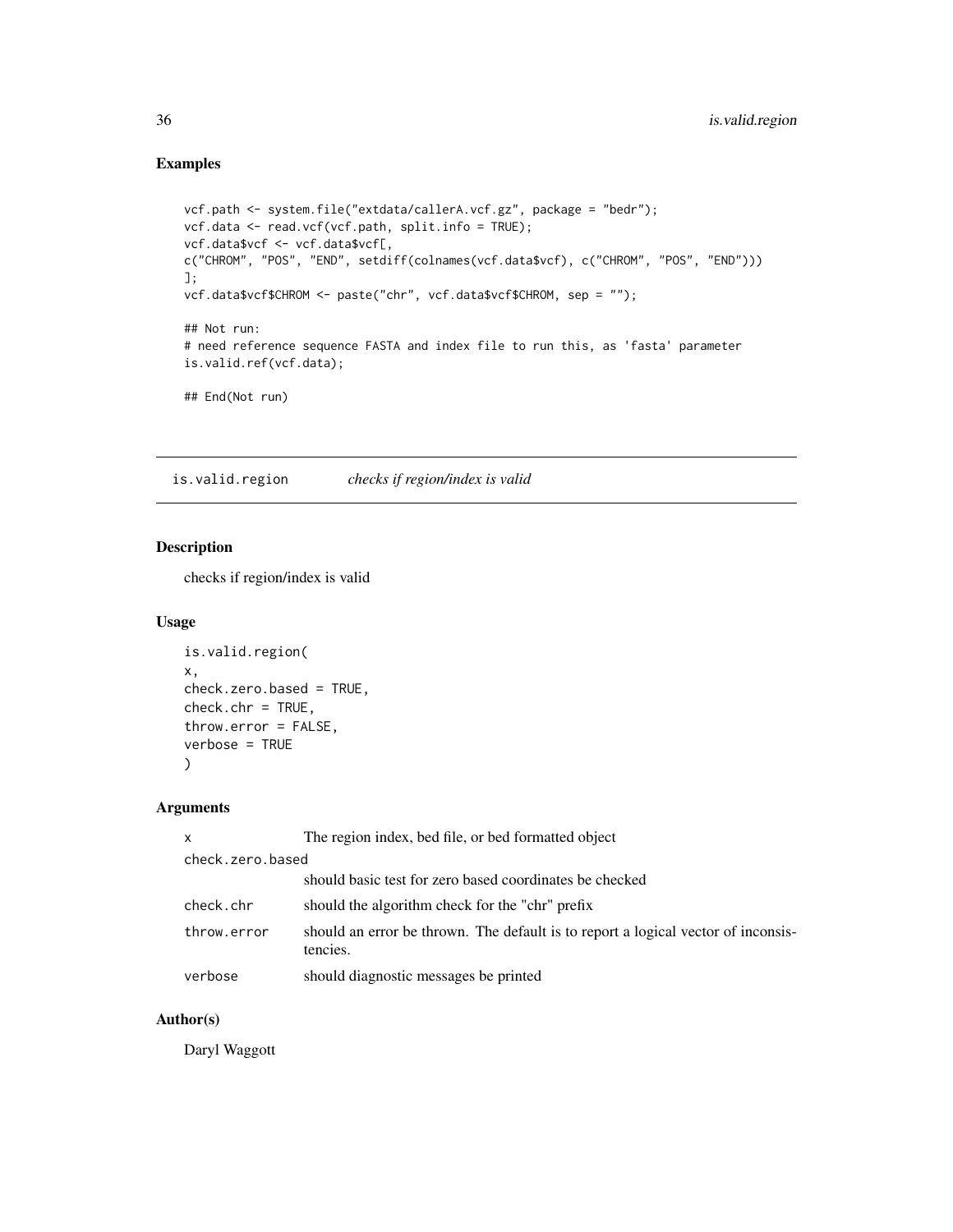## <span id="page-36-0"></span>is.valid.seq 37

## Examples

```
index <- get.example.regions();
a \leftarrow index[[1]];
is.valid <- is.valid.region(a);
a.valid <- a[is.valid];
```
is.valid.seq *verifies that sequences are correct given coordinates and a reference*

## Description

verifies that sequences are correct given coordinates and a reference

## Usage

```
is.valid.seq(
x,
querySeq,
fasta = NULL,strand = FALSE,
check.zero.based = TRUE,
check.chr = TRUE,
check.valid = TRUE,
check.sort = TRUE,
check.merge = TRUE,
verbose = TRUE
\mathcal{L}
```
#### Arguments

| X                | input bed object                                                                      |  |
|------------------|---------------------------------------------------------------------------------------|--|
| querySeq         | a vector of sequences the same length as x                                            |  |
| fasta            | a reference build in fasta format                                                     |  |
| strand           | should strand be used. if reverse then the sequence will be reverse comple-<br>mented |  |
| check.zero.based |                                                                                       |  |
|                  | should 0 based coordinates be checked                                                 |  |
| check.chr        | should chr prefix be checked                                                          |  |
| check.valid      | should the region be checkded for integerity                                          |  |
| check.sort       | should regions be checked for sort order                                              |  |
| check.merge      | should overlapping regions be checked                                                 |  |
| verbose          | should log messages and checking take place                                           |  |
|                  |                                                                                       |  |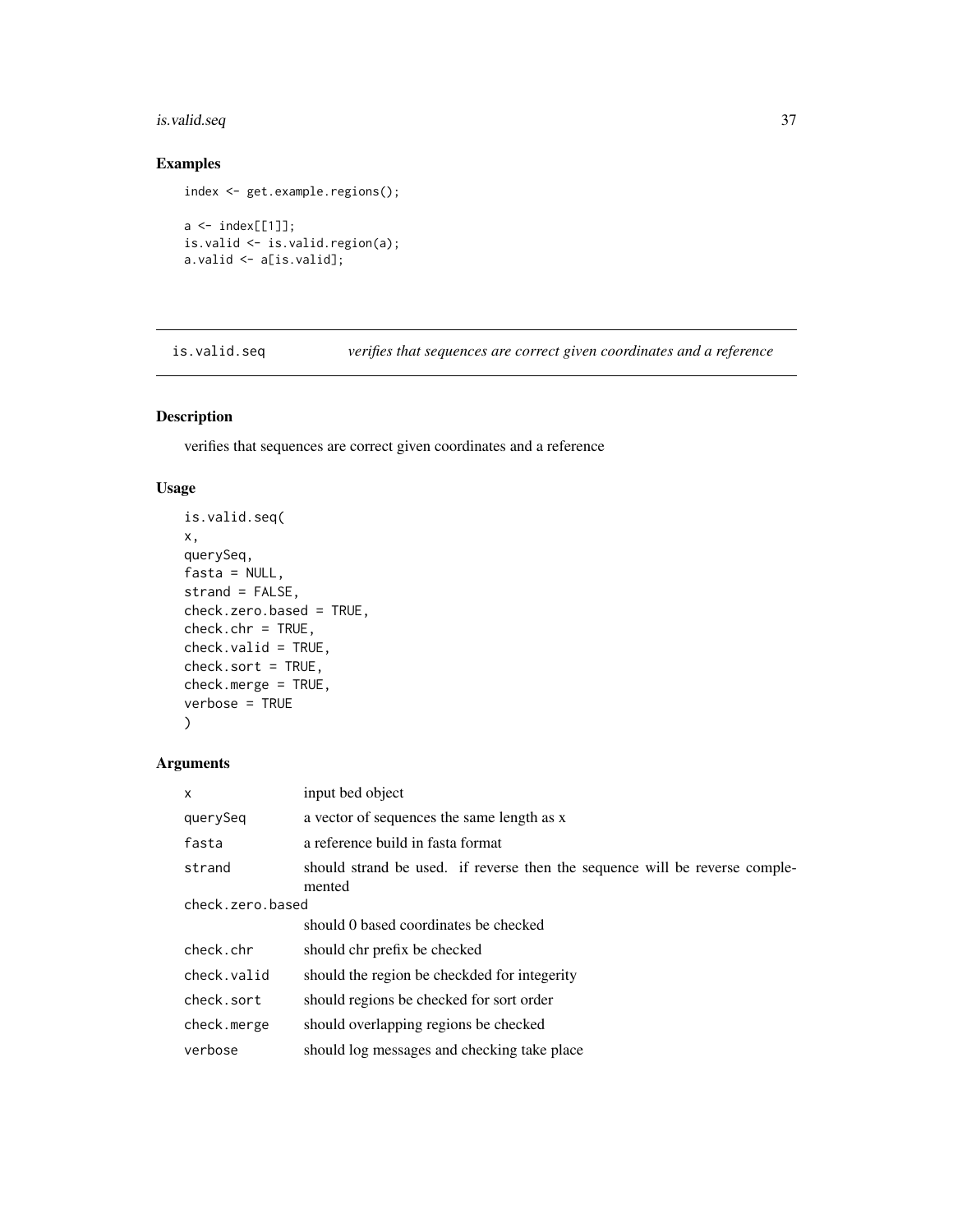38 *jaccard* 

## Value

a logical vector the length of the input

#### Author(s)

Daryl Waggott

## Examples

```
if (check.binary("bedtools")) {
# index <- get.example.regions();
# a <- index[[1]];
# a <- get.fasta(a);
# is.valid.seq(a)
}
```
jaccard *calculate the jaccard distance between sets of intervals*

#### Description

calculate the jaccard distance between sets of intervals

## Usage

```
jaccard(
x,
y,
proportion.overlap = 1e-09,
reciprocal.overlap = FALSE,
check.zero.based = TRUE,
check.chr = TRUE,
check.valid = TRUE,
check.sort = TRUE,
check.merge = TRUE,
verbose = TRUE
\mathcal{L}
```
## Arguments

| $\mathsf{x}$       | first region to be compared                                                                                      |
|--------------------|------------------------------------------------------------------------------------------------------------------|
| V                  | second region to be compared                                                                                     |
| proportion.overlap |                                                                                                                  |
|                    | Defaults 1e-9 which is 1 bp. See details below for the different interpretation<br>between 0 and 1 based overlap |
| reciprocal.overlap |                                                                                                                  |
|                    | Should the proportion overlap be reciprocal                                                                      |

<span id="page-37-0"></span>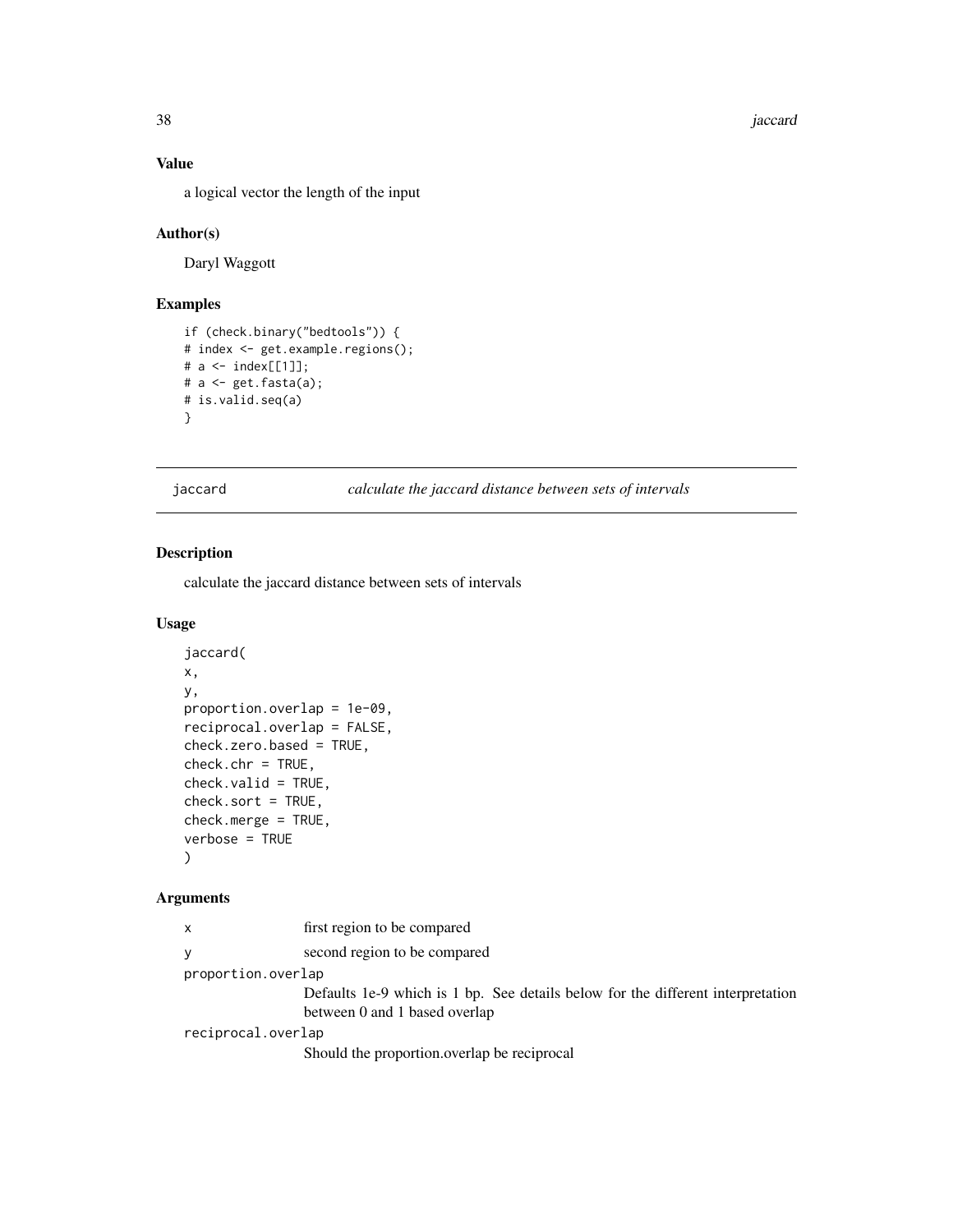#### jaccard 39

| check.zero.based |                                              |  |
|------------------|----------------------------------------------|--|
|                  | should 0 based coordinates be checked        |  |
| check.chr        | should chr prefix be checked                 |  |
| check.valid      | should the region be checkded for integerity |  |
| check.sort       | should regions be checked for sort order     |  |
| check.merge      | should overlapping regions be checked        |  |
| verbose          | should log messages and checking take place  |  |

#### Details

The Jaccard metric is the ratio of intersections to unions. The process can be tweaked by changing the proportion of overlap and even growiwng the regions.

#### Value

A short vector.

## Author(s)

Daryl Waggott

#### References

<http://bedtools.readthedocs.org/en/latest/content/tools/jaccard.html>

#### See Also

reldist

## Examples

```
if (check.binary("bedtools")) {
index <- get.example.regions();
a \leftarrow index[[1]];
b \leq index[[2]];
a \le bedr(engine = "bedtools", input = list(i = a), method = "sort", params = "");
b <- bedr(engine = "bedtools", input = list(i = b), method = "sort", params = "");
jaccard(a,b);
```
## }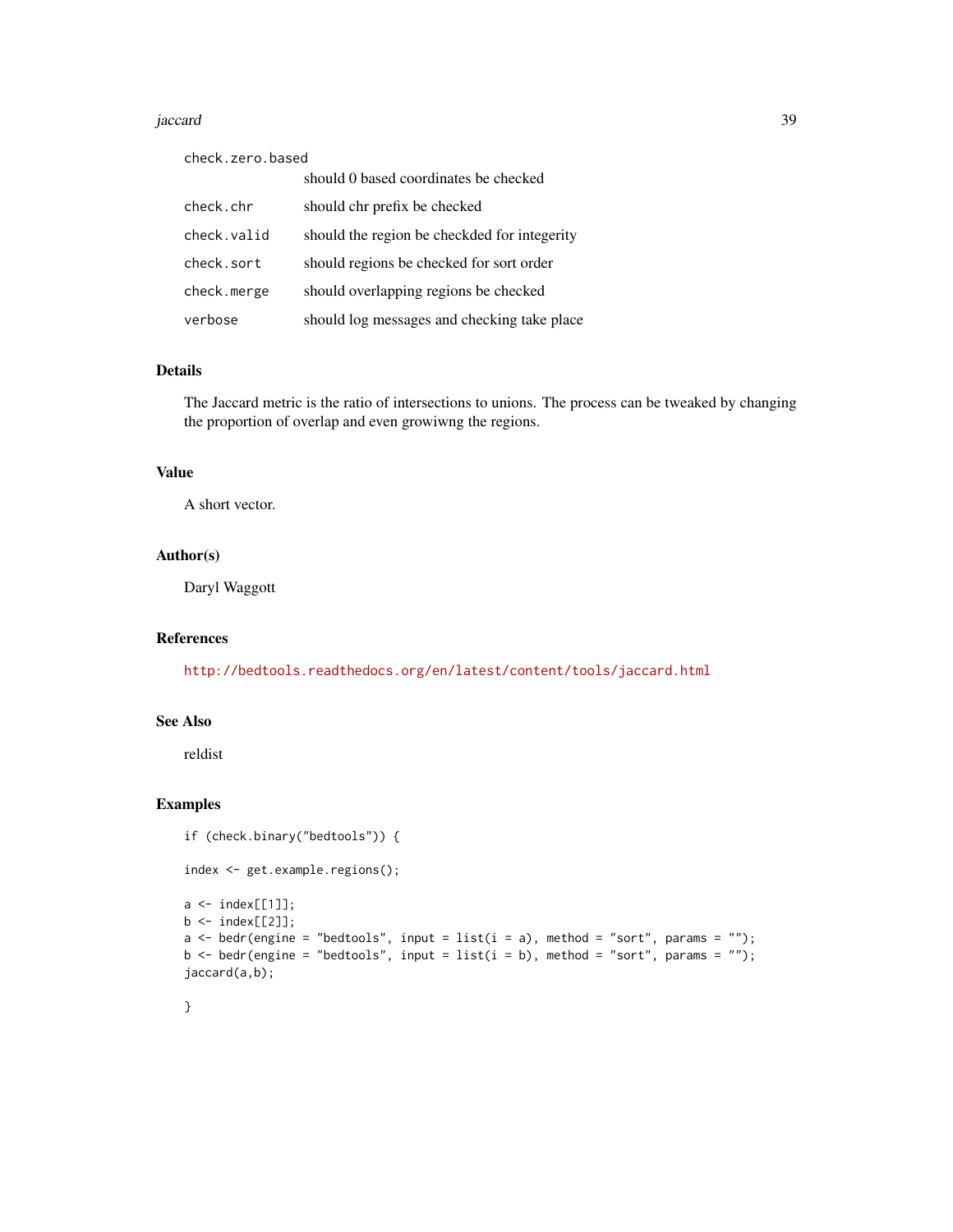<span id="page-39-0"></span>

## Description

Interface to R's modifyList

## Usage

modifyList2(x, val)

#### Arguments

|     | a named list                                       |
|-----|----------------------------------------------------|
| val | a named list with components to be updated using x |

## Value

modified version of x

#### Author(s)

Daryl Waggott

#### See Also

modifyList

order.region *Gets the sort order of a region index similar to the order command*

## Description

Helps if you don't want to use sort region on a huge dataset

## Usage

```
order.region(
x,
method = "lex",check.zero.based = TRUE,
check.chr = TRUE,
check.valid = TRUE,
check.merge = TRUE
)
```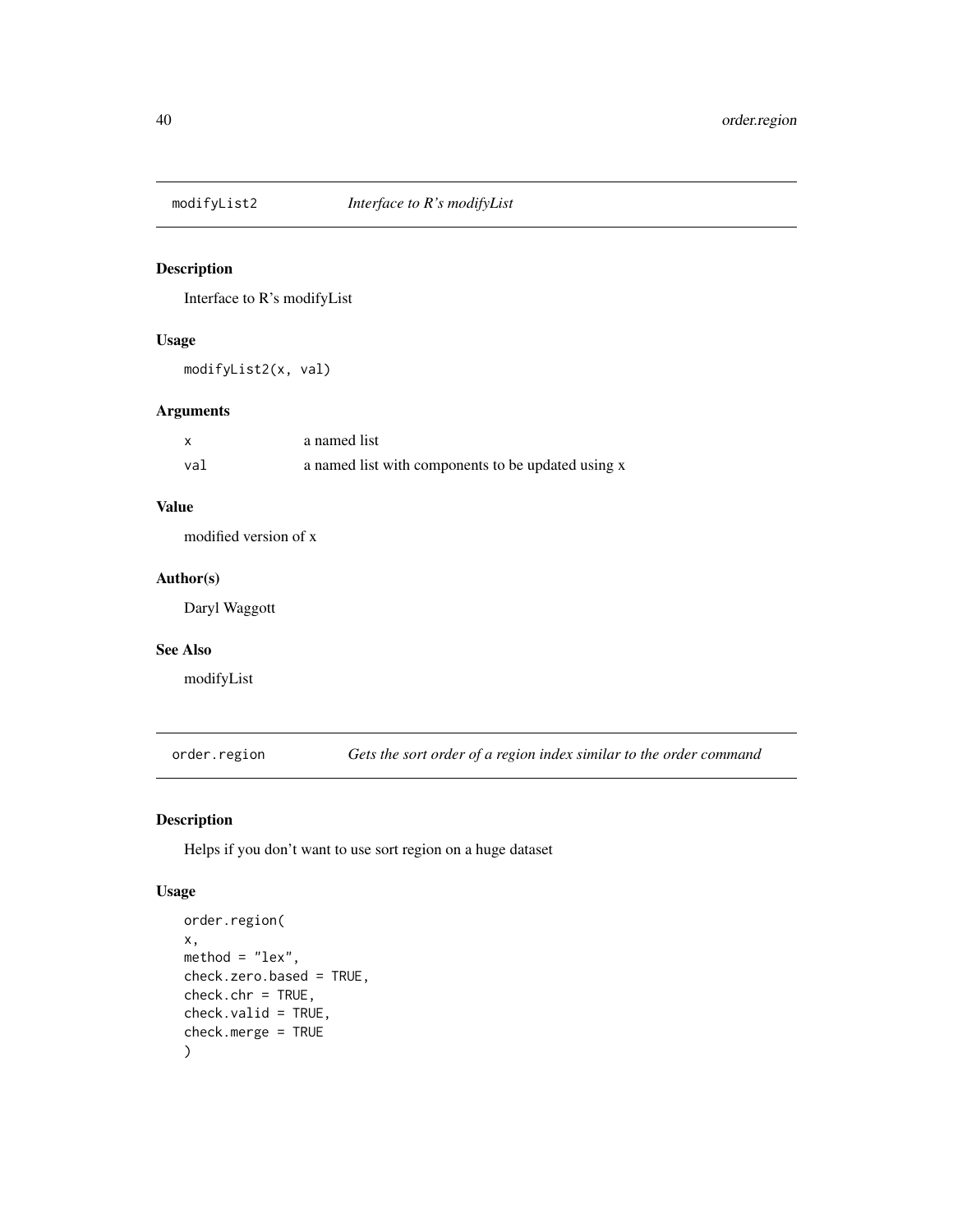## <span id="page-40-0"></span>permute.region 41

#### Arguments

| x                | index or bed style data.frame         |  |
|------------------|---------------------------------------|--|
| method           | natural or lexicographical (lex)      |  |
| check.zero.based |                                       |  |
|                  | should 0 based coordinates be checked |  |
| check.chr        | should chr prefix be checked          |  |
| check.valid      | check if region is valid              |  |
| check.merge      | check if region is sorted and merged  |  |

## Author(s)

Daryl Waggott

## References

<http://bedtools.readthedocs.org/en/latest/content/tools/intersect.html>

## Examples

```
if (check.binary("bedtools")) {
index <- get.example.regions();
a \leftarrow index[[1]];
a <- bedr(engine = "bedtools", input = list(i = a), method = "sort", params = "");
a.order <- order.region(a)
b \leftarrow a[a.order];}
```
permute.region *permute a set of regions*

## Description

permute a set of regions

## Usage

```
permute.region(
x,
stratify.by.chr = FALSE,
species = "human",
build = "hg19",
chr.name = paste0("chr", c(1:22, "X", "Y", "M")),
```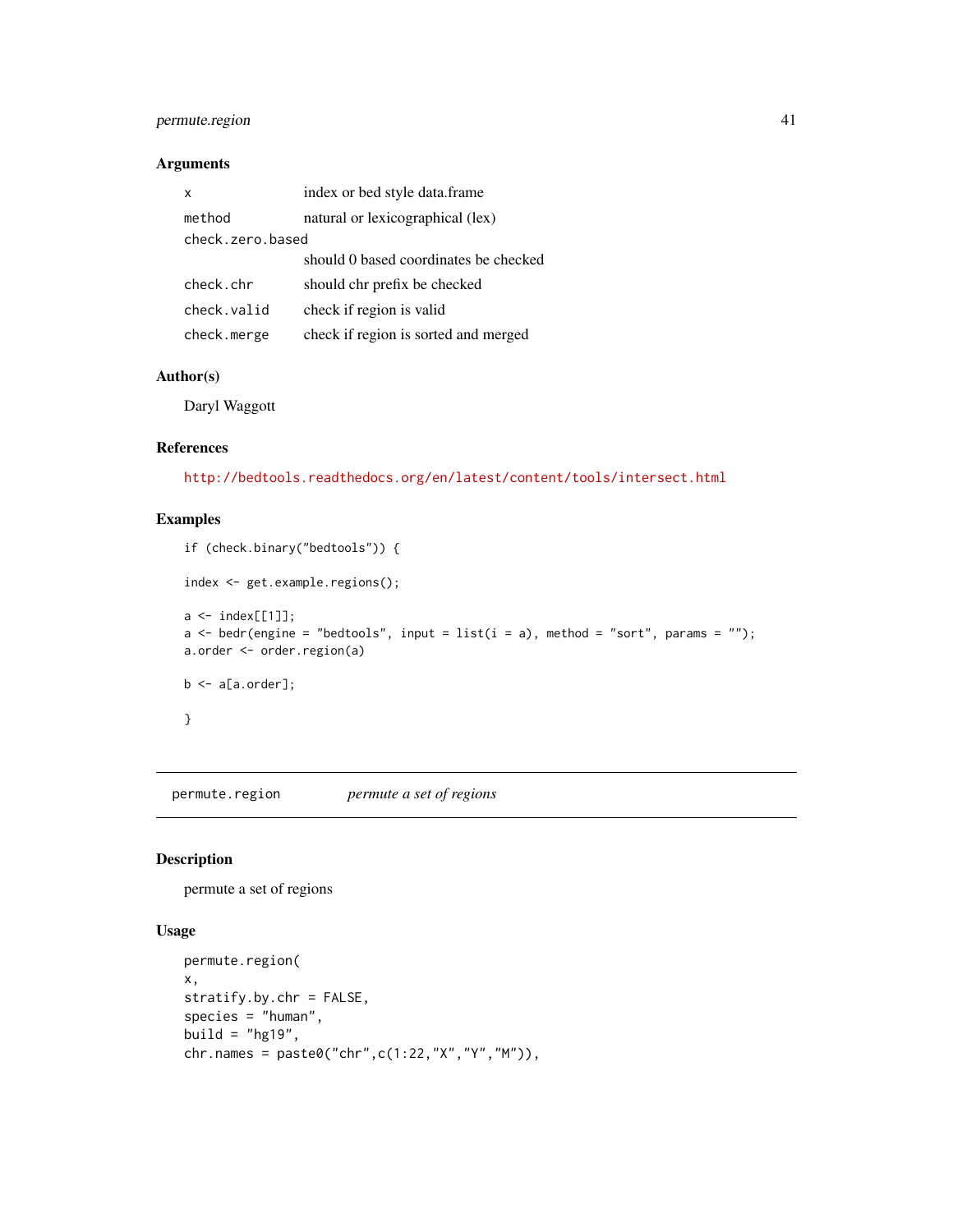```
mask.gaps = FALSE,
gaps.file = NULL,
mask.repeats = FALSE,
repeats.file = NULL,
sort.output = TRUE,
is.checked = FALSE,
check.zero.based = TRUE,
check.chr = TRUE,
check.valid = TRUE,
verbose = TRUE
\mathcal{L}
```
## Arguments

| X                | regions to permute                                                                                                                                                                                          |  |
|------------------|-------------------------------------------------------------------------------------------------------------------------------------------------------------------------------------------------------------|--|
| stratify.by.chr  |                                                                                                                                                                                                             |  |
|                  | Should the permutation be happen separetely for each chromosome. That is are<br>chromosomes exchangeable.                                                                                                   |  |
| species          | species                                                                                                                                                                                                     |  |
| build            | the build of the reference                                                                                                                                                                                  |  |
| chr.names        | names of the chromosomes to use                                                                                                                                                                             |  |
| mask.gaps        | should the gaps (Ns) in the human reference be ignored as potential start points.<br>This drammatically increases memory and run time but is more appropriate in<br>almost all settings. It defaults to off |  |
| gaps.file        | database file of gaps. Defaults to Homo sapiens Hg19 gap.txt.gz file available<br>through UCSC                                                                                                              |  |
| mask.repeats     | should the repeats from repeatMasker be ignored as potential start points. This<br>drammatically increases memory and run time but is more appropriate in almost<br>all settings. By default it's off       |  |
| repeats.file     | database file of repeats as supplied by UCSC containing RepMasker data e.g<br>rmsk.txt.gz                                                                                                                   |  |
| sort.output      | should the output be sorted                                                                                                                                                                                 |  |
| is.checked       | Has the input data already be tested for validity. This is often done once before<br>multiple permutations.                                                                                                 |  |
| check.zero.based |                                                                                                                                                                                                             |  |
|                  | should 0 based coordinates be checked                                                                                                                                                                       |  |
| check.chr        | should chr prefix be checked                                                                                                                                                                                |  |
| check.valid      | should the region be checkded for integerity                                                                                                                                                                |  |
| verbose          | should log messages and checking take place                                                                                                                                                                 |  |

## Details

1. Sampling with replacement on region length. 2. Sampling with replacement on start positions. Positions that contain Ns in the reference are set to 0 weight during sampling.

Regions that overlap the end of a chromosome or gap are trimmed.

Steps 1 and 2 are done within chromosomes if stratify.by.chr is set to true.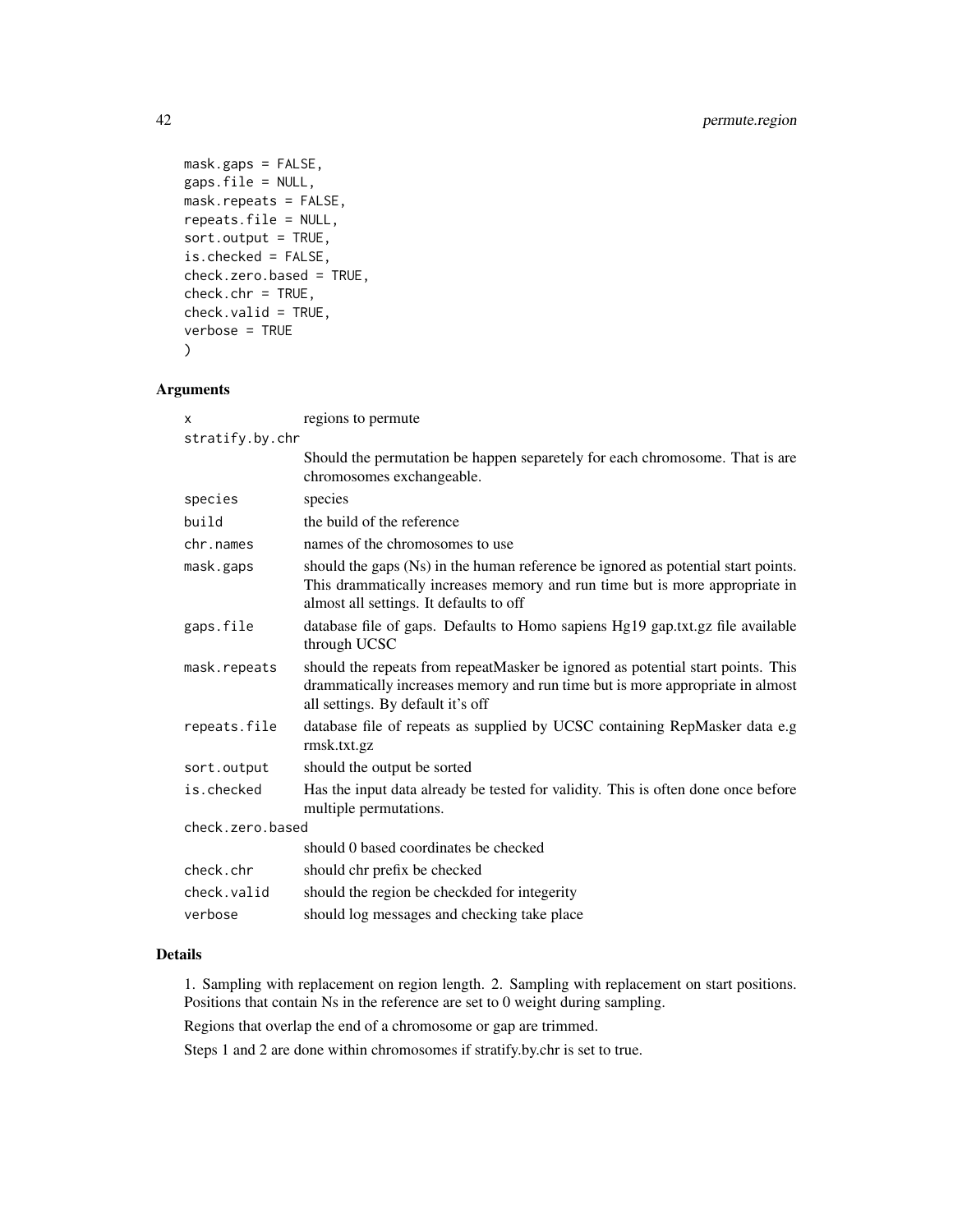## <span id="page-42-0"></span>process.input 43

## Value

A region object with randomized start positions.

#### Author(s)

Daryl Waggott

#### Examples

```
if (check.binary("bedtools")) {
index <- get.example.regions();
a <- index[[1]];
a \le bedr(engine = "bedtools", input = list(i = a), method = "sort", params = "");
a.perm <- permute.region(a);
}
```
process.input *process.input*

## Description

process.input

## Usage

```
process.input(
input,
tmpDir = NULL,include.names = TRUE,
check.zero.based = TRUE,
check.chr = TRUE,
check.valid = TRUE,
check.sort = TRUE,
check.merge = TRUE,
verbose = TRUE
\mathcal{L}
```
## Arguments

| input            | regions input or a file in one of the standard formats. these are bed, vcf, gff, |  |
|------------------|----------------------------------------------------------------------------------|--|
|                  | bam, sam, csv, tsv, txt                                                          |  |
| tmpDir           | The directory to be used for writing files                                       |  |
| include.names    | should the names of the input files be included in the output                    |  |
| check.zero.based |                                                                                  |  |
|                  | should 0 based coordinates be checked                                            |  |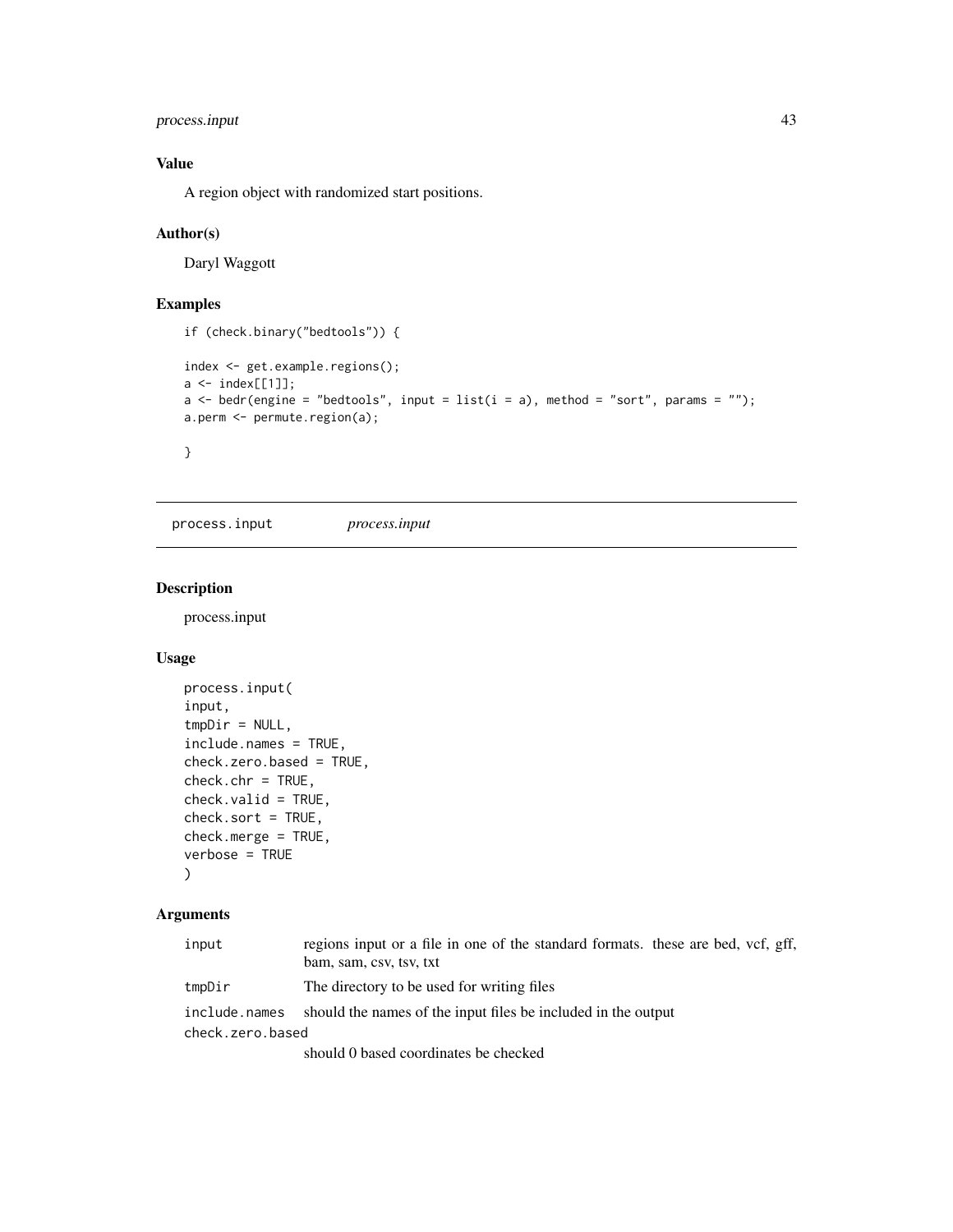<span id="page-43-0"></span>

| check.chr   | should chr prefix be checked                |
|-------------|---------------------------------------------|
| check.valid | should the region be checked for integerity |
| check.sort  | should the region sorting be checked        |
| check.merge | should overlapping regions be checked       |
| verbose     | messages and checks                         |

## Value

list of input files

#### Author(s)

Daryl Waggott

#### Examples

```
if (check.binary("bedtools")) {
index <- get.example.regions();
a \leftarrow index[[1]];
a \le bedr(engine = "bedtools", input = list(i = a), method = "sort", params = "");
a.processed <- process.input(a, verbose = FALSE)
}
```
query.ucsc *read a ucsc table into R*

#### Description

read a ucsc table into R

## Usage

```
query.ucsc(
x,
mirror = "http://hgdownload.soe.ucsc.edu/goldenPath/hg19/database",
download = TRUE,
overwrite.local = FALSE,
columns.keep = NULL,
verbose = TRUE
\mathcal{L}
```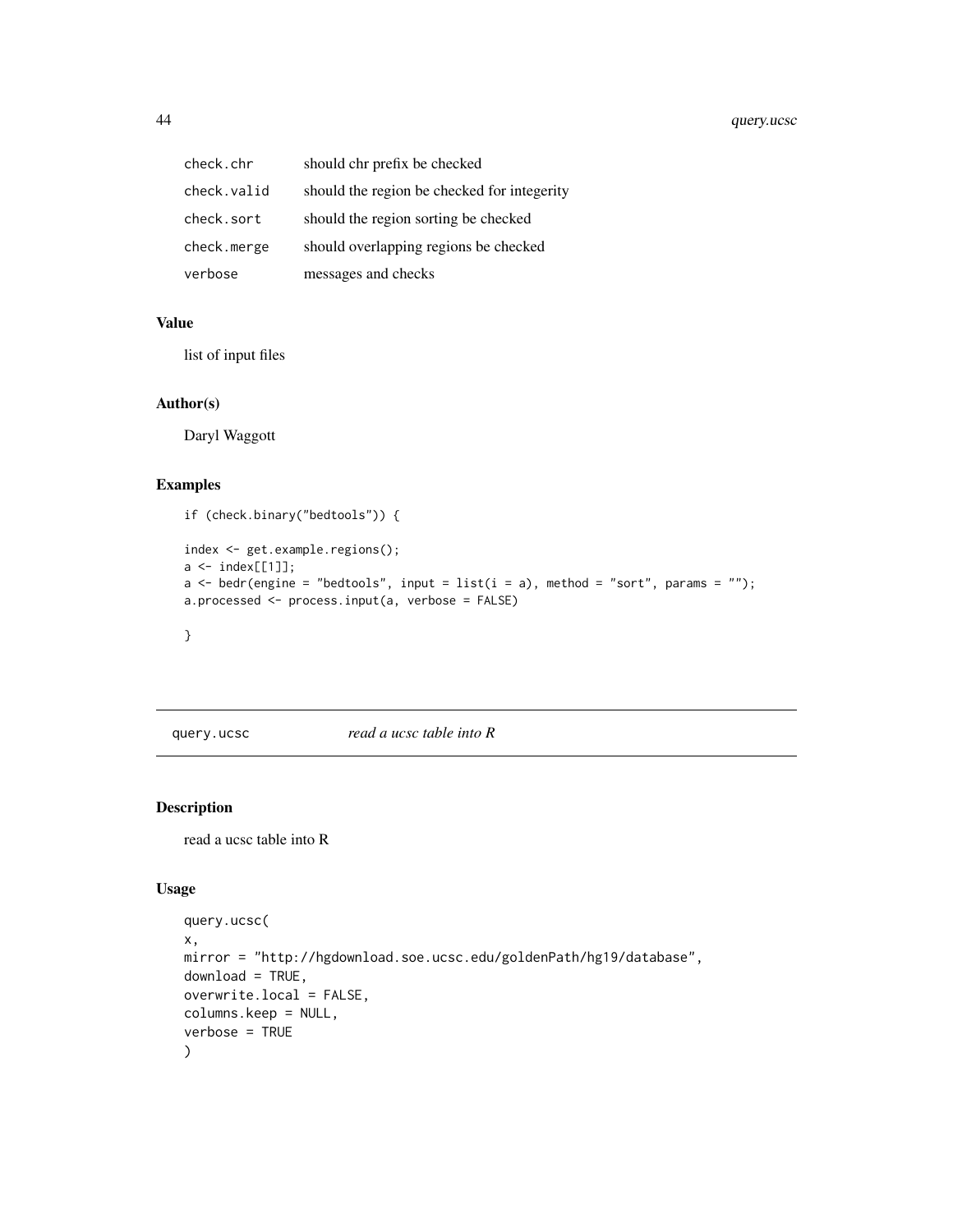#### <span id="page-44-0"></span>read.vcf 45

## Arguments

| $\mathsf{x}$    | a ucsc data table. Include the full path including "txt.gz" extenstion to load from<br>a local file. Note that \$HOME/bedr/data will be checked first before download-<br>ing.      |
|-----------------|-------------------------------------------------------------------------------------------------------------------------------------------------------------------------------------|
| mirror          | the ucsc mirror                                                                                                                                                                     |
| download        | should the data be downloaded to \$HOME/bedr/data/                                                                                                                                  |
| overwrite.local |                                                                                                                                                                                     |
|                 | should the local version be overwritten if it exists                                                                                                                                |
| columns.keep    | what columns to load. this can help with very large tables where you only want<br>'chr, start, end'. defaults to all. you may have to check the sql for the actual<br>column names. |
| verbose         | more words                                                                                                                                                                          |

## Details

tables can be found at <http://hgdownload.soe.ucsc.edu/goldenPath/hg19/database>

## Value

A data.frame

## Author(s)

Daryl Wagott

## Examples

# query.ucsc("refGene")

read.vcf *Read a vcf into R*

## Description

Read a vcf into R and parse it for downstream analysis

## Usage

```
read.vcf(x, split.info = FALSE, split.samples = FALSE, nrows = -1, verbose = TRUE)
```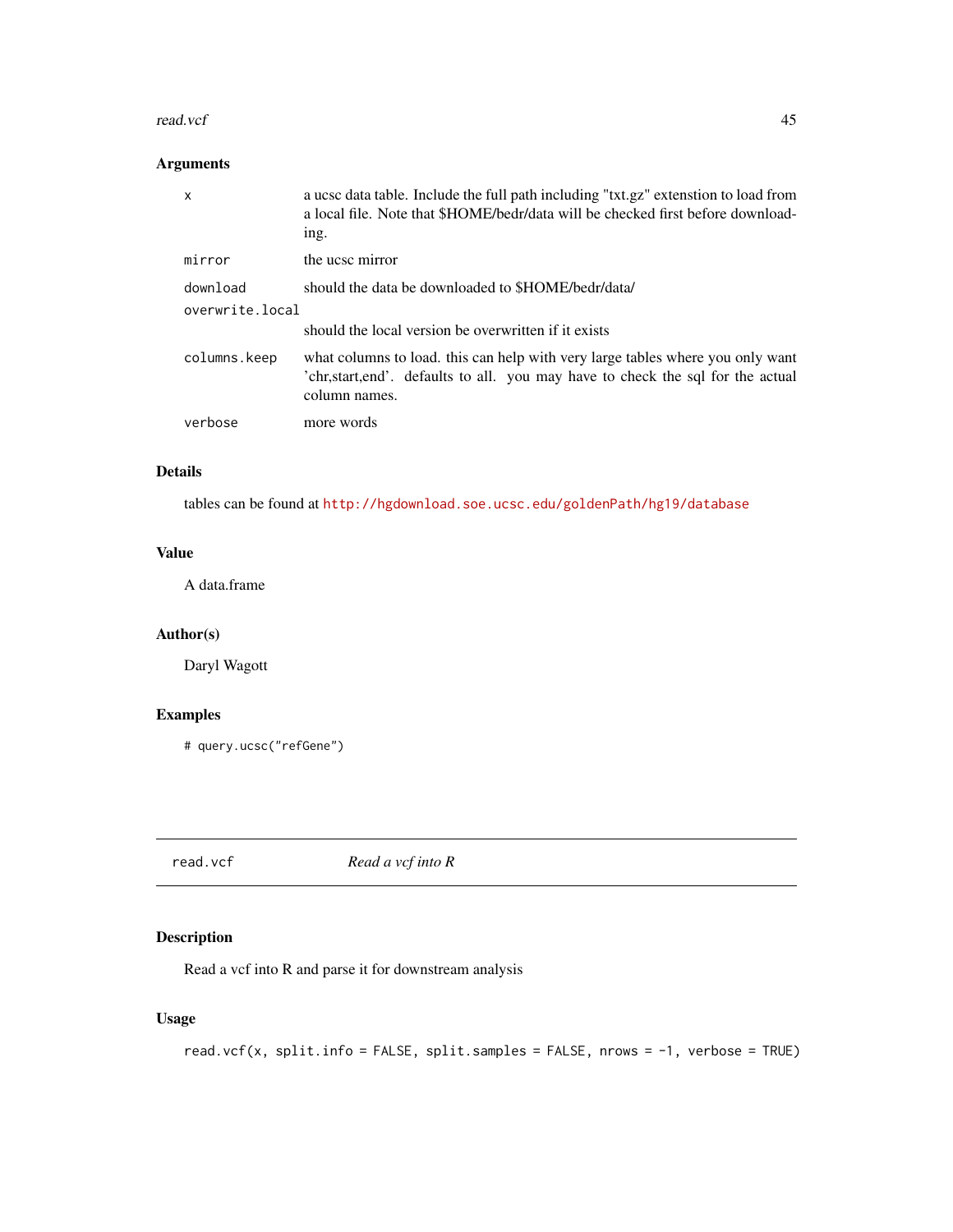#### Arguments

| $\times$      | A vcf                                                                                                                                      |
|---------------|--------------------------------------------------------------------------------------------------------------------------------------------|
| split.info    | Split the info into columns                                                                                                                |
| split.samples | Split the sample into columns. If multiple samples then a list matrices will be<br>created, one matrix for each element in the FORMAT tag. |
| nrows         | The the number of rows to be read. Set to $0$ to parse the header.                                                                         |
| verbose       | Lots of words?                                                                                                                             |

#### Details

The function can be slow for splitting the INFO, FORMAT for large VCFs.

#### Value

VCF representation in R as a list. The first element in the list is the header, the second the body of the VCF. Every repeating tag in the header i.e. INFO, FORMAT is structured as matrix. If reading a multi-sample VCF and the split.sample = TRUE, then a matrix is added to the list for every tag in the FORMAT string.

Note that by default the vcf is returned as a data.table not a data.frame. Therefore there are some quirks i.e. subsetting via named columns a\$vcf[,"CHROM", with = FALSE]. If in doubt just caset to data.frame.

#### Author(s)

Daryl Waggott

```
clinVar.vcf.example <- system.file("extdata/clinvar_dbSNP138_example.vcf.gz", package = "bedr")
singleSample.vcf.example <- system.file("extdata/singleSampleOICR_example.vcf.gz", package = "bedr")
multiSample.vcf.example <- system.file("extdata/multiSampleOICR_example.vcf.gz", package = "bedr")
# read a subset of NCBI clinVar vcf. Note this has no samples.
vcf1.a <- read.vcf(clinVar.vcf.example)
vcf1.b <- read.vcf(clinVar.vcf.example, split.info = TRUE)
# same as above b/c no sample
vcf1.c <- read.vcf(clinVar.vcf.example, split.info = TRUE, split.sample = TRUE)
# read a single-sample VCF
system.time(
vcf2.a <- read.vcf(singleSample.vcf.example, split.info = TRUE, split.sample = TRUE)
\lambda#options("cores"=9);
#system.time(
#vcf2.a <- read.vcf(singleSample.vcf.example, split.info = TRUE, split.sample = TRUE)
#)
```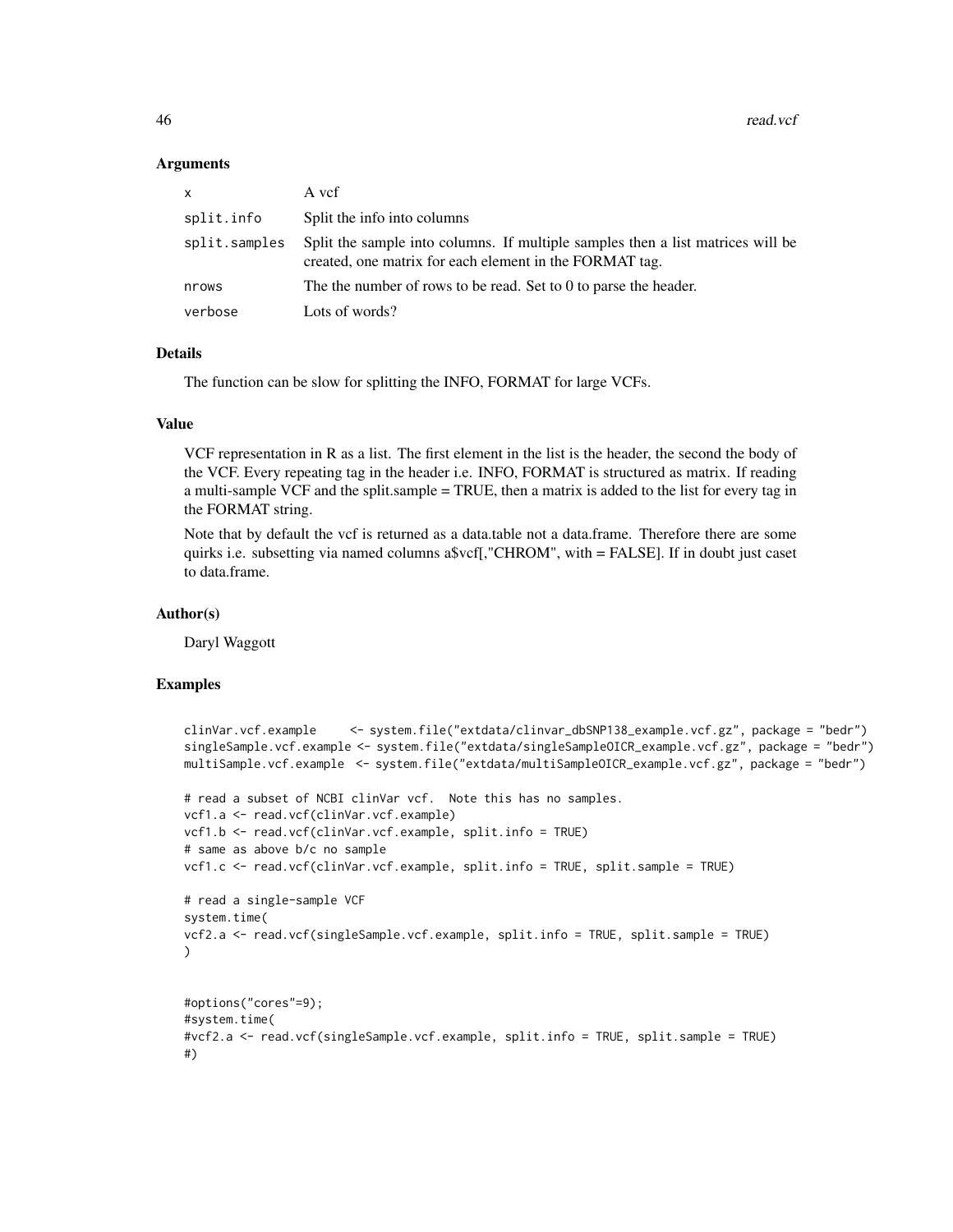#### <span id="page-46-0"></span>reldist 47

```
#options("cores"=1);
# read a multi-sample VCF
vcf3.a <- read.vcf(multiSample.vcf.example, split.info = FALSE, split.sample = TRUE);
# other useful vcfs (cosmic, clinvar, 1kg)
```
reldist *Calculate the relative distance between two sets of intervals*

## Description

Calculate the relative distance between two sets of intervals

#### Usage

```
reldist(
x,
y,
deltai1 = FALSE,check.zero.based = TRUE,
check.chr = TRUE,check.valid = TRUE,
check.sort =TRUE,
check.merge = TRUE,
verbose = TRUE
)
```
## Arguments

| x                | firt region to be compared                               |  |
|------------------|----------------------------------------------------------|--|
| y                | second region to be compared                             |  |
| detail           | should the relative distance be printed for every region |  |
| check.zero.based |                                                          |  |
|                  | should 0 based coordinates be checked                    |  |
| check.chr        | should chr prefix be checked                             |  |
| check valid      | should the region be checkded for integerity             |  |
| check.sort       | should regions be checked for sort order                 |  |
| check.merge      | should overlapping regions be checked                    |  |
| verbose          | should log messages and checking take place              |  |

## Details

The frequency of relative distances in bins spanning 0 to 0.5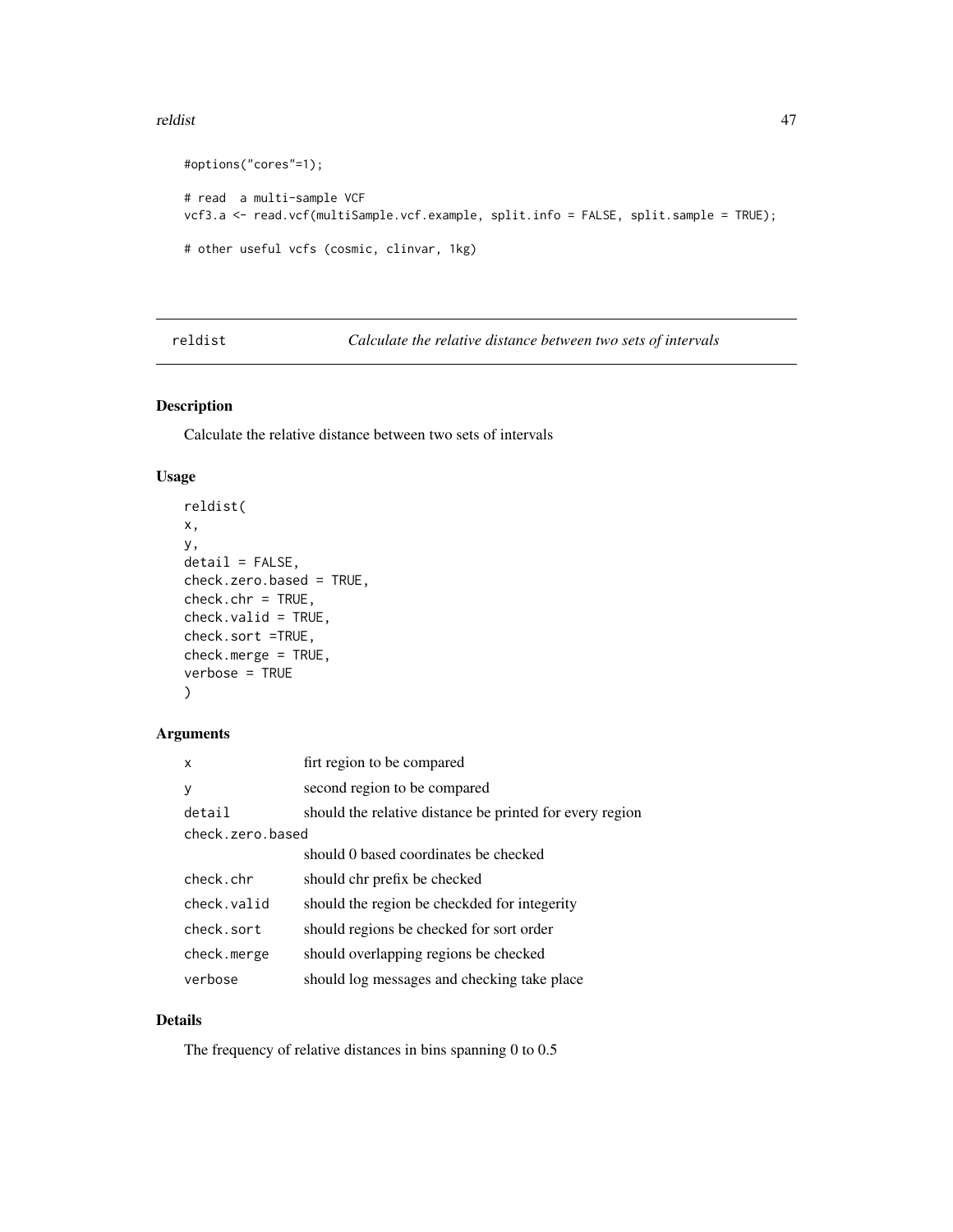## Author(s)

Daryl Waggott

## References

<http://bedtools.readthedocs.org/en/latest/content/tools/reldist.html>

## See Also

jaccard

## Examples

```
if (check.binary("bedtools")) {
index <- get.example.regions();
a \leftarrow index[[1]];
b \leftarrow \text{index}[[2]];
a \le bedr(engine = "bedtools", input = list(i = a), method = "sort", params = "");
b \le bedr(engine = "bedtools", input = list(i = b), method = "sort", params = "");
reldist(a,b);
}
```
size.region *Get region size*

## Description

Get region size

#### Usage

```
size.region(
x,
zero.based = TRUE,
check.zero.based = TRUE,
check.chr = TRUE,
check.valid = TRUE,
verbose = TRUE
)
```
<span id="page-47-0"></span>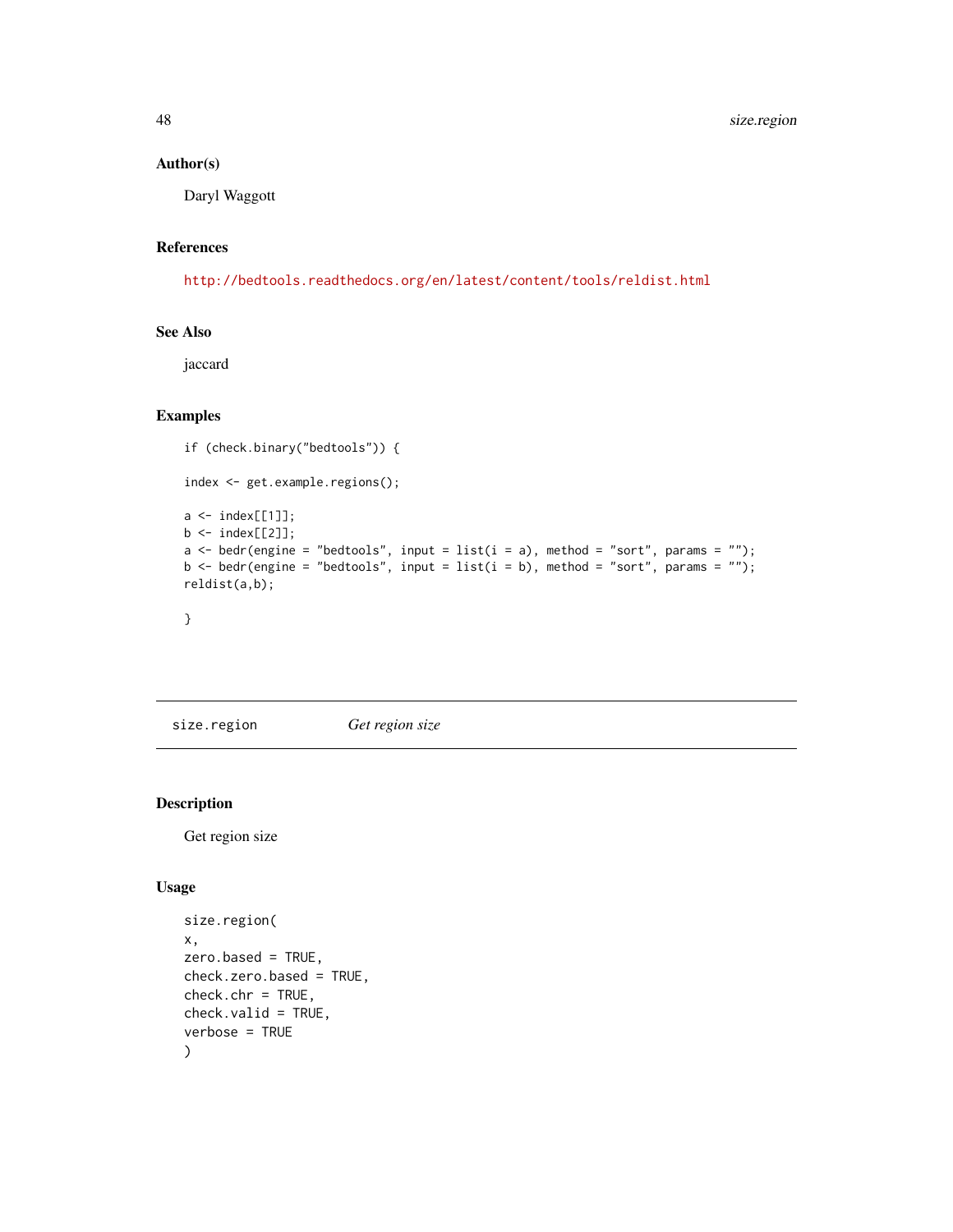## <span id="page-48-0"></span>strsplit2matrix 49

## Arguments

| X                              | region in vector, matrix or dataframe format |
|--------------------------------|----------------------------------------------|
| zero.based<br>check.zero.based | whether the coordinates are zero-based or 1  |
|                                | should 0 based coordinates be checked        |
| check.chr                      | should chr prefix be checked                 |
| check.valid                    | should the region be checked for integerity  |
| verbose                        | messages and checks                          |

## Value

size/length of the region

## Author(s)

Daryl Waggott

## See Also

convert2bed

## Examples

```
if (check.binary("bedtools")) {
index <- get.example.regions();
a \leftarrow index[[1]];
a.sizes <- bedr:::size.region(a);
}
```
strsplit2matrix *split a vector of strings into tabular data*

## Description

split a vector of strings into tabular data

## Usage

```
strsplit2matrix(x, split, fixed = FALSE, perl = FALSE)
```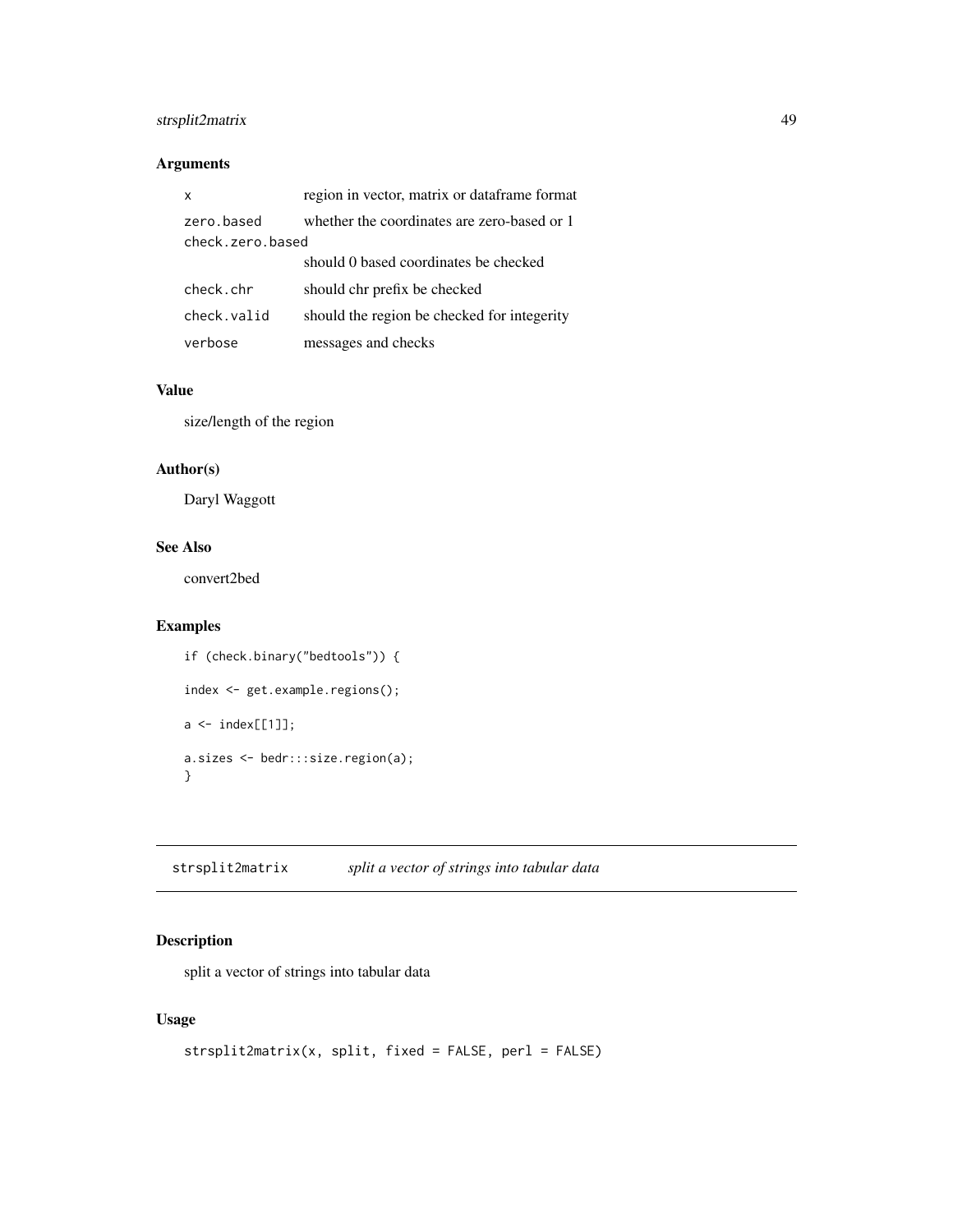<span id="page-49-0"></span>

## Arguments

| X     | a character vector                 |
|-------|------------------------------------|
| split | the character or regex to split on |
| fixed | fixed <i>i.e.</i> no regex         |
| perl  | per style                          |

## Author(s)

Daryl Waggott

## Examples

# a.bed <- strSplitToMatrix(x)

#### tabix *Main bedtools wrapper function.*

## Description

Main bedtools wrapper function.

## Usage

```
tabix(
region,
file.name,
params = NULL,
tmpDir = NULL,deleteTmpDir = TRUE,
outputDir = NULL,
outputFile = NULL,
check.zero.based = TRUE,
check.chr = TRUE,check.valid = TRUE,
check.sort = TRUE,
check.merge = TRUE,
verbose = TRUE
\mathcal{L}
```
## Arguments

| region    | The regions to query the tabix'd file               |
|-----------|-----------------------------------------------------|
| file.name | The name of the bzipped/indexed tabix file to query |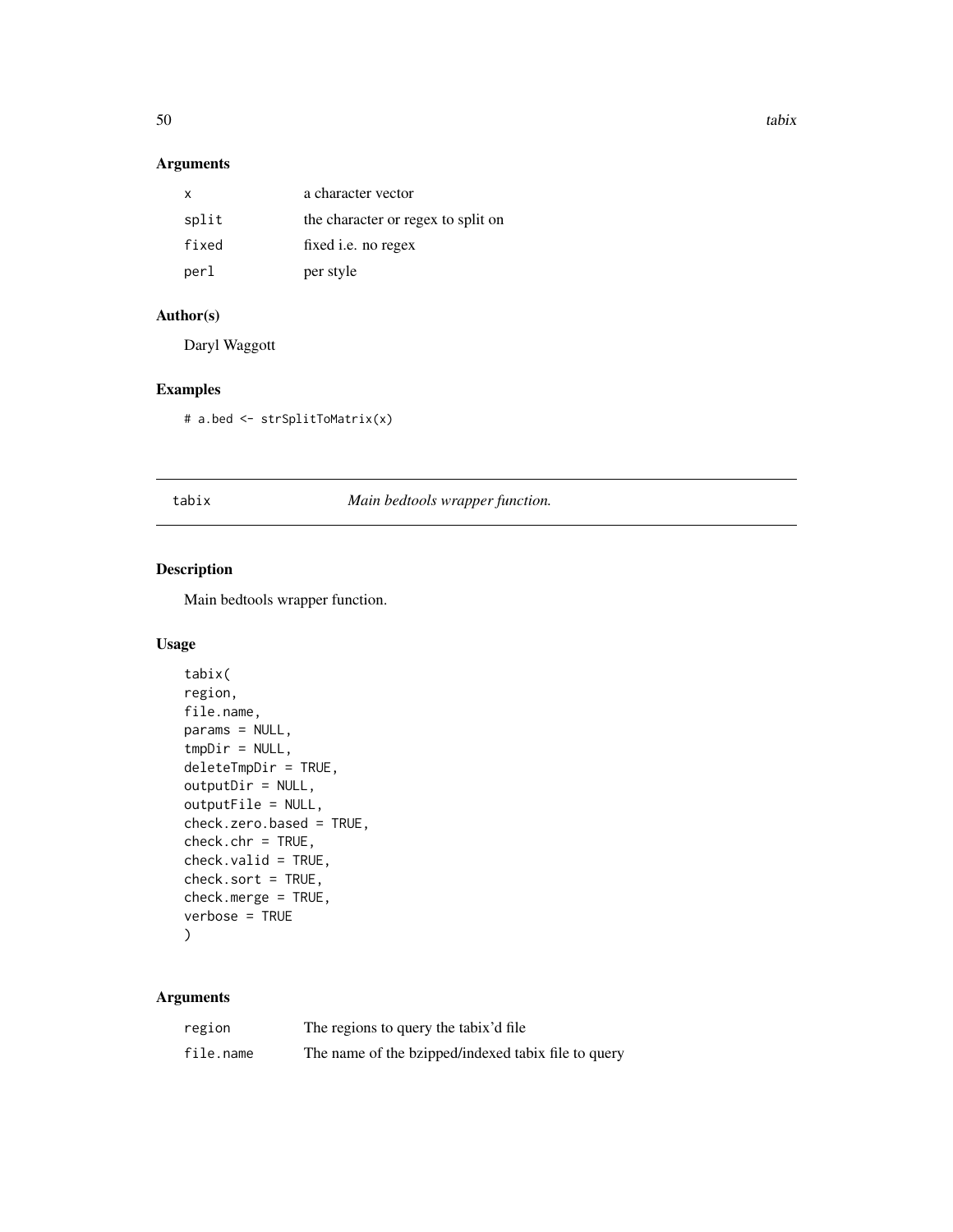tabix 51

| params           | A string that includes all the extra parameters and arguments to the bedtools<br>commmand. For example if you wanted to do a left outer join you would speci-<br>ficy method as intersect and use params = $c("-loj -header")$ . If you leave input<br>and method as defaults then this is this string represents the full command. |  |
|------------------|-------------------------------------------------------------------------------------------------------------------------------------------------------------------------------------------------------------------------------------------------------------------------------------------------------------------------------------|--|
| tmpDir           | The directory to be used for writing files                                                                                                                                                                                                                                                                                          |  |
| deleteTmpDir     | Should tmp files be deleted. helpful for diagnostics.                                                                                                                                                                                                                                                                               |  |
| outputDir        | The output directory. Only used if output File is specified. It defaults to the<br>current working directory.                                                                                                                                                                                                                       |  |
| outputFile       | The name of the output file. If this is specified the output will be sent to a file<br>not an R object                                                                                                                                                                                                                              |  |
| check.chr        | check for chr prefix                                                                                                                                                                                                                                                                                                                |  |
| check.zero.based |                                                                                                                                                                                                                                                                                                                                     |  |
|                  | check for zero based coordinates                                                                                                                                                                                                                                                                                                    |  |
| check.valid      | do all region integrity checks                                                                                                                                                                                                                                                                                                      |  |
| check.sort       | check if region is sorted                                                                                                                                                                                                                                                                                                           |  |
| check.merge      | check if region is merged                                                                                                                                                                                                                                                                                                           |  |
| verbose          | Should messages be printed to screen.                                                                                                                                                                                                                                                                                               |  |

## Value

The output of command with some parsing to keep it consistent with the input.

## Author(s)

Daryl Waggott

#### See Also

genomicRanges

```
if (check.binary("tabix")) {
query.regions <- c("1:1000-100000", "1:1000000-1100000")
cosmic.vcf.example <- system.file(
"extdata/CosmicCodingMuts_v66_20130725_ex.vcf.gz",
package = "bedr"
)
cosmic.query <- tabix(query.regions, cosmic.vcf.example, check.chr = FALSE)
}
```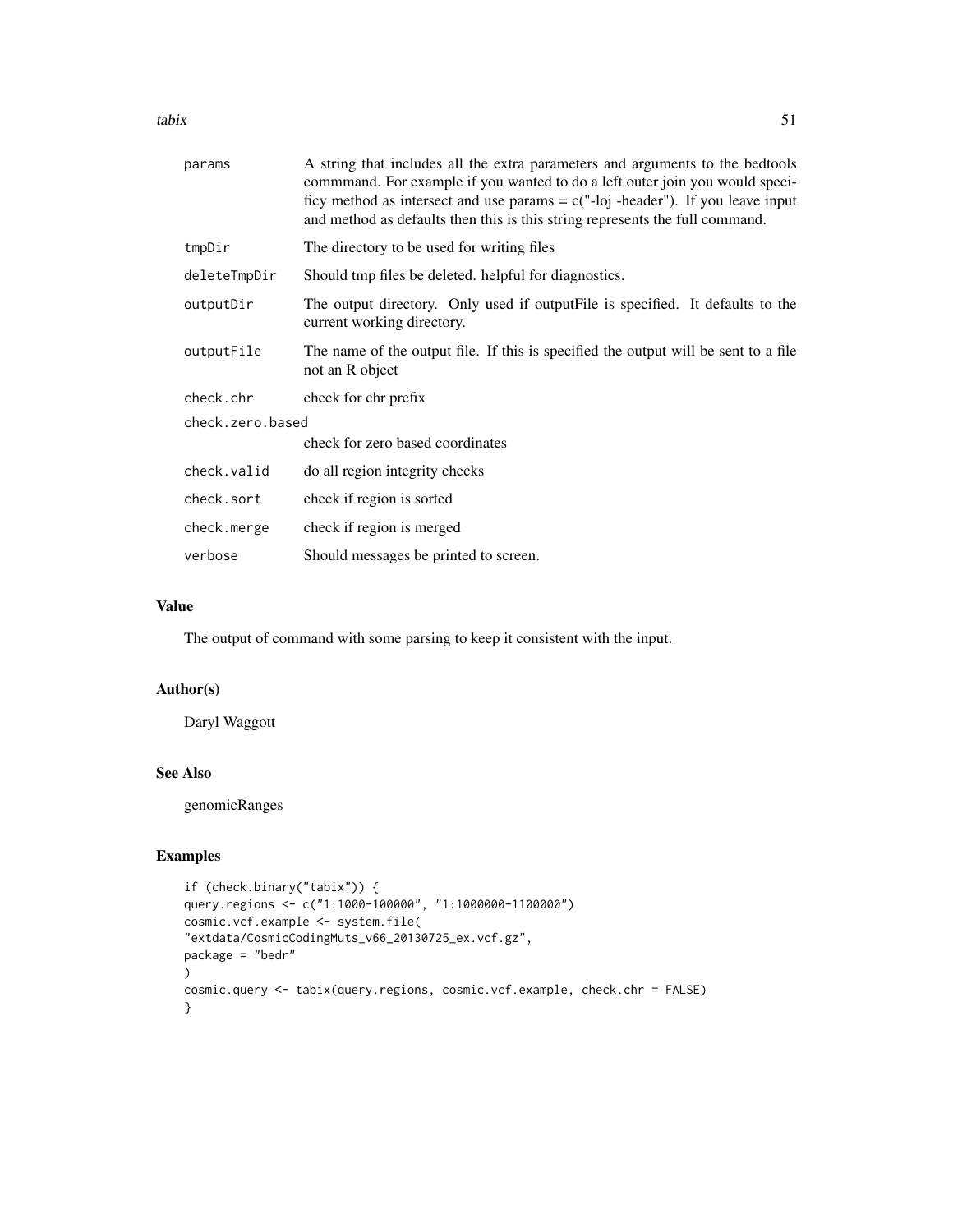<span id="page-51-0"></span>

## Description

Plot venn diagram of regions intersect

## Usage

table2venn(x, var.names)

## Arguments

| X         | intersect table of regions       |  |
|-----------|----------------------------------|--|
| var.names | names of the overlapping regions |  |

## Value

venn diagram input list

## Author(s)

Daryl Waggott

#### See Also

bedr.plot.region

test.region.similarity

*Compare sets of regions via jaccard and relative distance using permutation*

## Description

Compare sets of regions via jaccard and relative distance using permutation to get an empirical p-value.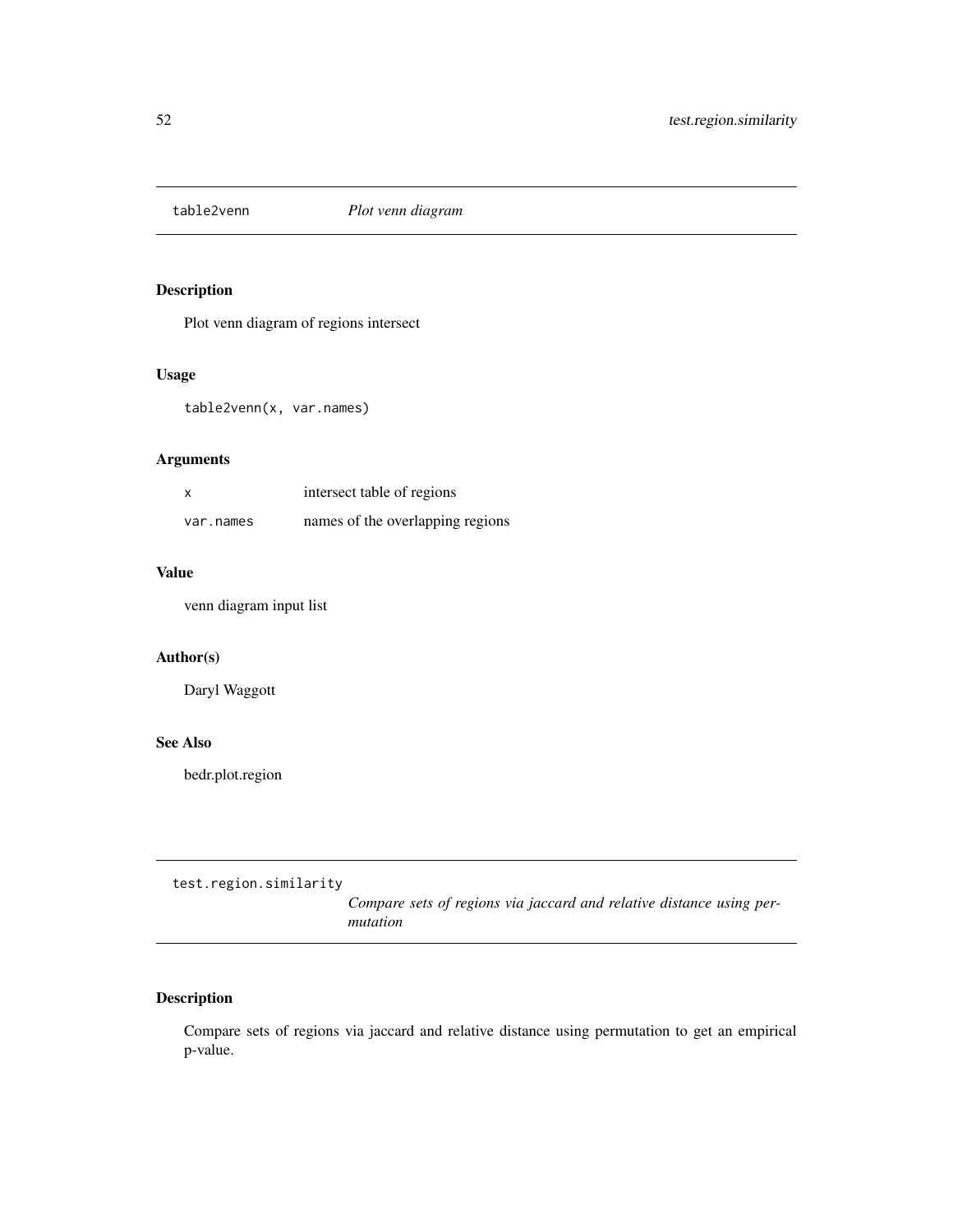## test.region.similarity 53

## Usage

```
test.region.similarity(
x,
y,
n = 1000,stratify.by.chr = FALSE,
species = "human",
build = "hg19",
mask.gaps = FALSE,
mask.repeats = FALSE,
check.zero.based = TRUE,
check.chr = TRUE,check.valid = TRUE,
verbose = TRUE
)
```
## Arguments

| x                | first region to be compared, this is the region that is permuted                                                                                                                                              |  |
|------------------|---------------------------------------------------------------------------------------------------------------------------------------------------------------------------------------------------------------|--|
| У                | second region to be compared                                                                                                                                                                                  |  |
| n                | the number of iterations to permute                                                                                                                                                                           |  |
| stratify.by.chr  |                                                                                                                                                                                                               |  |
|                  | Should the permutation be happen separetely for each chromosome. That is are<br>chromosomes exchangeable.                                                                                                     |  |
| species          | species                                                                                                                                                                                                       |  |
| build            | the build of the reference                                                                                                                                                                                    |  |
| mask.gaps        | should the gaps (Ns) in the human reference be ignored as potential start points.<br>This drammatically increases memory and run time but is more appropriate in<br>almost all settings. By default it's off. |  |
| mask.repeats     | should the repeats from repeatMasker be ignored as potential start points. This<br>drammatically increases memory and run time but is more appropriate in almost<br>all settings. By default it's off.        |  |
| check.zero.based |                                                                                                                                                                                                               |  |
|                  | should 0 based coordinates be checked                                                                                                                                                                         |  |
| check.chr        | should chr prefix be checked                                                                                                                                                                                  |  |
| check.valid      | should the region be checkded for integerity                                                                                                                                                                  |  |
| verbose          | should log messages and checking take place                                                                                                                                                                   |  |

## Details

Iteratively permutes intervals and recalculates jaccard and reldist statistics.

## Value

A list of results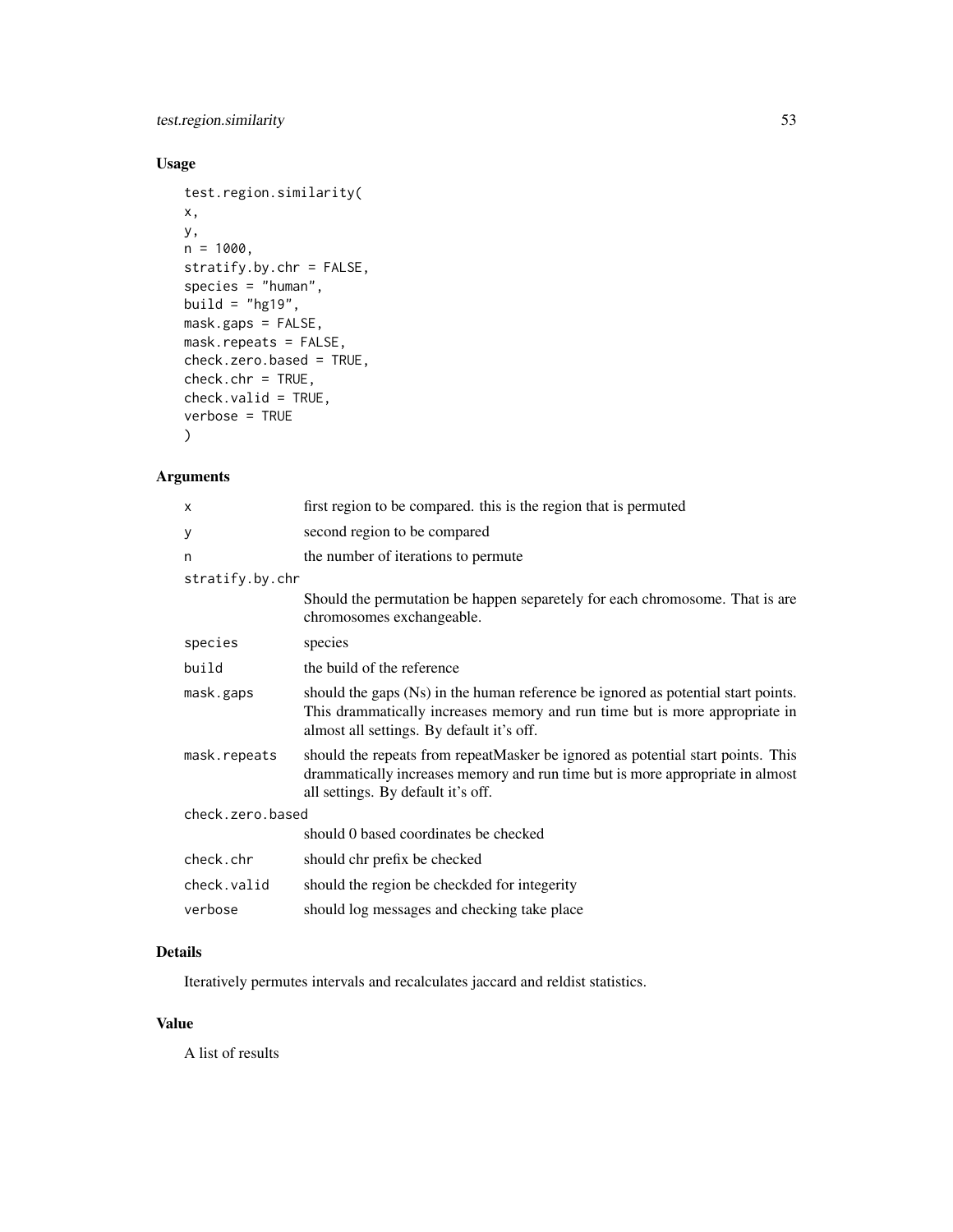#### Author(s)

Daryl Waggott

```
if (check.binary("bedtools")) {
index <- get.example.regions();
a \leftarrow \text{index}[[1]];
b \le - \text{index}[[2]];
a \le bedr(engine = "bedtools", input = list(i = a), method = "sort", params = "");
b \le bedr(engine = "bedtools", input = list(i = b), method = "sort", params = "");
# a simple example
test.region.similarity(a, b, n = 8)
# note you can set the cores available to parallelize
options(cores = 4);
system.time(test.region.similarity(a, b, n = 8));
# a real example comparing the distribution of mRNA vs ncRNA genes in RefSeq
## Not run:
# more core
options(cores = 8);
# load refgene
refgene <- query.ucsc("refGene")
refgene <- refgene[,c("chrom","txStart","txEnd","name","name2","strand")]
# only include canonical chr
chr <- paste0("chr", c(1:22,"X","Y"));
refgene <- refgene[refgene$chrom
# remove genes with multiple positions
duplicated.gene <- duplicated(refgene$name2) | duplicated(rev(refgene$name2));
refgene <- refgene[!duplicated.gene,];
# only select pr coding genes
refgene.nm <- refgene[grepl("^NM",refgene$name),];
# only select non protein coding rna genes
refgene.nr <- refgene[grepl("^NR",refgene$name),];
# sort and merge
refgene.nm <- bedr.snm.region(refgene.nm,check.chr = FALSE);
refgene.nr <- bedr.snm.region(refgene.nr,check.chr = FALSE);
test.region.similarity(refgene.nm, refgene.nr, mask.unmapped = TRUE );
option(core = 1)
```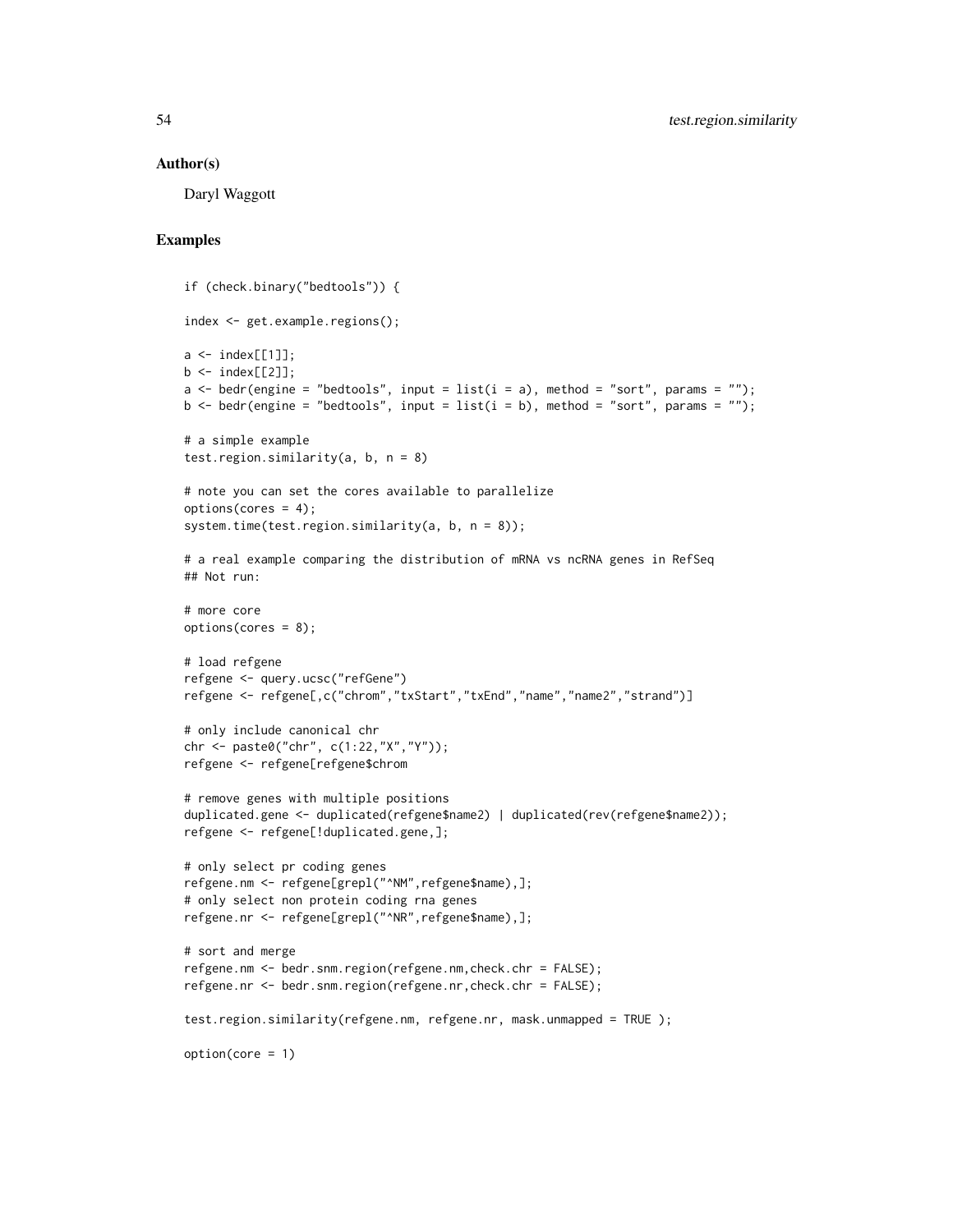#### <span id="page-54-0"></span>vcf2bed 55

## End(Not run) }

vcf2bed *convert a vcf to a bed file*

## Description

Convert a vcf to a bed file. Currently, it needs to read into R via read.vcf

## Usage

vcf2bed(x, filename = NULL, header = FALSE, other = NULL, verbose = TRUE)

## Arguments

| X        | a vcf object                                             |
|----------|----------------------------------------------------------|
| filename | the name of file if you want it exported                 |
| header   | indicate if the bed file has header or not when exported |
| other    | fields to include apart from chr, start, end.            |
| verbose  | more words                                               |

#### Value

A bed styled R object or an external file

## Author(s)

Daryl Waggott

```
clinVar.vcf.example <- system.file("extdata/clinvar_dbSNP138_example.vcf.gz", package = "bedr")
x <- read.vcf(clinVar.vcf.example)
x.bed <- vcf2bed(x)
```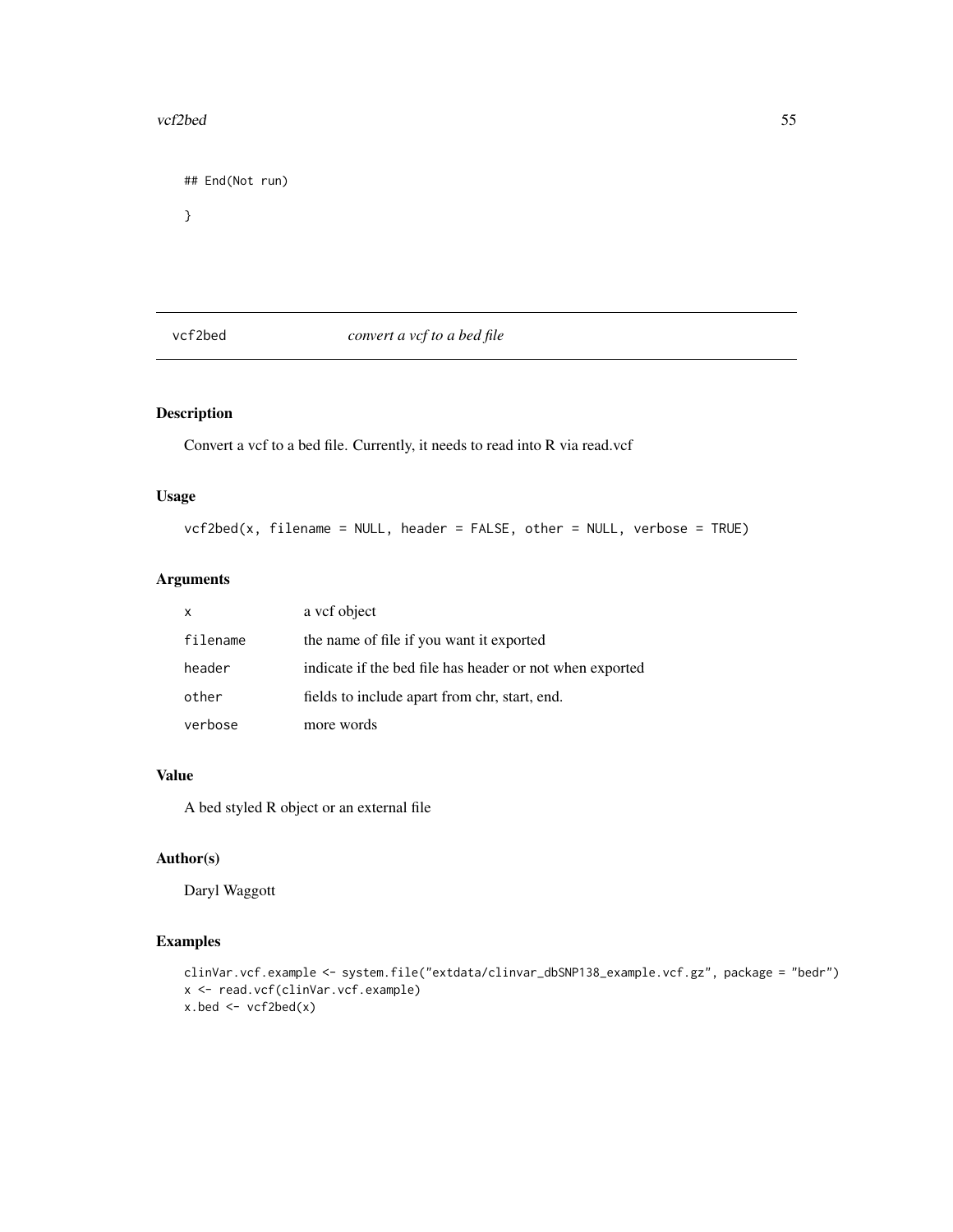<span id="page-55-0"></span>

## Description

write a vcf object

## Usage

 $write.vcf(x, filename = NULL, verbose = TRUE)$ 

## Arguments

| x        | a vcf object |
|----------|--------------|
| filename | a filename   |
| verbose  | more words   |

## Details

The input needs to be a vcf object. This

## Value

A vcf file

## Author(s)

Daryl Waggott

## References

vcf format specifications

```
vcf <- read.vcf(system.file("extdata/clinvar_dbSNP138_example.vcf.gz", package = "bedr"));
vcf$header <- c(vcf$header, NOTE="vcf processed by bedr")
# write.vcf(vcf, filename = "bedr.example.vcf");
```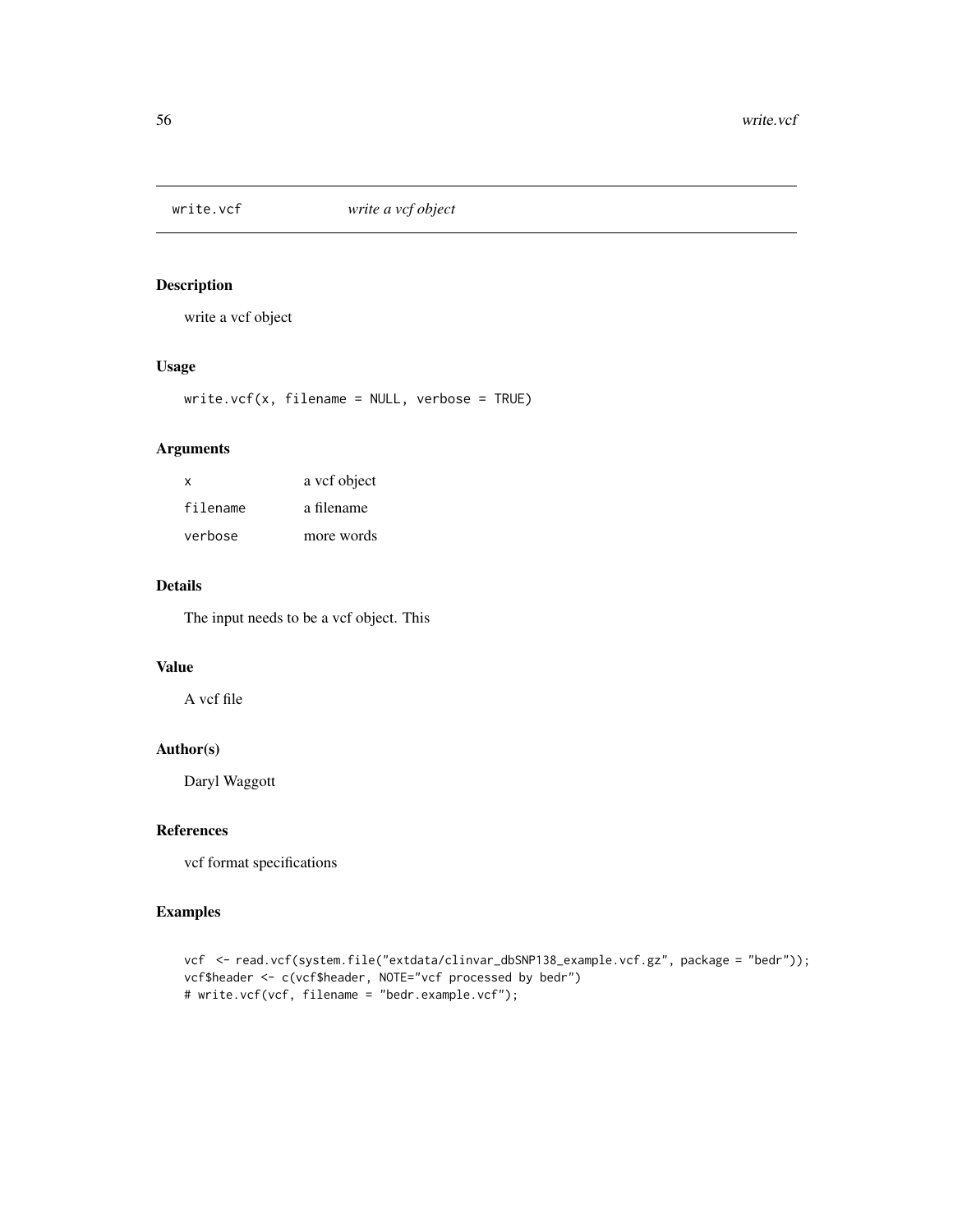<span id="page-56-0"></span>

## Description

checks if regions in object a are found in object b

## Usage

```
x %in.region% y
```
## Arguments

| first region index in the form chr:start-stop. regions in this index will be checked<br>for intersection in the values of the second index. |
|---------------------------------------------------------------------------------------------------------------------------------------------|
| second region index.                                                                                                                        |

## Details

The function can also be called using syntax similar to the %in% operator, for example "region1 %in.region% region2"

#### Value

Returns a logical vector the length of x.

#### Author(s)

Daryl Waggott

```
index <- get.example.regions();
a \leftarrow index[[1]];
b \leftarrow \text{index}[[2]];
# d <- a %in.region% b
```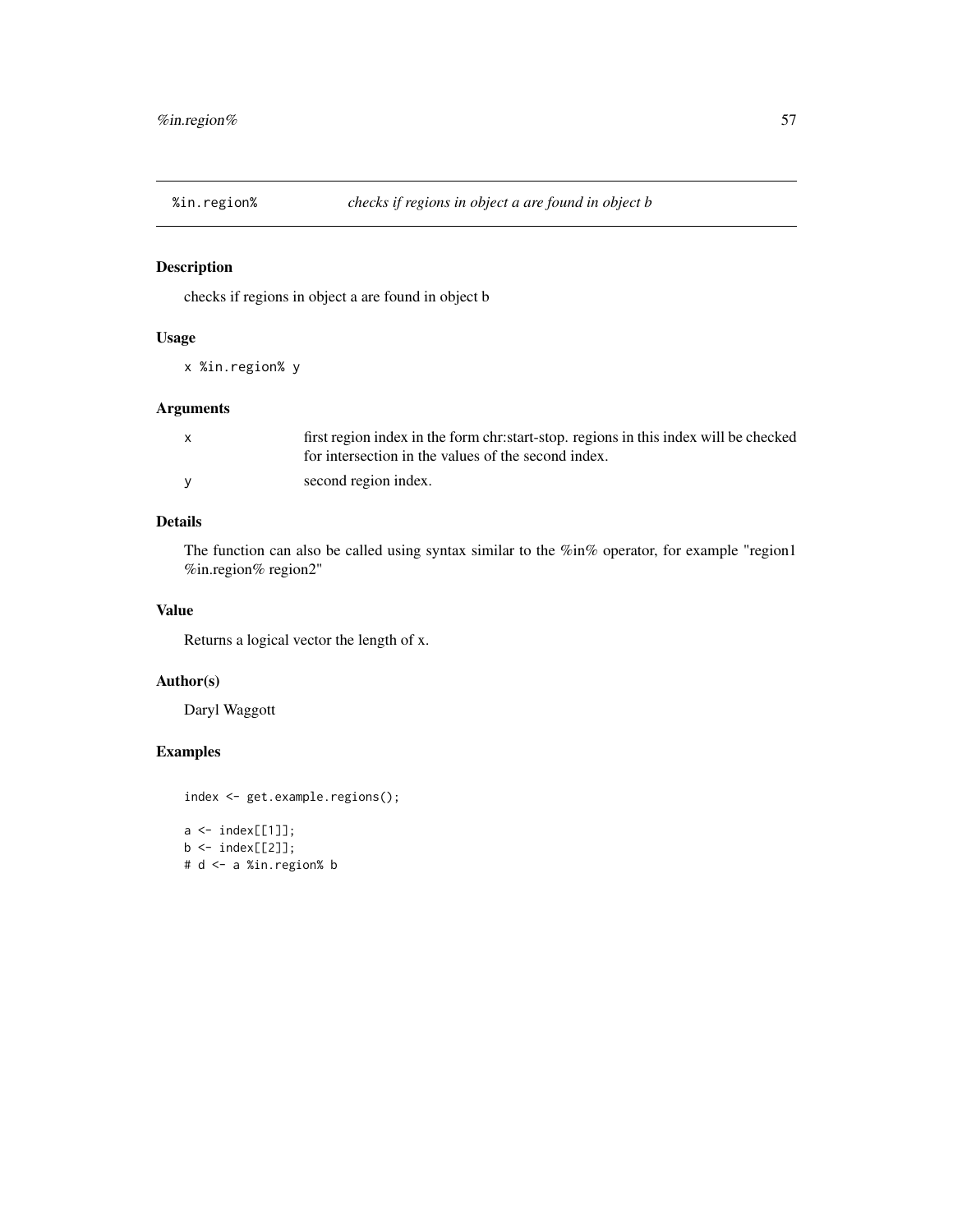# <span id="page-57-0"></span>Index

∗Topic \textasciitildekwd1 bed2vcf, [4](#page-3-0) get.example.regions, [26](#page-25-0) is.sorted.region, [34](#page-33-0) ∗Topic \textasciitildekwd2 is.merged.region, [33](#page-32-0) ∗Topic bedops bedr, [4](#page-3-0) tabix, [50](#page-49-0) ∗Topic bedtools bedr, [4](#page-3-0) index2bed, [32](#page-31-0) strsplit2matrix, [49](#page-48-0) tabix, [50](#page-49-0) ∗Topic bed bed2index, [3](#page-2-0) bedr, [4](#page-3-0) convert2bed, [20](#page-19-0) tabix, [50](#page-49-0) ∗Topic binary check.binary, [18](#page-17-0) ∗Topic cat catv, [17](#page-16-0) ∗Topic cluster cluster.region, [19](#page-18-0) ∗Topic config bedr.setup, [13](#page-12-0) ∗Topic data download.datasets, [23](#page-22-0) ∗Topic distance jaccard, [38](#page-37-0) reldist, [47](#page-46-0) ∗Topic example get.random.regions, [28](#page-27-0) is.valid.region, [36](#page-35-0) ∗Topic fasta get.fasta, [26](#page-25-0) ∗Topic flank flank.region, [24](#page-23-0)

∗Topic input determine.input, [22](#page-21-0) process.input, [43](#page-42-0) ∗Topic interval bedr, [4](#page-3-0) tabix, [50](#page-49-0) ∗Topic in %in.region%, [57](#page-56-0) in.region, [30](#page-29-0) ∗Topic join bedr.join.multiple.region, [7](#page-6-0) bedr.join.region, [9](#page-8-0) ∗Topic length get.chr.length, [25](#page-24-0) ∗Topic merge bedr.merge.region, [10](#page-9-0) cluster.region, [19](#page-18-0) ∗Topic order order.region, [40](#page-39-0) ∗Topic package bedr-package, [3](#page-2-0) ∗Topic permute permute.region, [41](#page-40-0) test.region.similarity, [52](#page-51-0) ∗Topic plot bedr.plot.region, [11](#page-10-0) ∗Topic region bedr, [4](#page-3-0) size.region, [48](#page-47-0) tabix, [50](#page-49-0) ∗Topic sequence is.valid.ref, [35](#page-34-0) is.valid.seq, [37](#page-36-0) ∗Topic sort bedr.snm.region, [14](#page-13-0) bedr.sort.region, [15](#page-14-0) grow.region, [29](#page-28-0) order.region, [40](#page-39-0) ∗Topic subtract